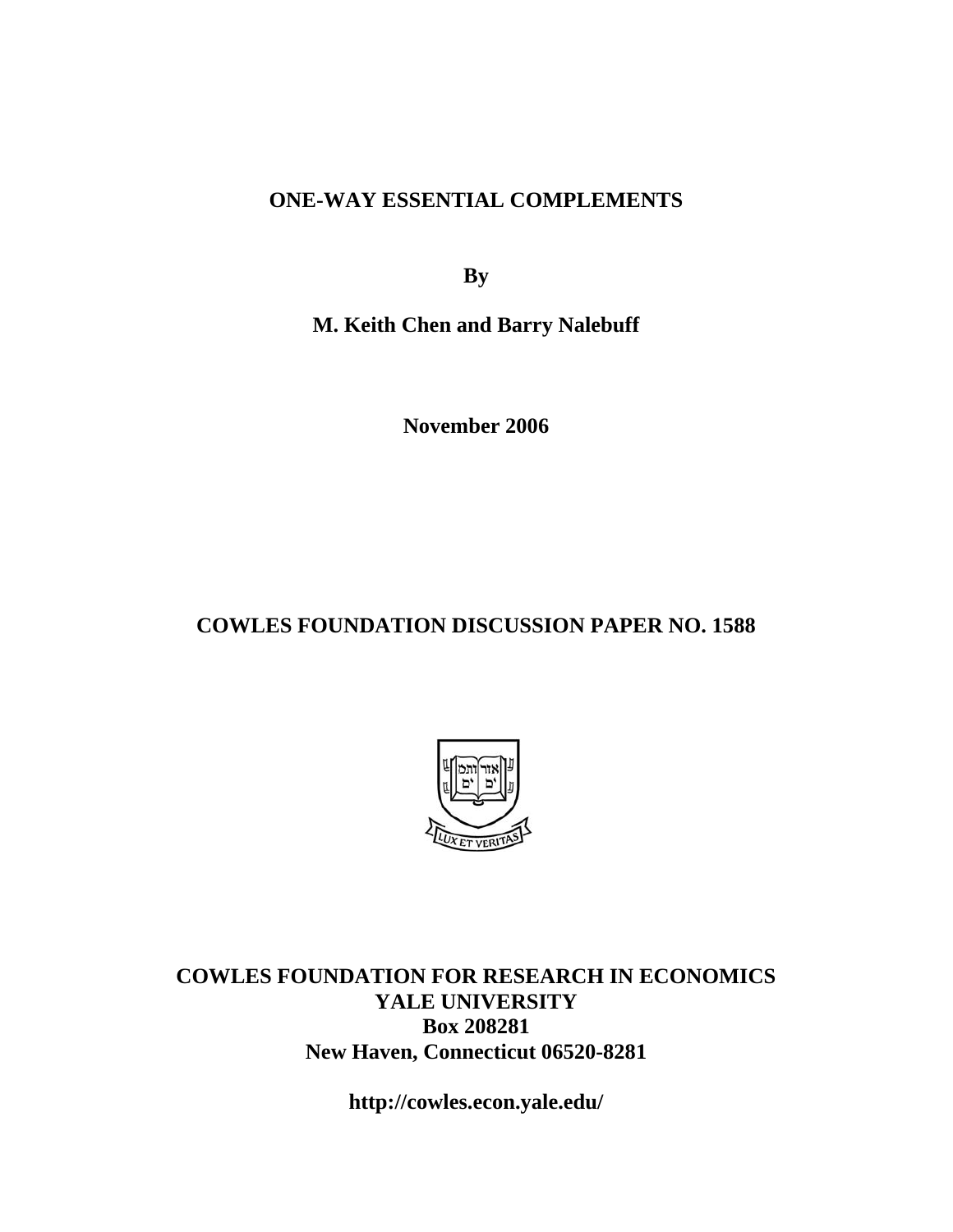# One-Way Essential Complements<sup>∗</sup>

M. Keith Chen† Yale School of Management

Barry Nalebuff Yale School of Management

August 31st, 2006‡

#### Abstract

While competition between firms producing substitutes is well understood, less is known about rivalry between complementors. We study the interaction between firms in markets with one-way essential complements. One good is essential to the use of the other but not vice versa, as arises with an operating system and applications. Our interest is in the division of surplus between the two goods and the related incentive for firms to create complements to an essential good.

Formally, we study a two-good model where consumers value A alone, but can only enjoy  $B$  if they also purchase  $A$ . When one firm sells  $A$  and another sells  $B$ , the firm that sells  $B$  earns a majority of the value it creates. However, if the  $A$  firm were to buy the  $B$  firm, it would optimally charge zero for  $B$ , provided marginal costs are zero and the average value of  $B$  is small relative to  $A$ . Hence, absent strong antitrust or intellectual property protections, the  $A$  firm can leverage its monopoly into  $B$  costlessly by producing a competing version of B and giving it away. For example, Microsoft provided Internet Explorer as a free substitute for Netscape; in our model, this maximizes Microsoft's joint monopoly profits. Furthermore, Microsoft has no incentive to raise prices, even if all browser competition exits. This may seem surprising since it runs counter to the traditional gains from price discrimination and versioning. We also show that a essential monopolist has no incentive to degrade rival complementary products, which suggests that a monopoly internet service provider will offer net neutrality.

There are other means for the essential A monopolist to capture surplus from B. We consider the incentive to add a surcharge (or subsidy) to the price of B, or to act as a Stackelberg leader. We find a small gain from pricing first, but much greater profits from adding a surcharge to the price of  $B$ . The potential for  $A$  to capture  $B$ 's surplus highlights the challenges facing a firm whose product depends on an essential good.

<sup>∗</sup>Many people gave generously of their time on this and earlier drafts; we would especially like to thank Judy Chevalier, Joseph Farrell, Dmitri Kuksov, Sharon Oster, Ben Polak, Michael Riordan, Peter Schott, and seminar participants at Berkeley, NYU, and Yale for their insightful comments and suggestions.

<sup>†</sup>Comments are welcome at keith.chen@yale.edu or at 135 Prospect St. Box 208200 New Haven, CT 06520. The most recent version of this paper is available at: http://www.som.yale.edu/Faculty/keith.chen/

<sup>‡</sup>Keywords: bundling, complements, monopoly leverage, net neutrality, price discrimination, tying, versioning. JEL Classifications: C7, D42, D43, K21, L11, L12, L13, L41, M21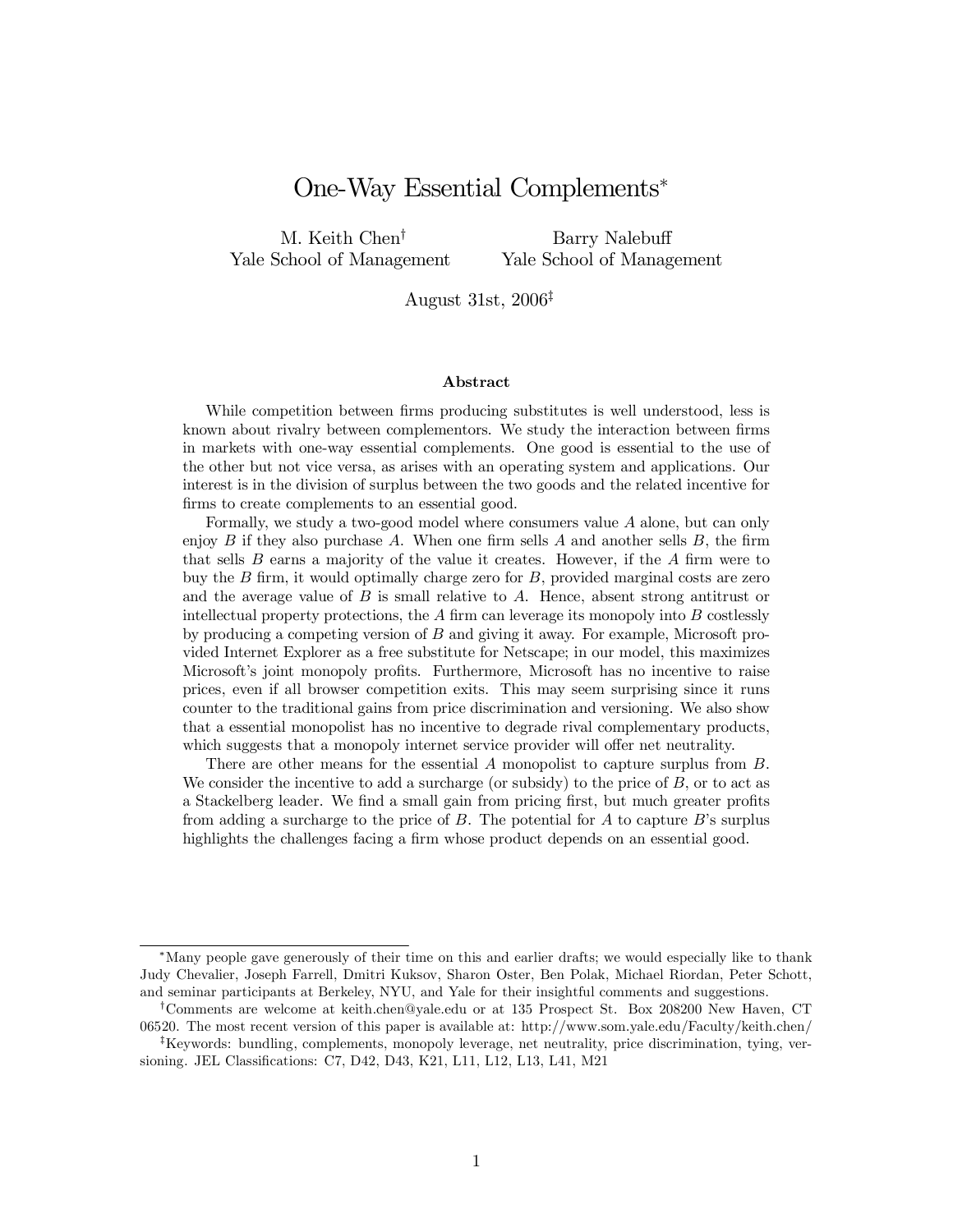### 1 Introduction

We generally think of competition as being between two substitute products. But competition also arises between two complementary products. In this paper, we study the competition between two complements where one is essential and the other is not.

An operating system and a microprocessor are both essential as neither works without the other. Here we look at the case where one good  $(A)$  is essential and the other good  $(B)$ is optional. A consumer can enjoy A without B, but not B without A. An example that fits this rule is Windows  $(A)$  and a media player  $(B)$ . The media player requires Windows, while Windows has utility absent a media player. A second example is a cable modem (A) and cable telephony (B). A consumer can enjoy a cable modem without using cable telephony but cannot use cable telephony without a cable modem.

We consider the case where the sellers of  $A$  and  $B$  each have market power. We expect, all else equal, the seller of  $A$  will do better than  $B$ . Anyone who wants to enjoy  $B$  must also buy  $A$ , but not vice versa. Thus  $A$  is in a stronger position. How much does this asymmetry hurt  $B$ ?

It turns out that in the Nash pricing game, firm B is able to earn more than half the increased industry profits it creates. This ability for firm  $B$  to capture surplus determines its incentive to innovate or to enter a market where its product is dependent on an incumbent firm in a complementary market.

The problem for  $B$  is that there are many ways in which firm  $A$  can capture the surplus created by  $B$ . Indeed, the best outcome for  $B$  is our baseline case, the Nash equilibrium, where the two firms price simultaneously.

Firm A can be more aggressive by entering the B market and competing directly with B. Outside the case of complements, this is rarely a profitable strategy. Firm A has to pay the costs of entering the B market, but once in the market will find itself in Bertrand competition with the incumbent. Assuming no product differentiation, price will be driven to cost and neither firm will earn any profits. The situation is different here as firm A benefits from bringing down the price of  $B$ . If customers know that they can get  $B$  for free, this gives them a greater incentive to pay a high price for A.

A second option for A is to acquire B and then set the joint profit-maximizing price. We know that this is efficient as A can eliminate the problem of double marginalization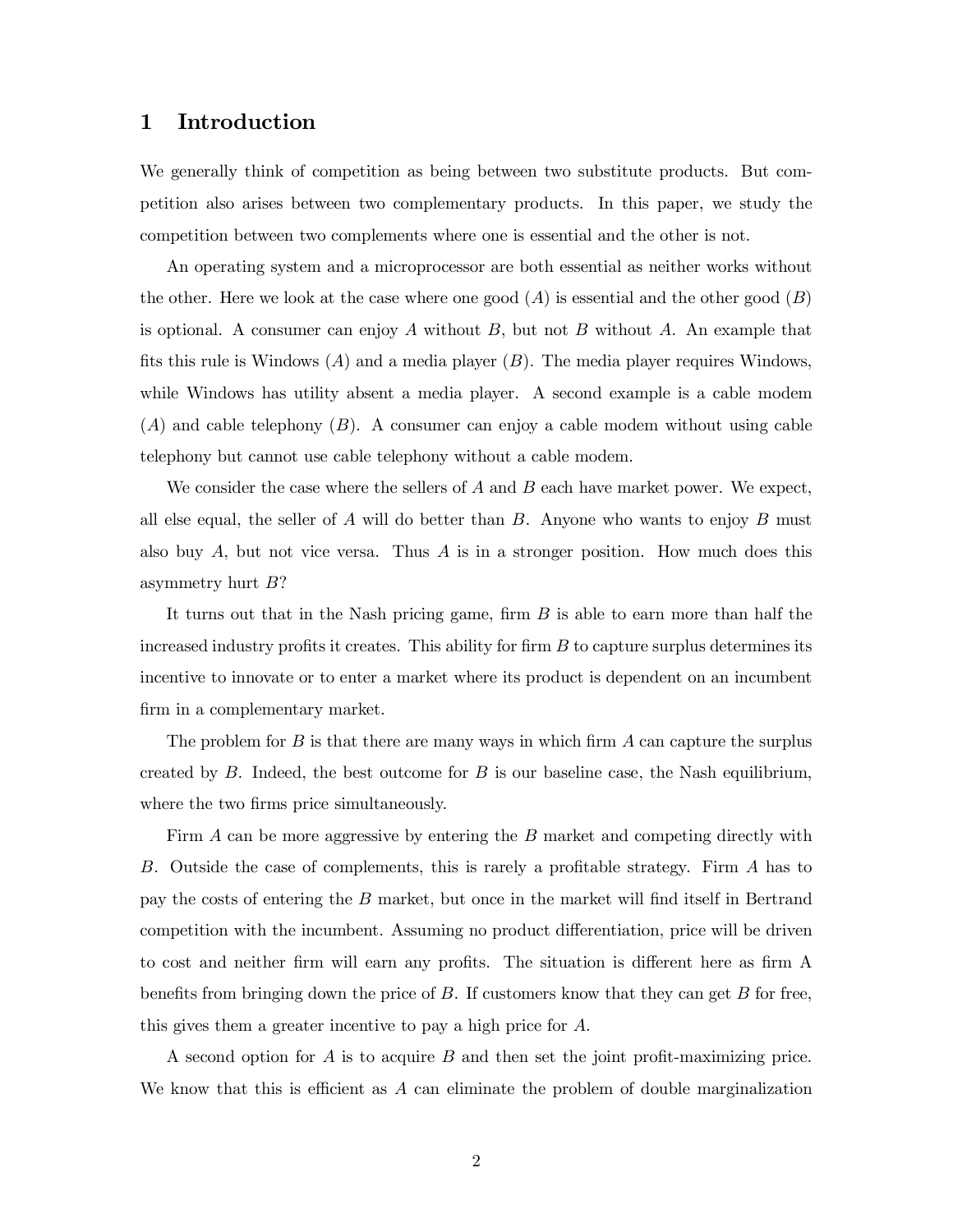(Cournot, 1838). The surprising result is not that joint profits rise, but how this is achieved. When the value of B is small relative to A and marginal costs are zero, we find that A would choose to price  $B$  at zero. As we explain below, this result runs contrary to the common intuition from price-discrimination and versioning. The joint monopolist would give  $B$  away and earn all of its profits in A.

This presents a problem to a firm selling  $B$ —its rival in A can earn the joint monopoly profits by driving the price of  $B$  down to zero. If firm  $A$  can enter the  $B$  market and drive the price to zero, this will be as profitable as buying  $B$ ; hence firm A will compare the costs of buying  $B$  to entering the  $B$  market and will only be willing to buy  $B$  to the extent this is cheaper than entering the market.<sup>1</sup>

A third option for firm A is to be a price leader. When firm A sets its price before B, it raises its price over the Nash result in order to push down the price of  $B$ . While  $A$ 's profits increase, the gain is relatively small.

A fourth option for A is to tack on a surcharge or a subsidy to B. In the case of a subsidy, firm A could offer a coupon for B with the purchase of A. In the case of a surcharge, this could be accomplished by creating two versions of  $A$ , one compatible with B and one discounted but incompatible version. We find that the monopolist would always seek to impose a surcharge for the purchase of an A product compatible with B and that it is never optimal to offer a subsidy.

A related problem is the incentive for an incumbent in A to influence the quality of B. Instead of making an incompatible version, the A firm can either enhance or degrade the quality of the complementary product. This issue is particularly relevant to internet-based businesses, such as the internet telephone services provided by Skype and Vonage. These services allow users to replace their land-line phone service, but they depend on the user having high-speed internet access, usually from their local cable company or telco. This has led to a policy debate over equal access. There is a concern that the broadband provider will have an incentive to degrade the quality of Skype and Vonage in order to increase the attractiveness of their own competing internet phone service. Our model shows that the A firm does not have an incentive to degrade the quality of  $B$ , even if  $A$  were to enter the B market itself. This suggests that profit-maximizing internet service providers have no

<sup>&</sup>lt;sup>1</sup>While it makes the situation difficult for  $B$ , this is not a problem for consumers who generally come out ahead when the complements are sold by a joint monopolist.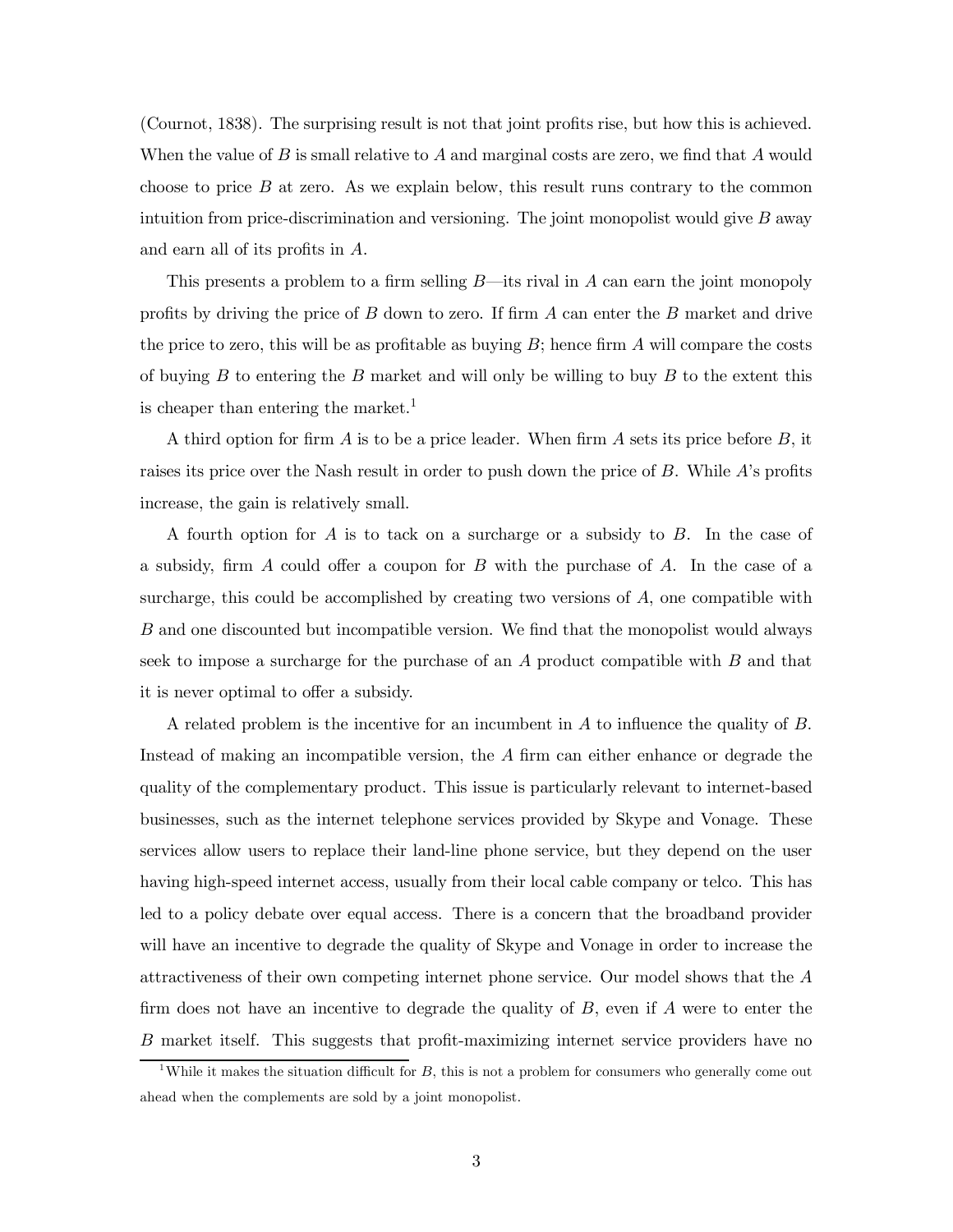incentive to disrupt net neutrality.

We believe that the one-way essential complements lead to interesting and relevant market interactions. Essential complements are prevalent and unstudied. Most software runs on an operating system without which it is useless. Thus there is often a set of dependant  $B$  goods to an essential  $A$  good. Chains of such relationships can also arise; the operating system is essential to the browser, which is essential to the search engine and the media player. We explore how the complementary firms compete and how surplus is divided in these situations.

## 2 Related Literature

Farrell and Katz  $(2000)$  study the incentive for innovation in a world where A and B are each essential to the other–as is the case with hardware and software. In their model, the producer of A has a monopoly. Firm A seeks to reduce the price of B so as to capture more of the surplus for itself.

In the case where all the B firms simultaneously set their price before  $A$ , firm  $A$  would like to enter the B market and charge marginal cost. If firm A can set its prices first, it may choose to enter and offer to sell  $B$  at a price below marginal cost. The goal is not to subsidize the purchase of  $B$ , but rather to force its more efficient  $B$  rivals to lower their price.

Farrell and Katz also consider the incentive for firms to engage in quality-enhancing (or cost-reducing) R&D. They show that the  $B$  firms have an efficient incentive to engage in R&D. This follows because the B firms capture all of the incremental surplus with their first-mover advantage. In contrast, the A monopolist has an excess incentive to pursue R&D. The reason is that the monopolist gains from improving its version of  $B$ , even if it doesn't sell B, because that leads rivals to lower their price of good B.

The result that B firms capture all of the incremental surplus relies on their ability to set prices first and on the assumption that consumer valuations for the A-B bundle are homogeneous. With simultaneous pricing and heterogeneous valuations, profits are split equally between the A and B sellers.<sup>2</sup> While this result is to be expected when costs are

<sup>&</sup>lt;sup>2</sup>The profits of a B firm might be limited by competition with other similarly positioned B-good firms. Profits between A and B are equal subject to the constraint that these profits are less than the cost (or quality) advantage of B over its rivals. In particular, profits are equal when there is a monopolist in A and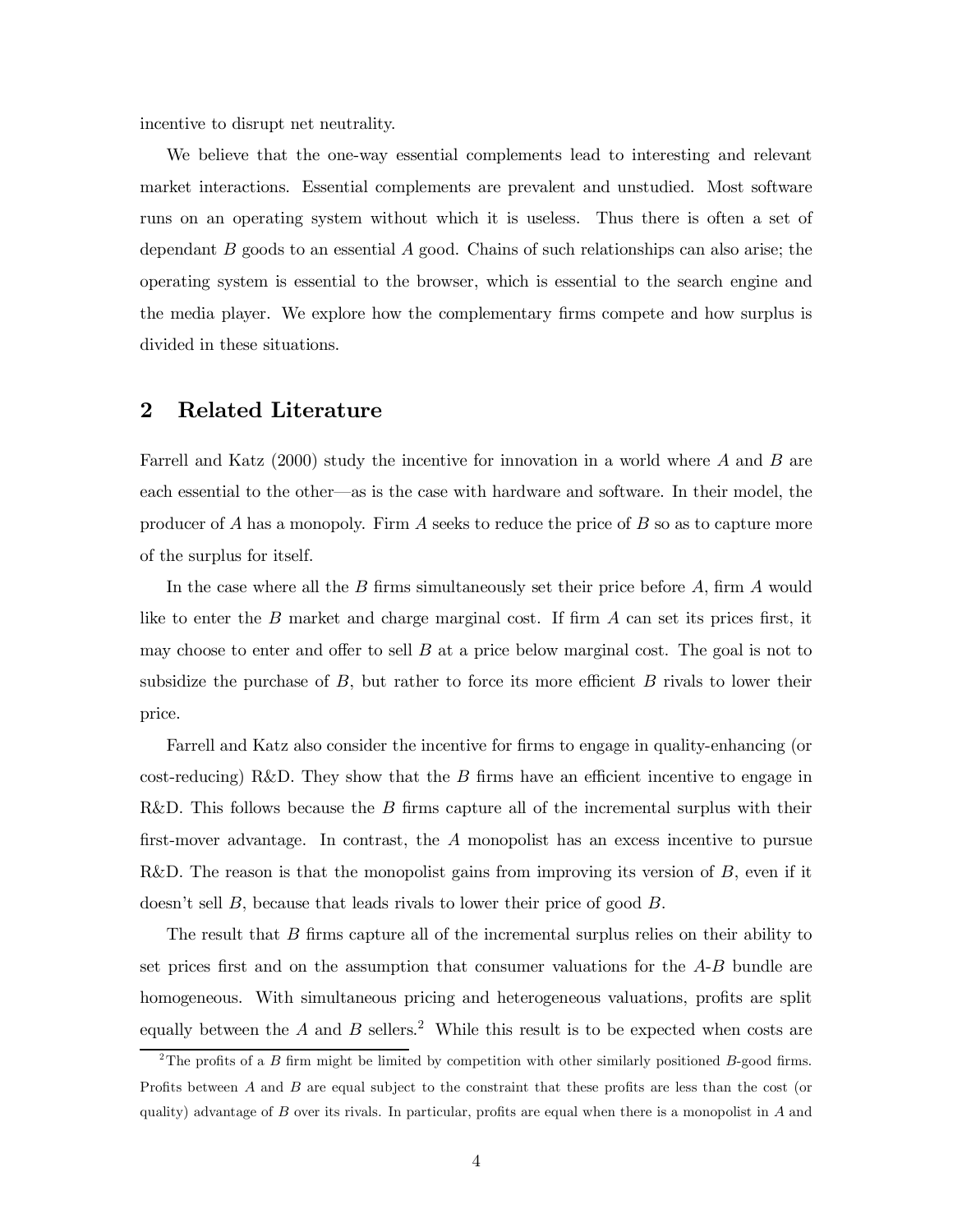equal, the equal division of profits continues to hold even when production costs are unequal across  $A$  and  $B$ ; see Casadesus-Masanell, Nalebuff, and Yoffie (2006). Thus a firm only gains half of the value it creates through innovation.

In our model, good  $B$  is not essential to  $A$  and profits are no longer equally split equally. We show that when the value of  $A$  is large relative to  $B$ , the nonessential complement in B is able to capture more than half the value it creates. On the margin, this is a better situation for  $B$  than when its product is essential.<sup>3</sup>

It is still the case that the monopolist in A gains when the price of  $B$  is lower. This is a general result for complementary goods. But there are several further differences between one-way and two-way essential complements. When consumers must buy both  $A$  and  $B$ to enjoy either, they care only about the joint price: a subsidy on  $B$  is identical to a discount on A. It doesn't make sense to ask how a joint monopolist would price A and B separately. With one-way complements, the individual prices are relevant as some consumers purchase  $A$  without  $B$ . The linkage between the two markets suggests the possibility of price discrimination. We find that in one-way markets, price discrimination is advantageous when firm  $A$  does not own  $B$ , but not when  $A$  owns  $B$ .

Our price discrimination results are connected to the literature on versioned goods. The A-B bundle can be thought of as a high-quality version of the basic A good. It is well understood that creating different quality version of a good may allow a monopolist to engage in second-degree price-discrimantion. Deneckere and McAfee (1996) provide general conditions under which a monopolist would always sell the premium good (the A-B bundle) for strictly more than the basic good (A alone). Thus it is surprising that we reach an opposite conclusion, at least for the case where marginal costs are zero and the value of  $B$ is small relative to  $A$ . In that case, we show that the monopolist charges the same price for the premium and basic versions, so that all customers buy the premium version. The different conclusions follow from different assumptions: specifically, in our model preference are multi-dimensional. The discussion following model three provides a graph that translates our framework into a versioning model and illustrates the intuition for why the results differ.

The case of one-way essential complements is also similar to aspects of the literature on tying (Bowman 1957, Stigler 1964, Adams and Yellen 1976, Bork 1978, Whinston 1990).

a monopolist in B.

 $3$ Overall, firm  $B$  does worse in that it is unable to capture any of the surplus created by  $A$ .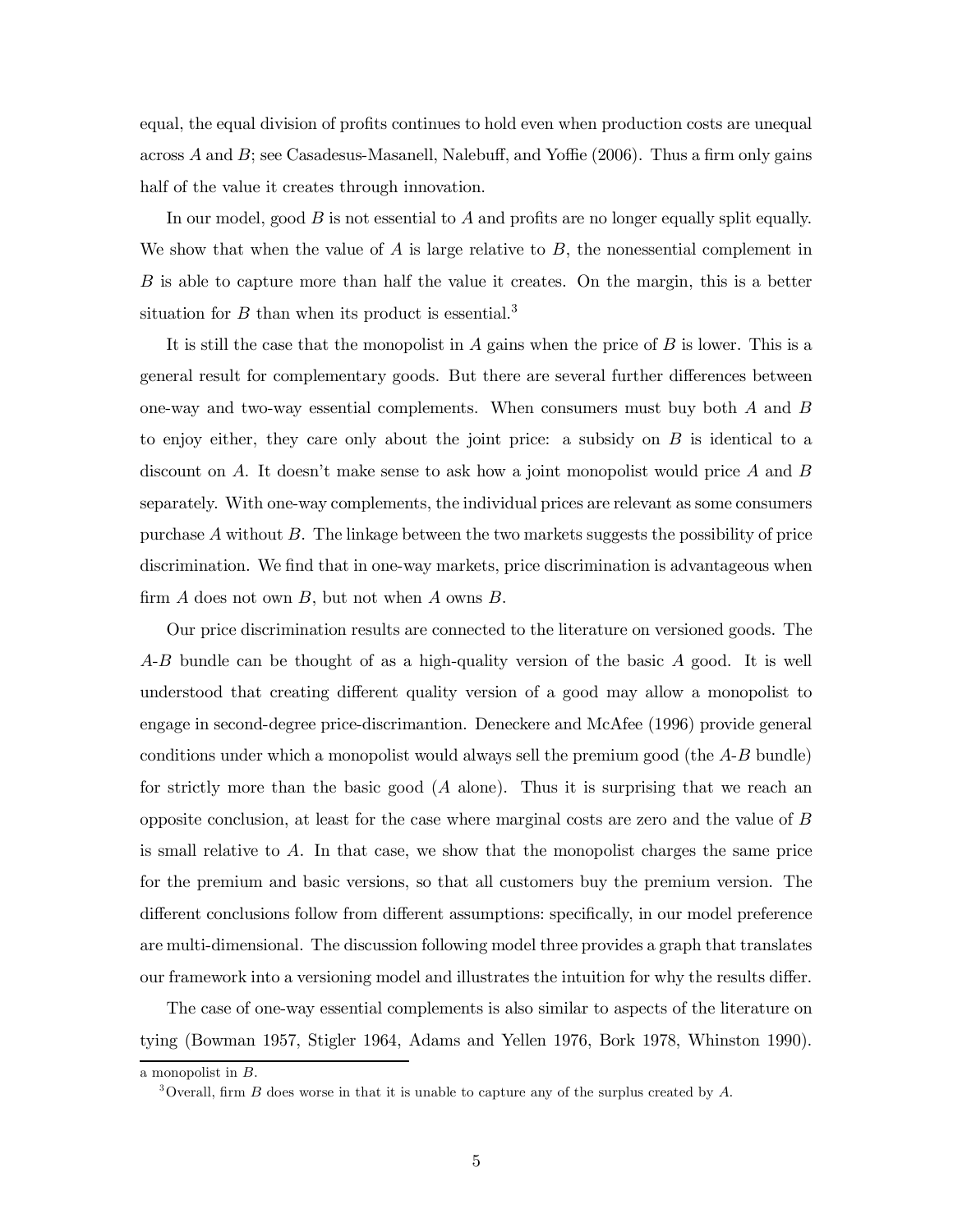Under tying, a monopolist in A forces consumers to buy A along with  $B$ . Here, the situation is reversed; customers can only enjoy  $B$  along with  $A$ . This "tied" relationship is not imposed on the consumer by  $A$ , but is the result of consumer preferences. While the essential monopolist does not force the joint sale, it is still able to exploit the asymmetry in consumer preferences to capture surplus created in the B market.

### 3 The Model and Cases

In all of our models there are two goods,  $A$  and  $B$ , where the consumption of  $A$  is essential to the enjoyment of  $B$ , but not vice-versa.<sup>4</sup>

#### 3.1 Base Cases

We start our analysis with the most basic case: homogeneous values. We further assume that both goods are produced with zero costs.

**Proposition 1** When all customers value A at 1 and B at  $\lambda$ , any pair of non-negative prices  $(p_a, p_b)$  is a Nash equilibrium if and only if  $p_a + p_b = 1 + \lambda$  and  $p_b \leq \lambda$ .

The proof of this proposition and all subsequent results are contained in the Appendix.

Observe that the division of the pie is indeterminate. As a result, if the incumbent firm A is able to move first, it would have an advantage. It could set the price of A to be  $1 + \lambda$ (or  $1 + \lambda - \varepsilon$ ) and thereby capture all of the surplus from both A and B.

Next we add heterogeneity to the valuations of A. We assume that the valuations of good A are distributed uniformly on  $[0, 1]$ . As before, the value of B is the same for all consumers and equal to  $\lambda$ . We are most interested in the case where A is more valuable than B. Hence we further assume that  $\lambda \leq 1/2$ .

**Proposition 2** With A uniform on [0,1] and B at  $\lambda \leq 1/2$ , there is a unique Nash equilibrium. Firm A charges  $1/2$  and firm B charges  $\lambda$ .

<sup>&</sup>lt;sup>4</sup>In our model, there is only one B good. In practice, one could think of analyzing the pricing of one B good in isolation. Part of the value of the A good comes from the opportunity to purchase all of the other B goods, some of which may be free.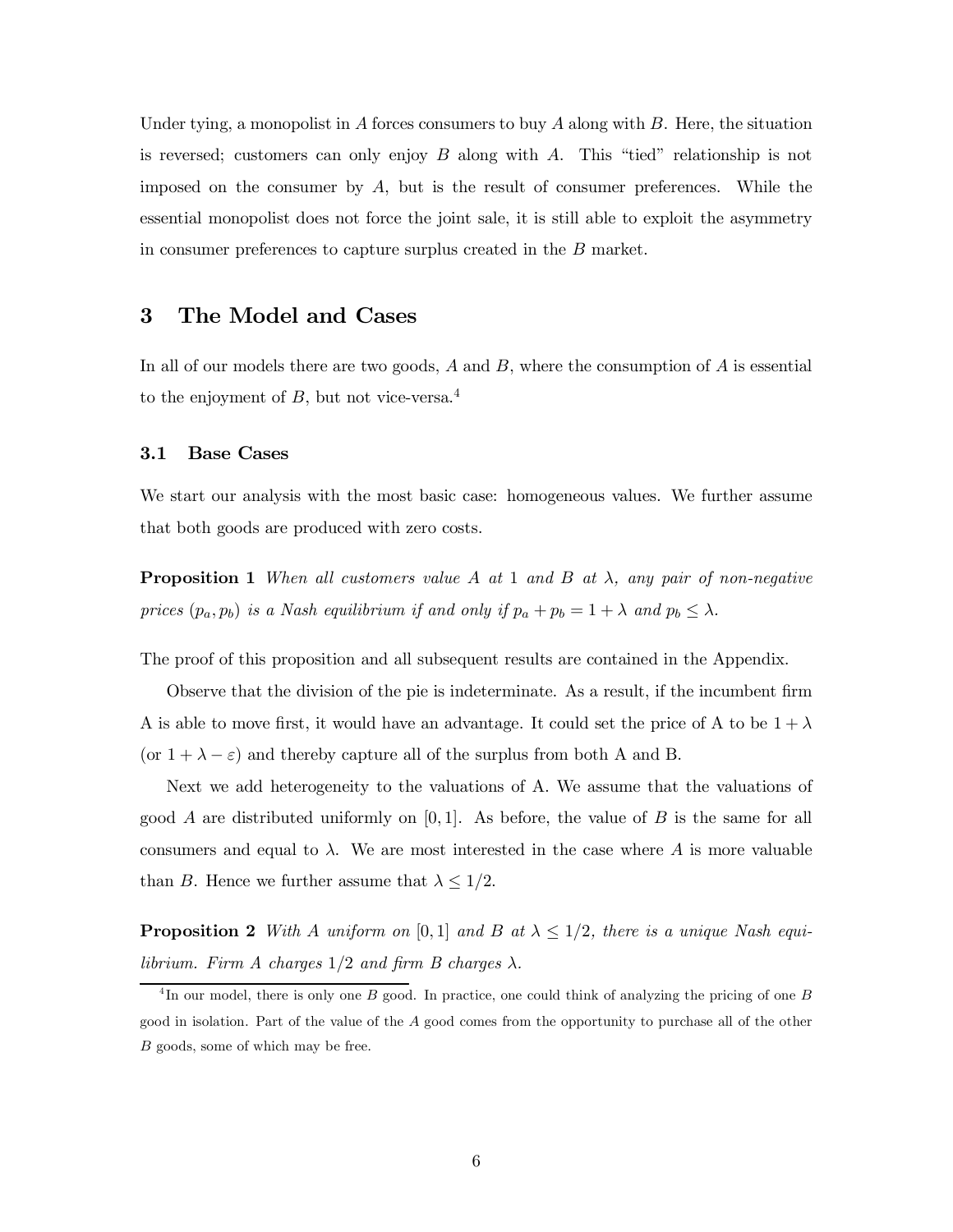Observe that B gets all of the value it creates. If that situation is representative, then there is no concern that a potential entrant into the complementary market would have insufficient incentives to innovate and enter.

However, it is an artificial assumption that good B is homogeneous in valuation. The results from the two base cases suggest that adding heterogeneity may change the equilibrium. Since heterogeneous valuations are the general case, we turn now to this setting.

#### 3.2 Main Case: Uniform Consumer Valuations

Assume consumer valuations of A are distributed uniformly on  $[0,1]$ , and valuations of B are distributed uniformly on  $[0, \lambda]$ . Further assume that consumer valuations for A and B are independent.

#### 3.2.1 Model One: Two firms A and B, each a monopoly, and Nash Pricing

The formula for profits depend on whether  $p_a + p_b \leq \lambda$ . The reason is that the geometry of market areas depends on whether the line defining the set of consumers who are indifferent about buying both  $A$  and  $B$  is truncated by the highest possible value for  $B$  or not.

As can be seen from the figures below, the demand for good  $A$  is the upper left rectangle combined with the shaded trapezoid to the right. Demand for good  $B$  is limited to the shaded trapezoid.<sup>5</sup>

<sup>&</sup>lt;sup>5</sup>Note that area of the box is  $\lambda$ . Thus the population density is normalized to  $1/\lambda$  so that the total population stays constant at 1.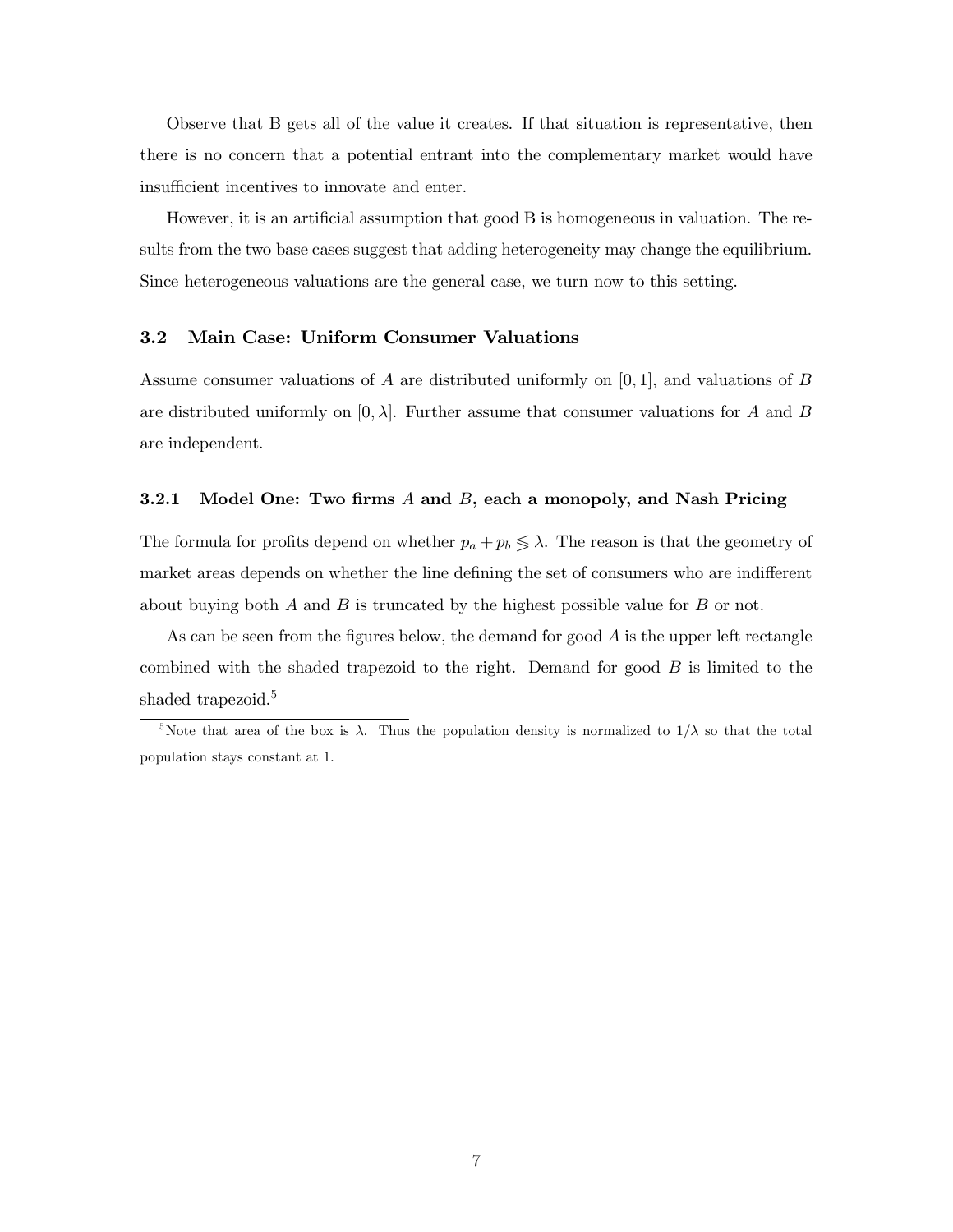

Figure 1

With a uniform density, we have a closed-form expression for profits. Firm A's profits are

$$
\begin{cases}\n\frac{p_a}{\lambda}(\lambda(1-p_a) + \frac{1}{2}(\lambda - p_b)^2) & \text{when} \quad p_a + p_b \ge \lambda \\
\frac{p_a}{\lambda}(\lambda - (p_a * p_b) - \frac{1}{2}p_a^2) & \text{when} \quad p_a + p_b \le \lambda\n\end{cases}
$$
\n(1)

Firm B's profits are

$$
\begin{cases}\n\frac{p_b}{\lambda}((\lambda - p_b)(1 - p_a) + \frac{1}{2}(\lambda - p_b)^2) & \text{when} \quad p_a + p_b \ge \lambda \\
\frac{p_b}{\lambda}(\lambda - p_b - \frac{1}{2}p_a^2) & \text{when} \quad p_a + p_b \le \lambda\n\end{cases}
$$
\n(2)

In the case of primary interest  $\lambda$  is small, so we expect  $p_a + p_b \geq \lambda$ . The solution of the general model reveals that  $\lambda = 1$  is the crossover point where  $p_a + p_b$  shifts from being bigger to being smaller than  $\lambda$ .

**Lemma 1** When  $\lambda = 1$  there is a closed-form solution:  $p_a = 2 - \sqrt{2}$  and  $p_b = \sqrt{2} - 1$ 

Note that at  $\lambda = 1$ ,  $p_a + p_b = 1 = \lambda$ . In general, the joint solution to the firstorder conditions has no simple analytic form. In such cases, our approach is to graph the equilibrium results. The underlying equations for  $p_a$  and  $p_b$  are provided in the appendix.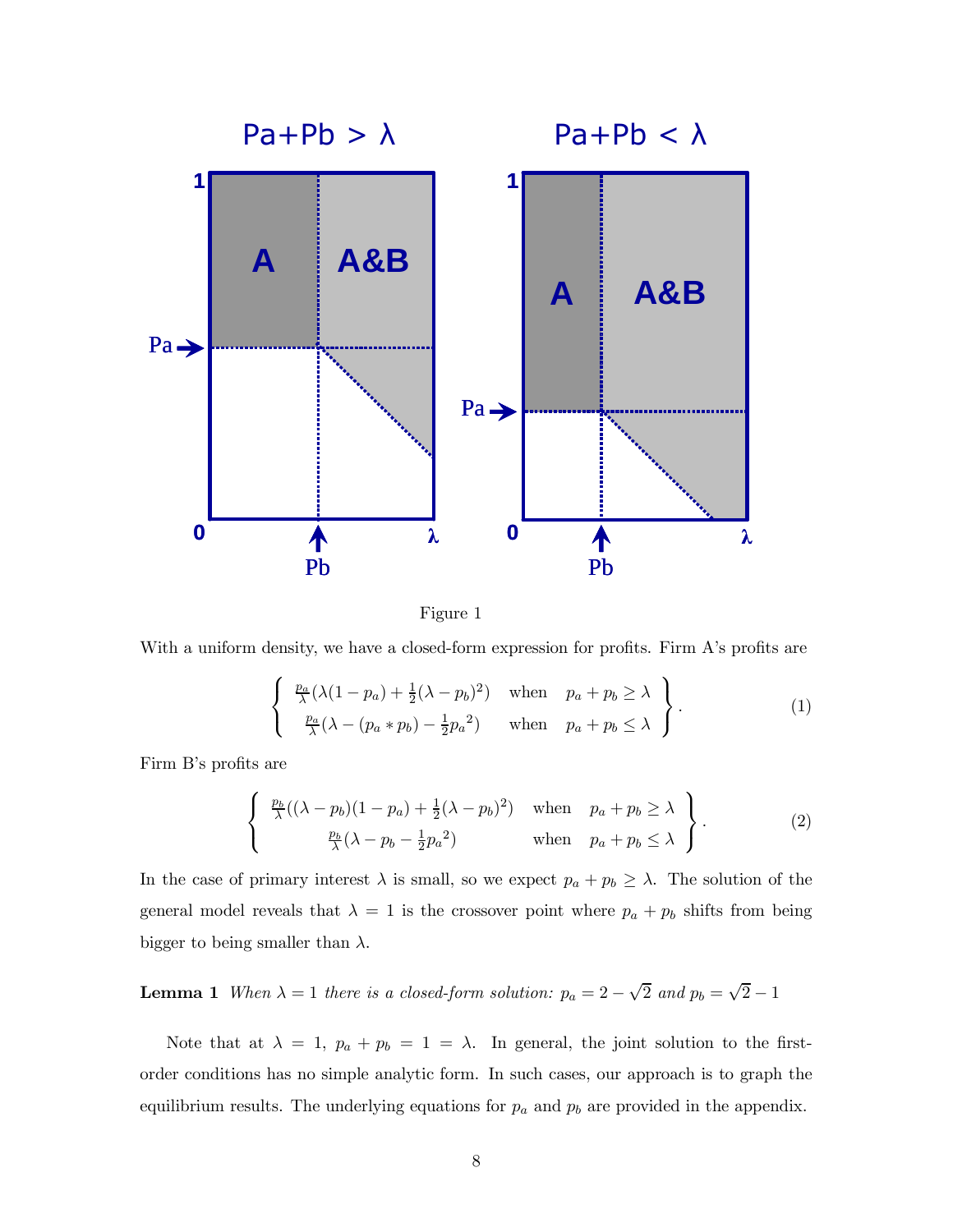Figure 2 below shows that as  $\lambda$  increases, profits rise for both firms. Firm A is able to capture some of the value created by B. In contrast, if the two goods were perfect complements (with two-way essentiality) then profits would be split evenly between the two firms. Here, firm B gets more than half of the surplus which it creates, but none of the surplus associated with  $A$ . As  $B$  become increasingly valuable, eventually firm  $B$  earns more profits than  $A$ , even though  $A$  is essential for  $B$ . Finally, observe that  $A$  captures relatively more of the incremental surplus created by B when  $\lambda$  is small  $(\lambda < 1)$  than when  $\lambda$  is large.



Figure 2: Profits in the Nash Pricing Game

Given that good  $A$  is essential to consumers wishing to enjoy  $B$ , there are several ways that firm  $A$  can increase the amount of  $B$  surplus it captures. First, we investigate the strategy of introducing competition into the  $B$  market, driving the price of good  $B$  down to cost. Recall that when Microsoft introduced Explorer, it introduced competition into the browser market dominated by Netscape. Later, we will compare this to alternative strategies such as purchasing or merging with the B monopolist, charging a different price for a version of A which is compatible with  $B$ , or entering the B market and purposely degrading (perhaps through barriers to compatibility) the quality of rival B products.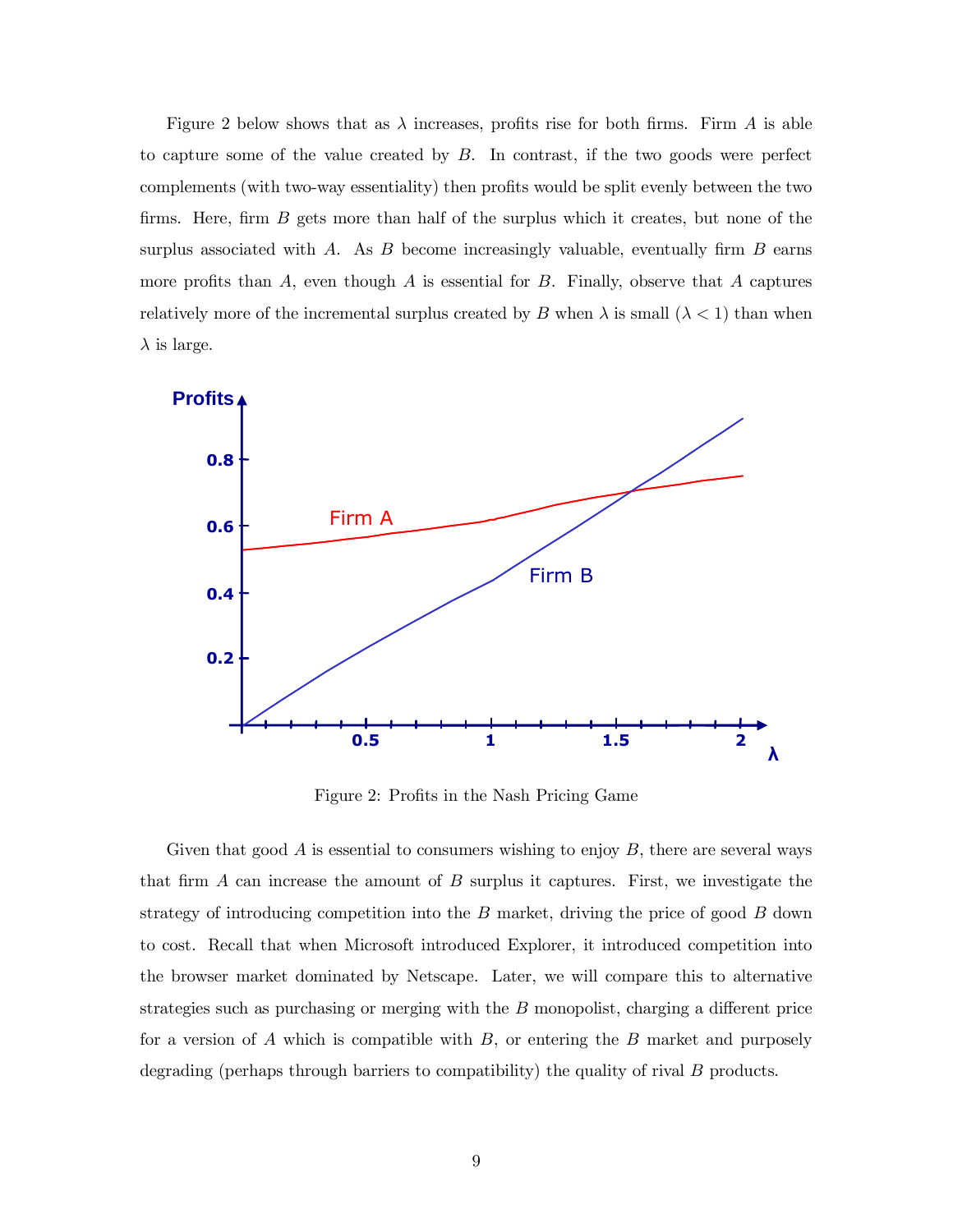## 3.2.2 Model Two: Firm A is a monopolist over A and good B is supplied competitively

In the competition to capture surplus, firm  $A$  has an incentive to lower the price of  $B$ . This might happen exogenously if there is competition in the  $B$  market. It could also happen if A were to enter the B market and drive the price of B down to cost, in this case zero.

Proposition 3 Equilibrium prices are:

$$
p_a = \begin{cases} \frac{1}{4}\lambda + \frac{1}{2} & when \quad \lambda \le \frac{2}{3} \\ \sqrt{\frac{2}{3}}\lambda & when \quad \lambda \ge \frac{2}{3} \end{cases},
$$
 (3)

$$
p_b = 0. \t\t(4)
$$

The resulting profits are:

$$
\frac{1}{16}(2+\lambda)^2 \quad \text{when} \quad \lambda \le \frac{2}{3}
$$
\n
$$
\left(\frac{2}{3}\right)^{\frac{3}{2}}\lambda^{\frac{1}{2}} \quad \text{when} \quad \lambda \ge \frac{2}{3}
$$
\n
$$
(5)
$$

It is interesting to note that the price of A is linear in  $\lambda$  up to the point where  $\lambda = \frac{2}{3}$  $rac{2}{3}$  (and  $p_a = \frac{2}{3}$ . At  $\lambda = \frac{2}{3}$ , the monopolist's profits are  $\frac{4}{9}$ . Note that the maximum possible surplus in this case is  $\frac{5}{6}$  (=  $(1+\frac{2}{3})/2$ ) and so the monopolist is able to capture  $\frac{8}{15}$  or slightly more than half of the total.

#### 3.2.3 Model Three: Firm  $A$  is a monopolist over both products.

One strategy for the  $A$  firm to capture more of the surplus generated by the  $B$  good is to buy or merge with the  $B$  firm, becoming a monopolist over both markets. This new joint monopolist will be able to increase industry profits compared to the Nash equilibrium pricing game. Total profits rise as the joint monopolist can solve the horizontal equivalent of the double-marginalization problem (Sonnenschein 1968, Nalebuff 2000).

While combined profits are higher, there remains the question of how much the A monopolist is willing to pay to acquire the  $B$  firm. The answer to that question depends on its profits as a joint monopolist compared to its other options. These other options include entering the  $B$  market, offering subsidies or surcharges for the  $B$  product, degrading the quality of the B good, or moving first to set price.

We have just presented the results for the case where  $A$  enters to make the  $B$  market competitive. A benefits when the price of B is as low as possible—at least when A doesn't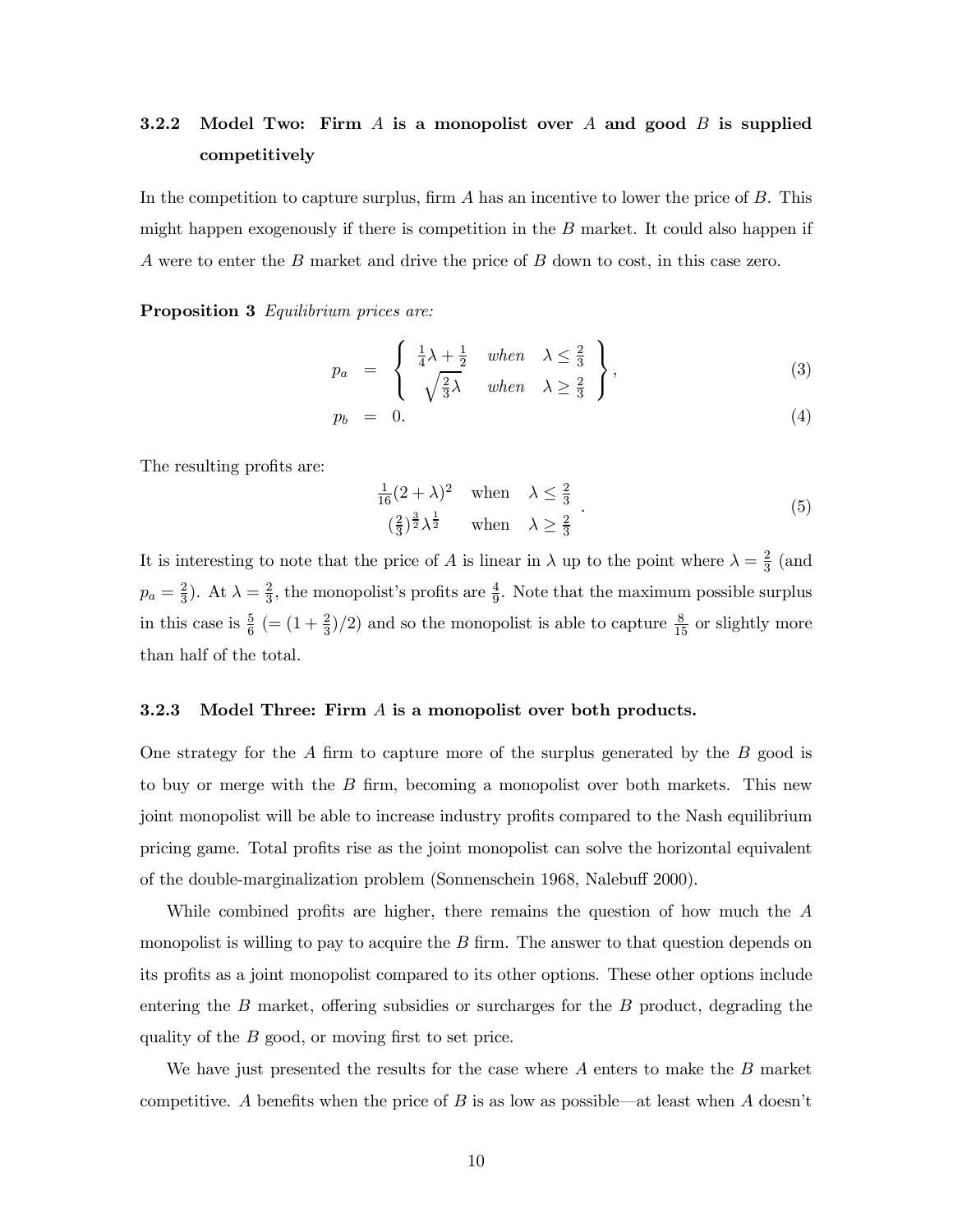own B. To the extent that a joint monopolist would do better than the outcome with a competitive B market, this gives the monopolist an incentive to purchase B rather than compete.

To compare options, we need to understand how a joint monopolist would maximize profits and how much it would earn. Along the way, we gain insight on how the joint monopolist chooses to extract the surplus through  $A$  and  $B$ .

In the case of complements sold by a joint monopolist, we often see one product being given away. For example, Adobe gives away a program to read pdf files and charges for the program to write them.<sup>6</sup> We find that under a range of conditions, the complement to the essential good is given away. For  $\lambda$  up to 2/3, the monopolist takes all the surplus via A.

To demonstrate this result, we first establish that the optimal  $p_b = 0$  when the optimal  $p_a$  is small, specifically for  $p_a \leq \frac{2}{3}$  $\frac{2}{3}$ . In that case, the previous solution for  $p_a(\lambda)$  when  $p_b = 0$ holds, so that  $p_a = \frac{1}{4}$  $\frac{1}{4}\lambda + \frac{1}{2}$  $\frac{1}{2}$ . It then follows that  $p_a \leq 2/3$  holds for  $\lambda \leq \frac{2}{3}$  $\frac{2}{3}$ .

**Lemma 2** If the optimal  $p_a \leq 2/3$ , then the optimal  $p_b = 0$ .

The outline of the proof for this lemma is found in Figure 3.



Consider lowering  $P_b$  by some small  $\Delta$  and raising  $P_a$  by  $\Delta$  (so as to hold  $P_a + P_b$  constant). *There are three effects:* 1) Firm gains ∆ on customers just buying A.  $Gain = \Delta * (1 - P_a) * P_b$ 2) Firm loses some sales of A.  $\text{Loss} = \text{P}_{\text{a}} * \Delta * \text{P}_{\text{b}}$ 3) Firm gains some sales of B  $Gain = P_b * \Delta * (1 - P_a)$ Total effect =  $\Delta * P_b * [(1 - P_a) - P_a + (1 - P_a)] =$  $\Delta * P_b * (2 - 3 P_a)$ So long as  $P_a = 2/3$ , we would want to lower  $P_b$  and raise  $P_a$  until  $P_b = 0$ .

Figure 3

 $6$ This may be done for several reasons, not covered in our model. The motivations include the ability to charge consumers versus firms. Also note that the case of Adobe is a two-way essentiality in that without an encoder, there is no value to a reader.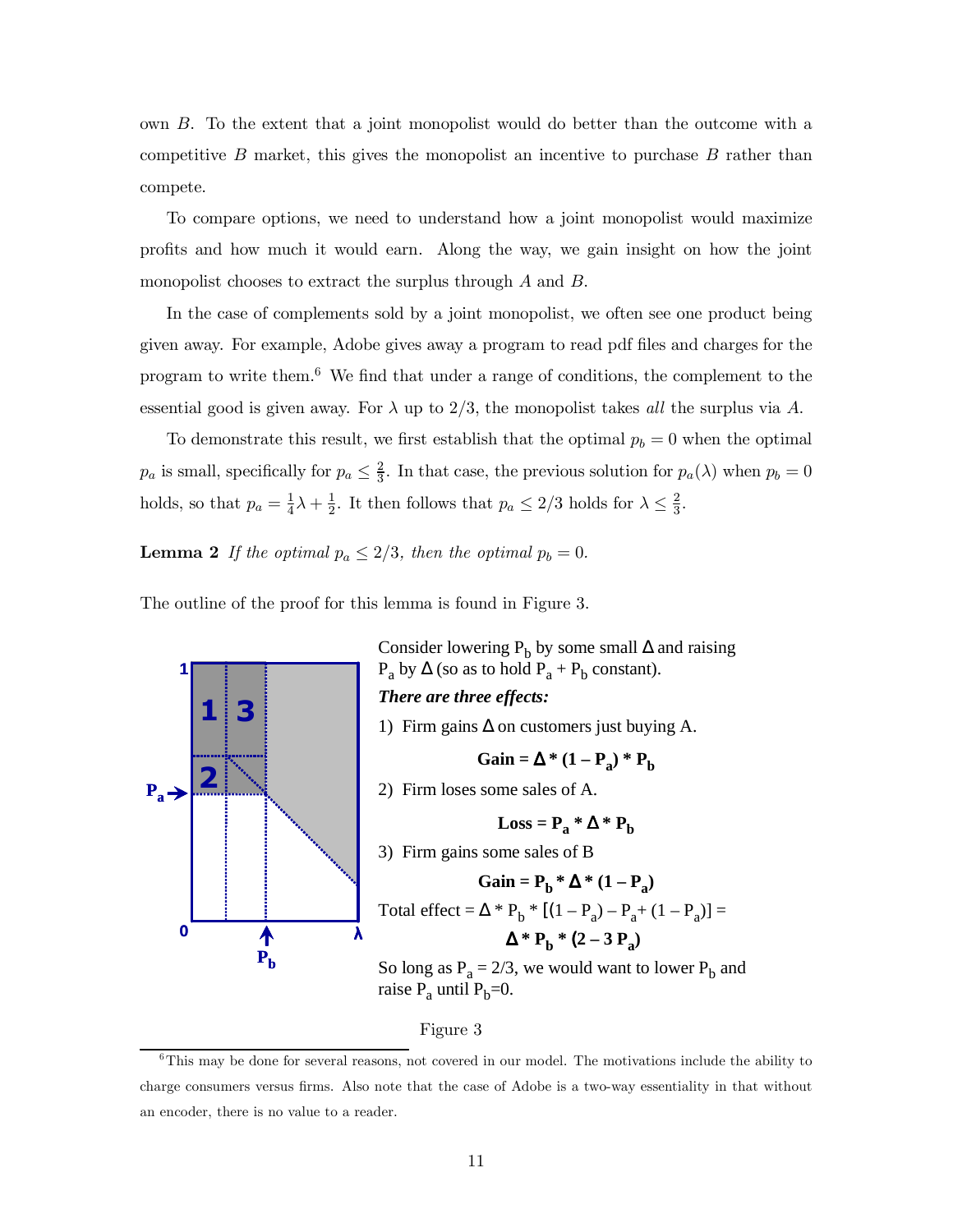Using this lemma, we can solve for optimal prices when consumer valuations are distributed uniformly. This is our paper's first main result. (Theorem 7 shows that this result extends to general value distributions.)

**Theorem 1** The optimal monopoly prices are given by:

$$
p_a = \begin{cases} \frac{1}{4}\lambda + \frac{1}{2} & when \quad \lambda \le \frac{2}{3} \\ \frac{2}{3} & when \quad \lambda \ge \frac{2}{3} \end{cases},
$$
 (6)

$$
p_b = \begin{cases} 0 & when & \lambda \leq \frac{2}{3} \\ \frac{1}{2}\lambda - \frac{1}{3} & when & \lambda \geq \frac{2}{3} \end{cases}.
$$
 (7)

These prices (graphed in Figure 4) lead to the monopoly profits below (graphed in Figure 5).

$$
\text{Profits} = \frac{\frac{1}{16}(2+\lambda)^2}{\frac{1}{12}(4+3\lambda) - \frac{1}{27\lambda}} \quad \text{when} \quad \lambda \ge \frac{2}{3} \tag{8}
$$



Figure 4: Nash Pricing and Joint A & B Monopolist Pricing.

Observe that the monopolist makes its full joint monopoly profits by entering the B market when  $\lambda \leq 2/3$ . There is no gain from buying firm B compared to competing with firm B and driving price down to cost. Thus the most the A monopolist would be willing to pay to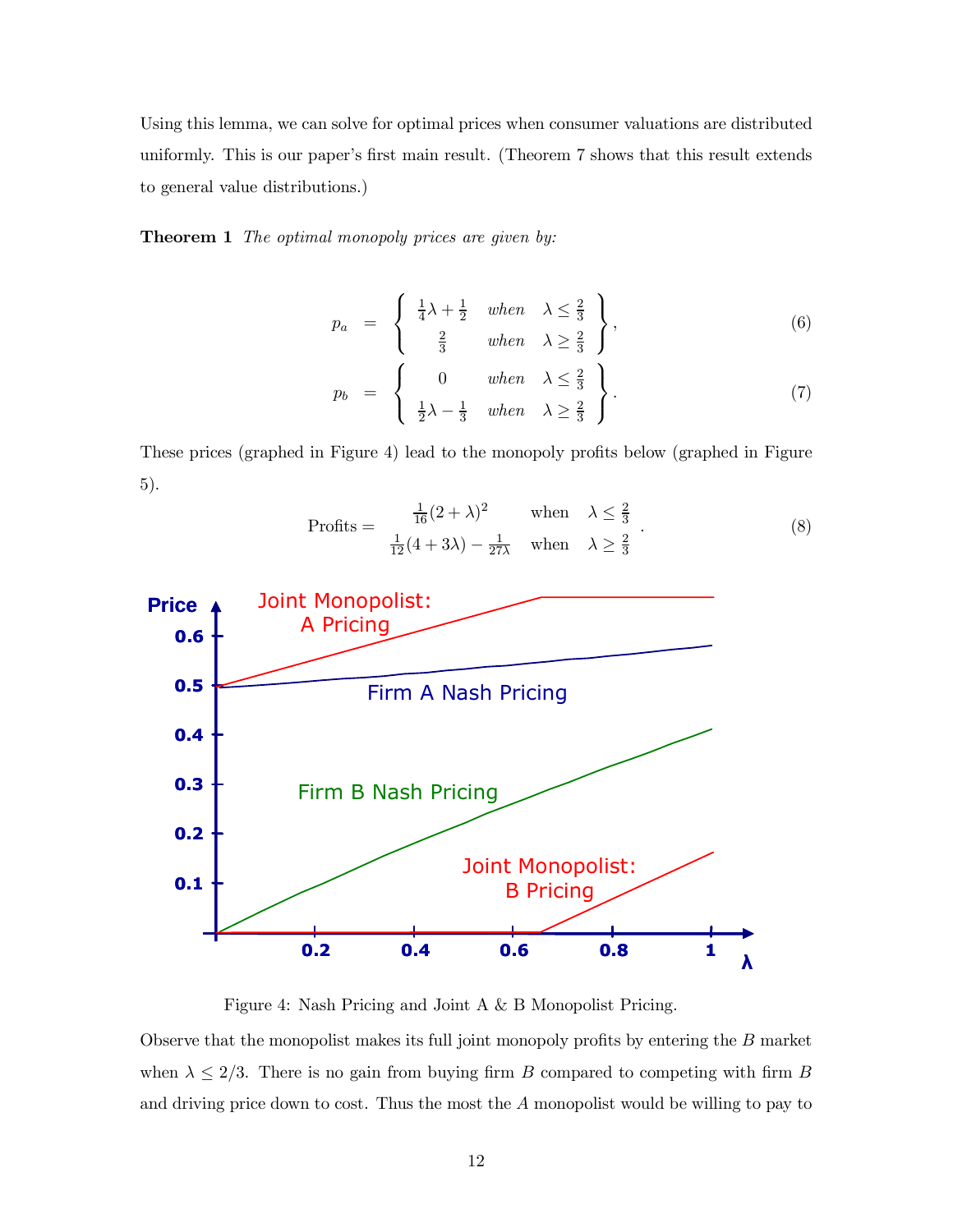purchase  $B$  is its cost of entry into the  $B$  market (assuming that entry into the  $B$  market is possible).

It is not the case that the  $B$  good is given away for all values of  $B$ —the give away requires that  $\lambda \leq 2/3$ . When the average value of B becomes large, the complement is no longer given away.

Figure 5 graphs profits as a share of total surplus. We compare the combined  $A \& B$ profits when the firms price independently (Nash) to profits when a monopolist coordinates pricing. We also illustrate the monopolist's profits when it pushes  $P_b$  to 0. Note that when  $\lambda$  is bigger than 2/3rds, the monopolist does nearly as well entering the B market (and pushing  $p_b$  down to 0) compared to buying B and setting  $p_b$  optimally. This remains true until  $\lambda$  becomes larger than 1, so that the value of B is more than A.



Figure 5: Profits as a Share of Total Social Surplus.

### **3.2.4** Intuition for why  $P_b = 0$

The result that the unified firm would not charge for B until its value becomes large might seem contrary to a basic price-discrimination intuition. The combination of goods  $A \& B$ can be thought of as a premium version of A. Our result says that the firm will price the premium version the same as the basic version, thereby pooling customers.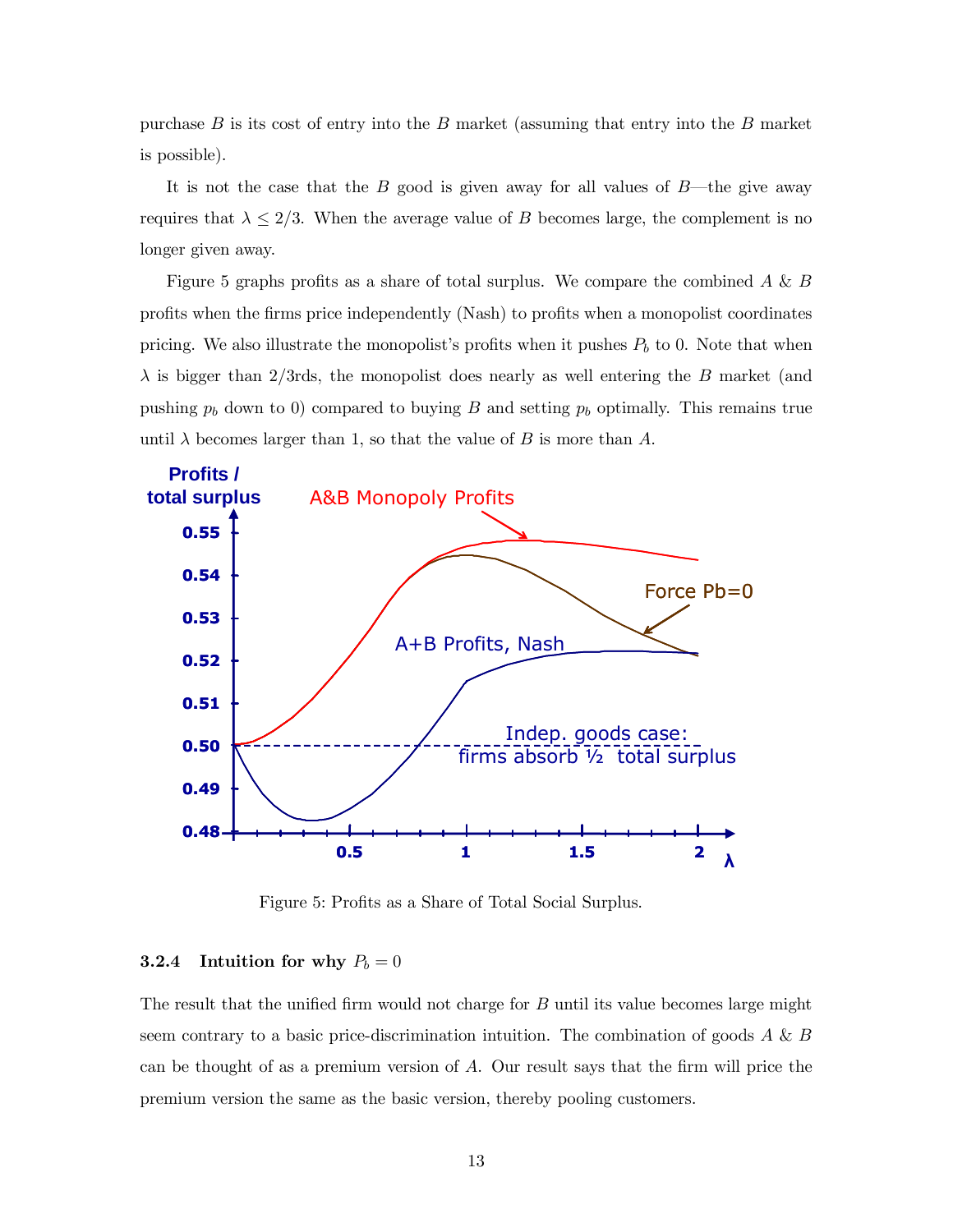One reason there is no opportunity to price discriminate is that the marginal value the customer places on  $B$  is independent of how he values  $A$ . The firm can't use the price of B to charge more to those customers who have a high value for A. This still leaves open the question as to why the joint monopolist does not set a positive  $p<sub>b</sub>$  to directly extract surplus generated by B.

Indeed, if it could just the raise the price of  $B$  to those customers with the largest values of  $B$  this would be a good idea. The problem is that it has to raise the price of  $B$  uniformly to all customers. Because customers need to buy  $A$  in order to enjoy  $B$ , for most customers raising the price of B is identical to raising the price of A. If the price of B is raised from 0 to  $\Delta$ , then for all customers whose value of B exceeds  $\Delta$ , they will still buy both A and B or they will buy nothing. For these customers, there is no difference between raising the price of A by  $\Delta$  or raising the price of B up to  $\Delta$ .

Hence the desirability of raising the price of  $B$  centers around the effect it has on customers with a *low* value for  $B$ . For these customers, raising the price of  $B$  has a cost without a corresponding gain. Some of these customers switch to only buying  $A$ , while others stop buying  $A \& B$  altogether, imposing a loss. By comparison, raising the price of A leads to increased profits on the inframarginal customers at the usual cost of some decreased sales. It turns out that the lost  $A$  sales due to the increase in  $p_b$  are exactly half of the lost sales when  $p_a$  rises. Thus, if the inframarginal gains on the low-value  $B$ , high-value A customer group are at least half the average gains, it will be better to raise  $p_a$ rather than  $p_b$ . In our model, when  $p_a=2/3$  the inframarginal gains are  $1-p_a=1/3$ , which is just half of the average inframarginal gain across all  $B$  customers. This helps explain why  $p_b$  remains at 0 until  $p_a$  reaches 2/3.

#### 3.2.5 Relationship with versioning results

It is straightforward to translate our essential complements model to the case of versioning. We relabel the A and B bundle as the premium good and A alone as the standard good. Since all of the customers value the premium good more than the standard good, customers all lie above the 45-degree line.

Figure 6 illustrates the effect on profits from raising the price of  $p<sub>b</sub>$  from 0 to  $\Delta$  while lowering  $p_a$  by the same amount, thus holding the price of  $A+B$  constant. The monopolist loses  $\Delta^2(1-p_a)/\lambda$  on the customers that switch to buying the lower-priced A. It gains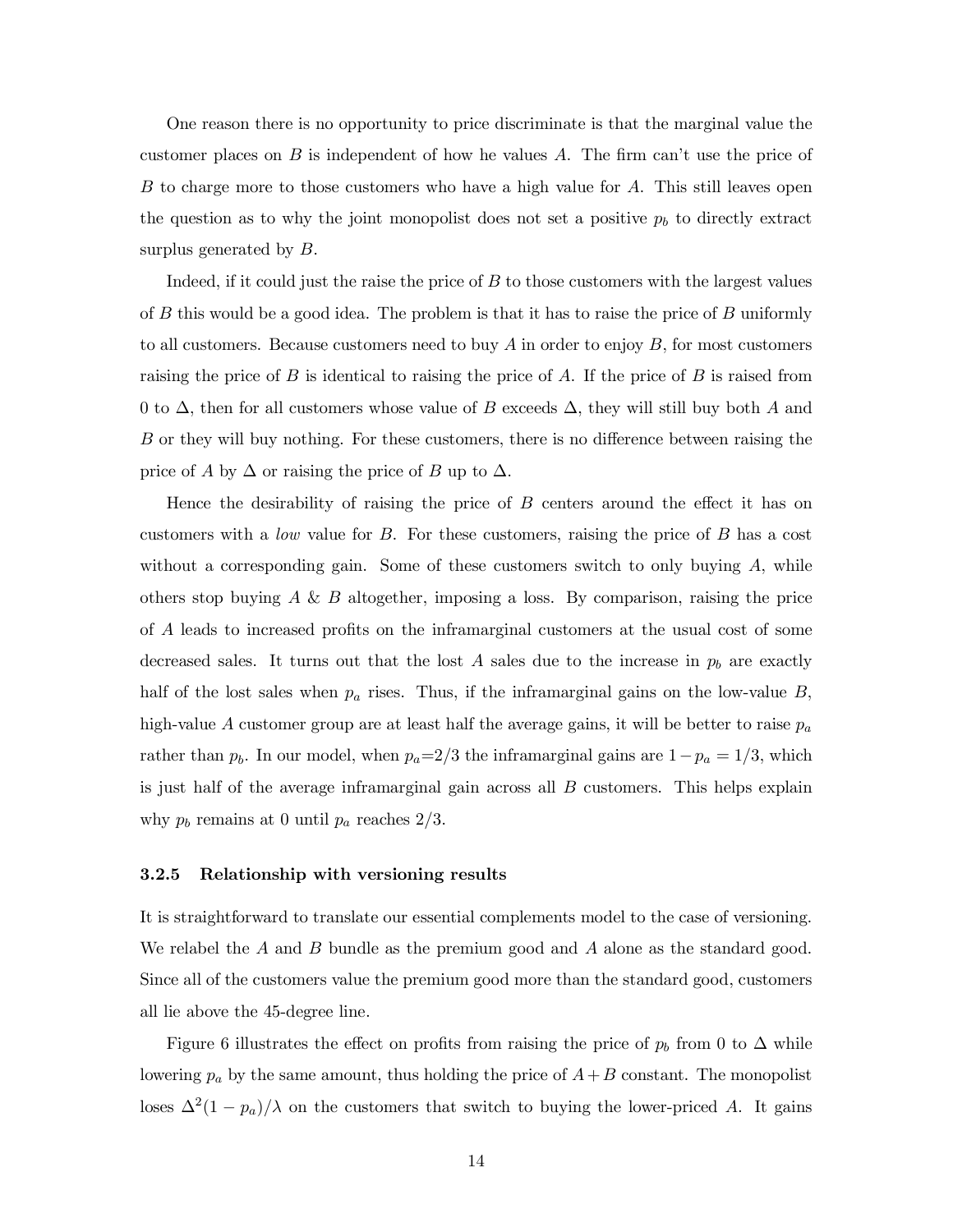$\Delta^2/2 * p_a/\lambda$  from the new customers attracted to the lower price on A. This is only profitable if  $p_a > 2/3$ .

Note that if all of the customers were located along the 45-degree line (or any other line), then the gain from new customers would be proportional to  $\Delta * p_a$ , while the loss would be proportional to  $\Delta(1-p_a)$ . Thus price discrimination would be profitable whenever  $p_a > 1/2$  – which arises for all  $\lambda > 0$ . It is because preferences are two dimensional that the new customer group is only half as large as the case with one-dimensional preferences. The reason is that half of the marginal customers for  $A$  were already buying the  $A-B$  bundle. As the price of  $B$  rises, these customers transition to buying  $A$  alone and thus are not new customers to the monopolist.



Figure 6

3.2.6 Model Four: Firm B has a positive cost of production

We have assumed that marginal costs are zero. We think this is a reasonable assumption for software and many other information good industries where one-way complementarities arise. Of course, in other circumstances, production costs matter; thus we now turn to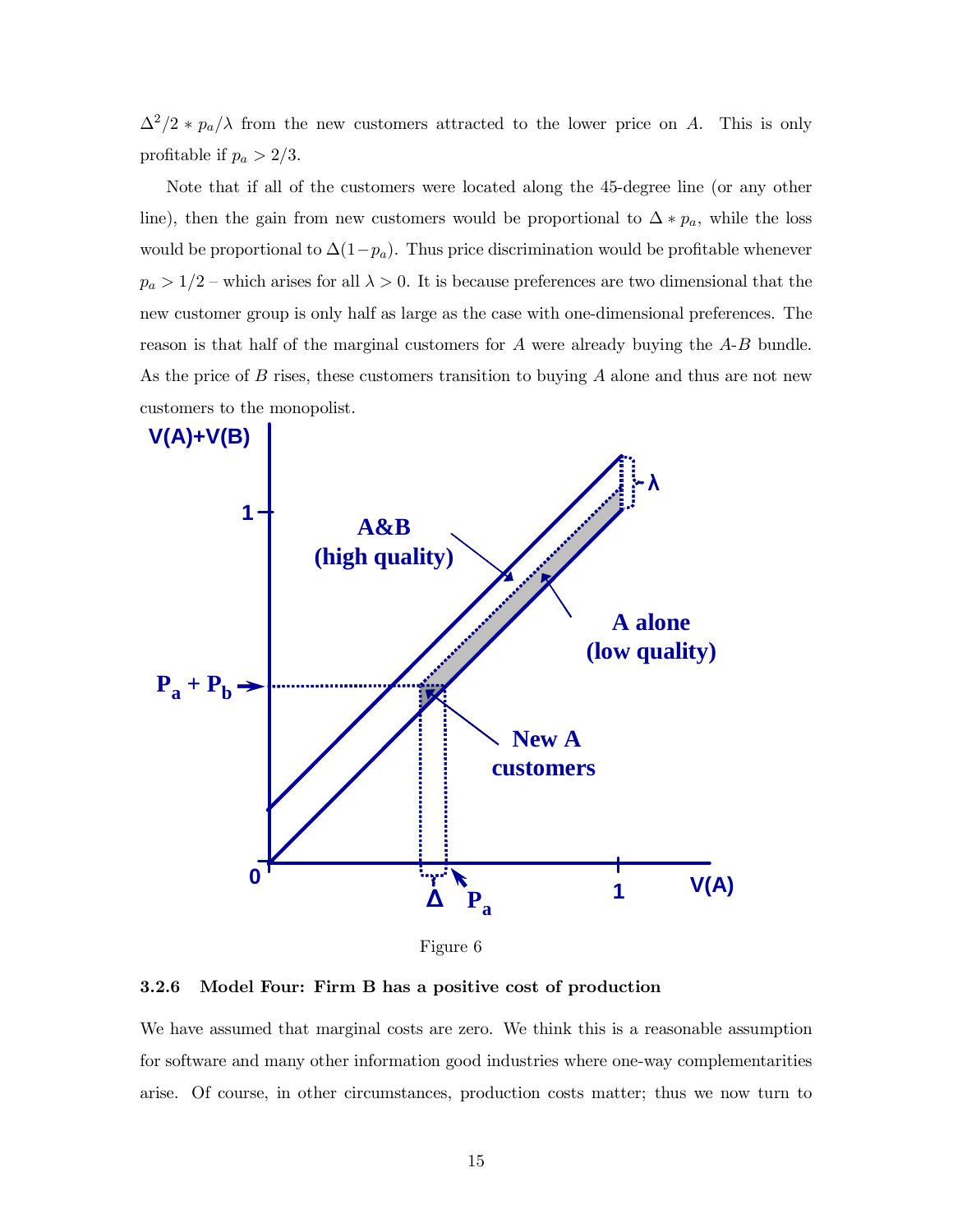consider how a joint monopolist would price B when costs are a factor.

We find that it is no longer the case that  $B$  is optimally priced at cost over a wide range of  $\lambda$ s. Instead, we find that B's price equals cost at  $\lambda = c$  and then grows very slowly:  $\frac{\partial p_b}{\partial \lambda} = 0$  at  $\lambda = c$ . The positive cost model also allows us to explore the question of whether an A monopolist would want to subsidize or surcharge the B good (when A doesn't own B). We turn to this question after looking at the joint monopoly solution with positive costs.

Suppose that the costs of production are some positive amount,  $c > 0$ . In this case, an independent B firm would clearly never sell B below c; the question remains whether a firm with a monopoly over both goods would ever chose to subsidize sales of B by selling it for a price below c. The answer is no.

**Theorem 2** A monopolist over both A and B always sets  $p_b \ge c$  and  $p_a \ge 1/2$ .

The intuition for this result follows from Figure 7.





Our next question is whether the joint monopolist's optimal strategy of pricing B at 0 for small  $\lambda$  extends to this case. Would the firm price B at c for some range of  $\lambda > c$ ? To the first-order it does:  $p_b = c$  when  $\lambda = c$  and increases slowly while  $\lambda - c$  is small.

**Theorem 3** As  $\lambda$  increases from c,  $p_b$  increases slowly:  $\frac{\partial p_b}{\partial \lambda} = 0$  at  $\lambda = c$ .

Turning to the price of A, in contrast to the zero cost case the price of A initially rises, but slowly.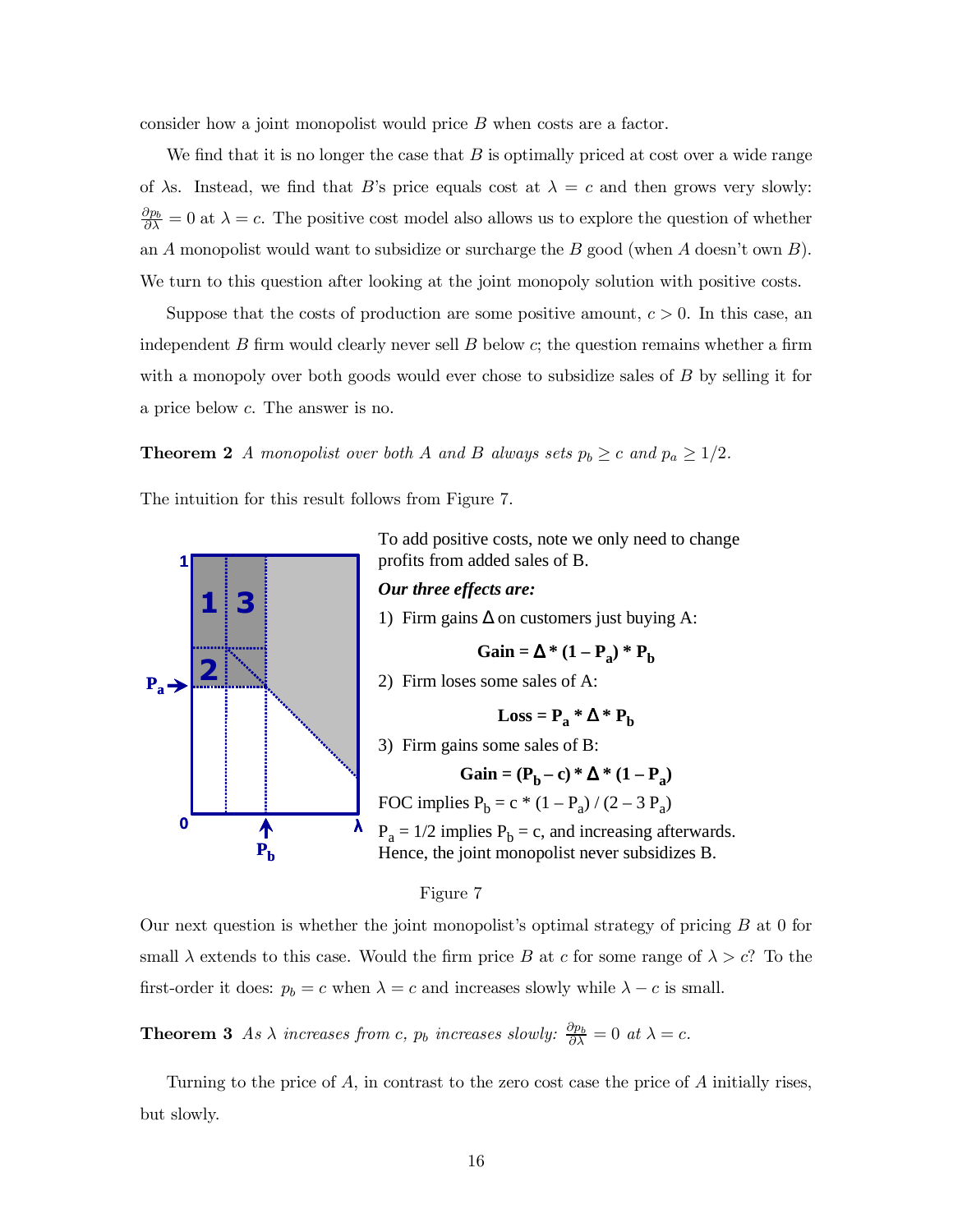**Corollary 1** For positive c, as  $\lambda$  increases from c,  $p_a$  increases slowly:  $\frac{\partial p_a}{\partial \lambda} = 0$  at  $\lambda = c >$ 0. In contrast, at  $c = 0$ ,  $\frac{\partial p_a}{\partial \lambda} = 1/4$ .

This result is not the direct analog of Theorem 1. With positive costs it is no longer the case that there is an interval where the price of B remains at cost. The reason for the difference is that there is now a finite group of customers who value A but to whom it is not efficient to supply B. If we had assumed that the distribution of B values was from c to  $\lambda$ (rather than 0 to  $\lambda$ ), then our previous result would have carried through directly. Until  $\lambda$ equals  $2/3 + c$ , the price of B would remain at c. However, we believe it is more reasonable to assume that customer valuations range from 0 to  $\lambda$ . Thus as  $\lambda$  increases to just beyond  $c$ , the set of customers that are interested in  $B$  is small, and this provides the monopolist with an incentive to charge above cost.

## 3.2.7 Model Five: Firms  $A$  sets two prices, for versions compatible and incompatible with B.

Another strategy that firm A can use to capture surplus is to directly influence the price of B. It can do this in either direction. The monopolist can offer a discount to its consumers who choose to buy  $B$  or the monopolist can impose a surcharge on its consumers who choose to buy  $B$ . To offer a discount, the  $A$  monopolist could provide a coupon with each purchase of A that entitles the buyer to get some amount off good B. A motivation for doing this is that if the firm were a joint monopolist, A would be giving  $B$  away (at least for small values of  $\lambda$ ). From A's perspective, the price of B is too high and the discount coupon will lower the price of B and thereby make the purchase of A more attractive.

Alternatively, the monopolist could impose a surcharge on  $B$ . In order to add a surcharge to the price of B, the A monopolist can create two versions of its good, one which is compatible with  $B$  and one which is not. By charging more for the compatible version, this has the effect of adding a surcharge to the price of B.

The results below show that A would never want to subsidize  $B$ . Rather, firm A always finds it optimal to add a surcharge to the price of B.

To consider the question of surcharges versus subsidies, we introduce the notation that Firm A charges  $p_a$  for the incompatible version of A and  $p_{ac}$  for the compatible versions of A. When  $p_{ac} > p_a$ , the only consumers that buy the more expensive compatible version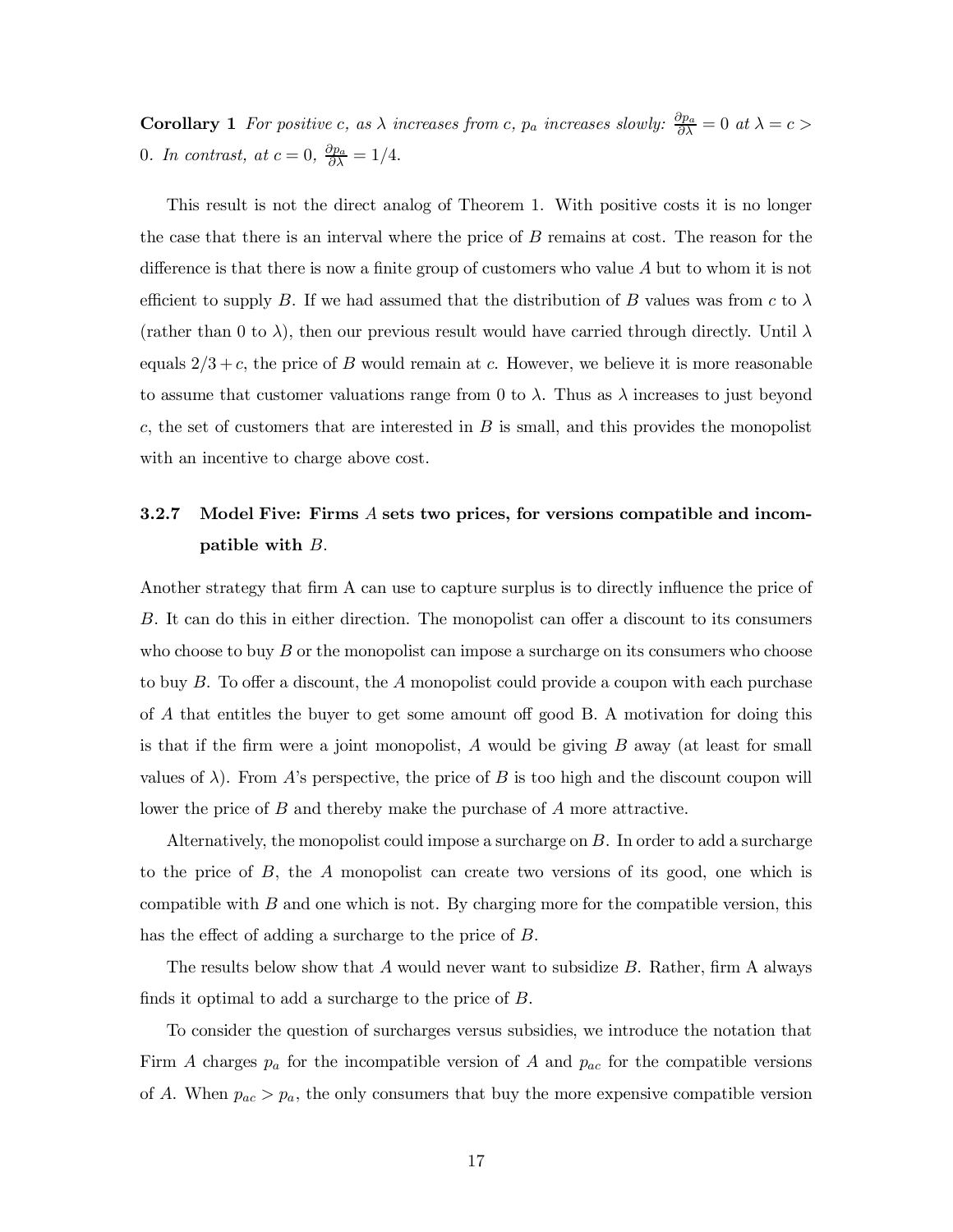are those who also plan to buy B. In contrast, when  $p_{ac} < p_a$ , we interpret this as the case of a discount coupon. Here we "force" the customers buying the compatible version to also buy  $B$ . Thus in both cases, the compatible version is always bought alongside good  $B$  and the incompatible version is always bought alone.

**Theorem 4** The A firm always charges strictly more for the compatible version.

The general intuition from the bundling literature (MacAfee et. al. 1989) is that a monopolist will generally wish to sell a bundle at discount relative to the individual prices. But this intuition for a bundle discount relies on the firm owning both goods A and B. Here the monopolist only owns A.

The intuition for why the monopolist wants to impose a surcharge on  $B$  is based on price discrimination. Imagine that the monopolist could charge a different price for A depending on the customer's valuation for  $B$ . Then the  $A$  monopolist would want to charge a higher price for customers with high  $B$  valuations. The reason is that as the value of  $B$  increases, there are more customers buying the bundle and thus more inframarginal customers. Thus the value of raising the price to these customers is larger, while the cost of raising the price (the incremental lost customer) remains the same.

In Figure 8, we graph the prices that firms A and B would charge for B and the compatible and incompatible versions of A, when consumer valuations are distributed uniformly.



Figure 8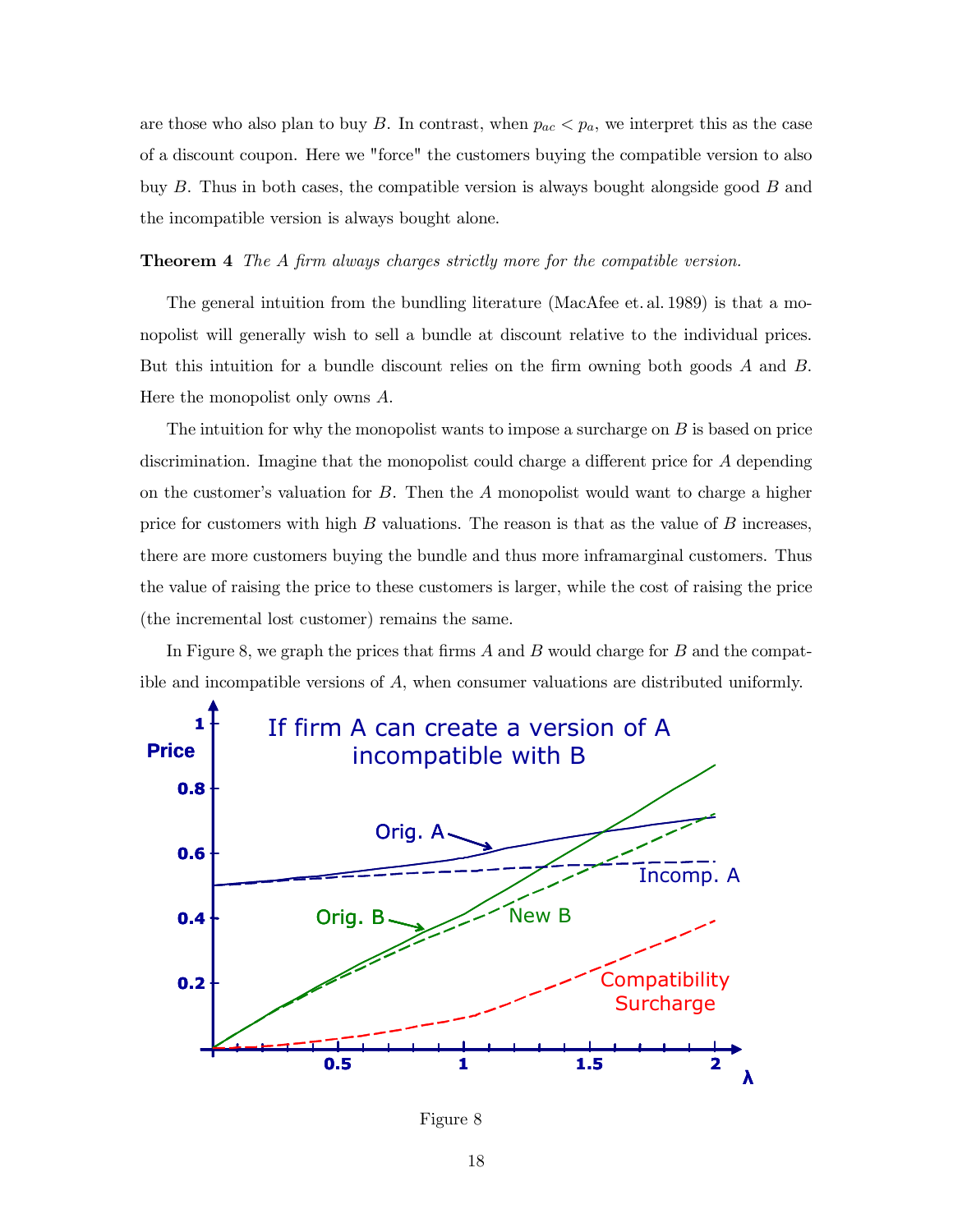# **3.2.8** Model Six: Firms A and B play a Stackelberg price game with A moving first

Another option for the monopolist to capture surplus is to move first and preemptively set the price of A. The goal is to induce firm B to lower its price. This is done by raising the price of A. While moving first does increase profits of A, the effect is relatively small. We graph these prices below in Figure 9; the equations are in the appendix.



Figure 9

From the graph it is clear that firm  $A$  is unable to lower the price of  $B$  very much by being a price leader. Indeed when  $\lambda < 1$ , the Stackelberg prices are nearly indistinguishable from the simultaneous-move Nash prices.

## 3.2.9 Model Seven: Firms A can degrade the value of competing  $B$  products by  $\theta$

If moving first does not allow firm  $A$  to significantly alter prices, another strategy is to introduce a B good while discouraging the use of B goods manufactured by other parties. This could be accomplished by making it difficult for other firms to build compatible addons. An example of this is a high-speed internet provider degrading the packet quality of other-party supplied internet telephone service, while providing priority to  $A$ 's internet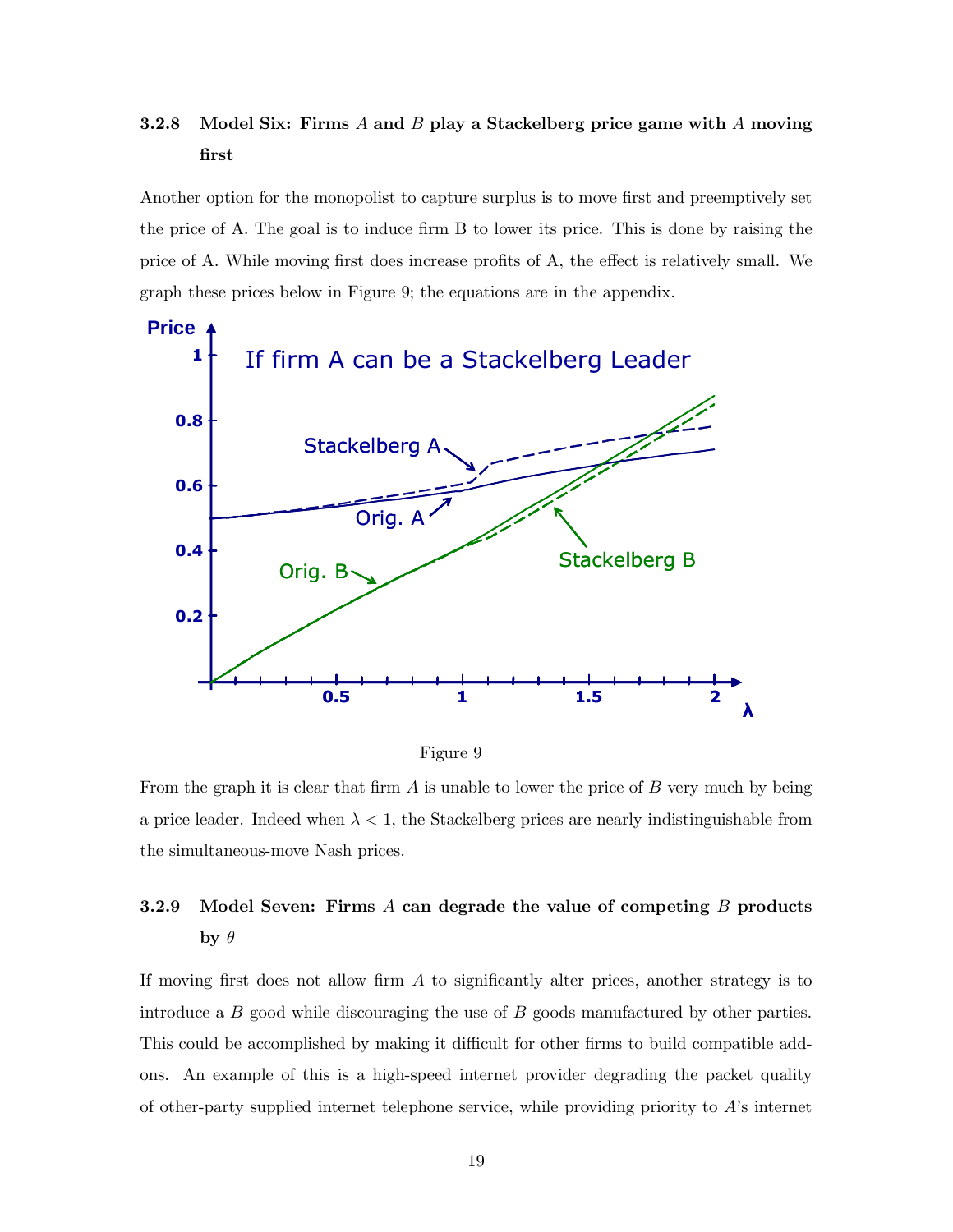telephony service.

Here we assume that there are two versions of good  $B$ . The degraded  $\underline{B}$  has value discounted by  $\theta < 1$  and is priced at  $p_{\underline{b}}$  and the premium B product is priced at  $p_{\underline{b}}$ . Our main question is whether the  $A$  firm would ever *purposely* degrade the quality of rival  $B$ products. If  $\theta$  were a choice variable for firm A, would it have an incentive to lower  $\theta$ ? We first examine a situation where firm  $A$  does not produce a  $B$  product and show that if  $B$ was priced above cost, firm A would want to enter with a premium (undegraded) B and drive the price of  $\underline{B}$  down to 0. Formally,

**Theorem 5** If <u>B</u> is non-competitively supplied so that  $p_b > 0$ , then for  $\lambda$  low enough (as long as  $p_a \leq 2/3$ , firm A will profit from driving the price  $p_b$  to 0.

We next show that once  $p_{\underline{b}} = 0$ , for  $\lambda$  low enough, the profit-maximizing price of the undegraded B is 0. This implies that firm A has no incentive to purposely lower  $\theta$  in the first place, since it will never be optimal to take any of its profits through the price of B. Formally:

**Theorem 6** If <u>B</u> is competitively supplied so that  $p_{\underline{b}} = 0$ , then for  $\lambda$  low enough (as long as  $p_a \leq 2/3$ ), firm A will charge 0 for B.

The intuition for this theorem is provided in Figure 10.



Consider lowering  $P_b$  by some small  $\Delta$  and raising  $P_a$  by  $\Delta$  so as to hold  $P_a + P_b$  constant. 1) Firm gains ∆ on customers just buying A:  $\Delta$  \* [1 – P<sub>a</sub> + ( $\theta$ P<sub>b</sub>) / 2(1 –  $\theta$ )] \* P<sub>b</sub> / (1 –  $\theta$ ) 2) Firm loses some sales of A: **P**<sub>**a**</sub>  $*$  Δ  $*$  **P**<sub>**b</sub>**  $/(1 - θ)$ **</sub>** 3) Firm gains some sales of B:  $P_b * \Delta / (1 - \theta) * [1 - P_a + (\theta P_b) / (1 - \theta)]$ This raises profits if:  $\Delta$  \* P<sub>b</sub> / (1 – θ) \* [2 – 3P<sub>a</sub> + 3(θP<sub>b</sub>) / 2(1 – θ)] > 0 Hence, the optimal  $P_b = 0$  when  $P_a = 2/3$ .

Figure 10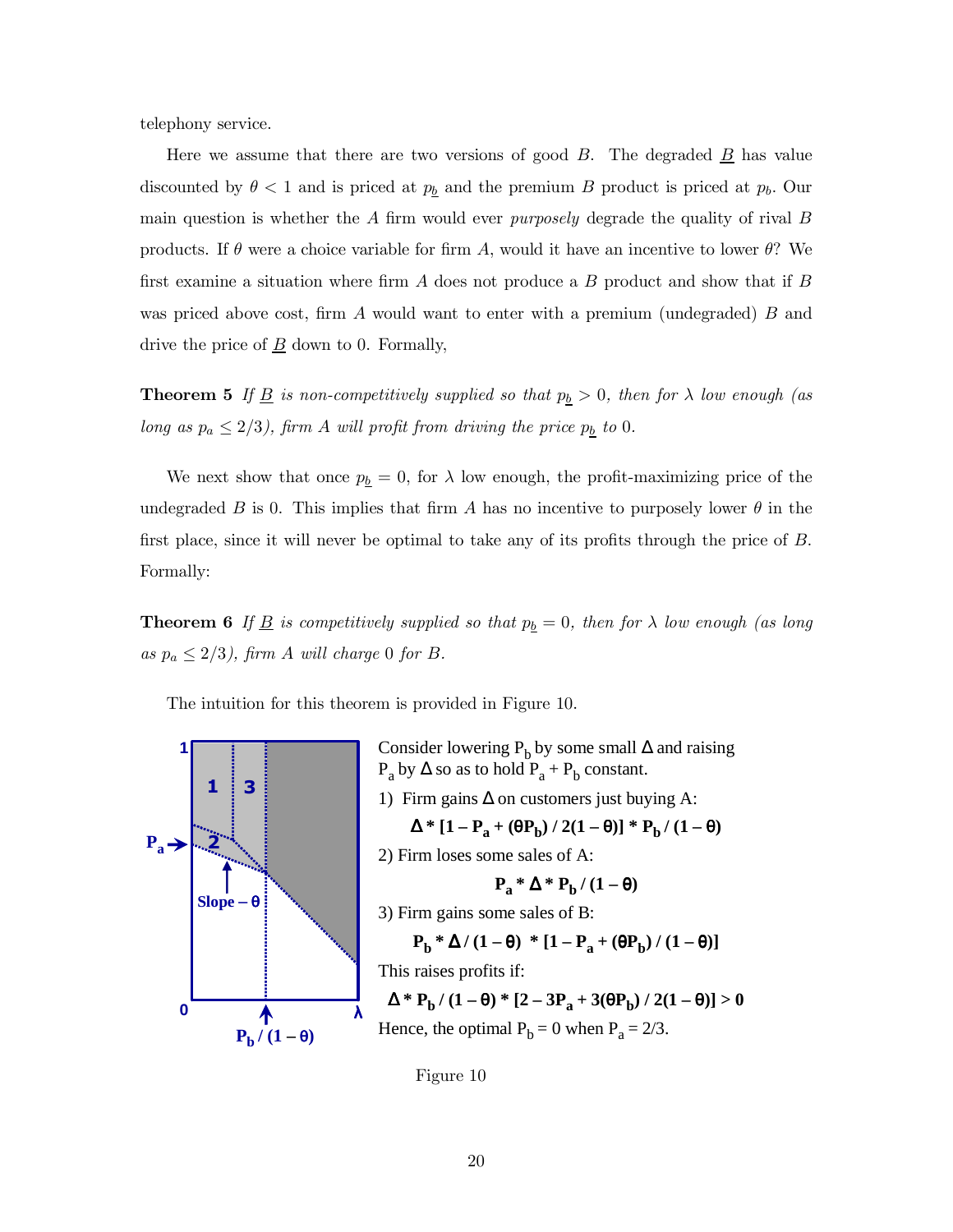#### 3.3 Extensions to General Distributions

We now show that Theorem 1 extends to general value distributions when consumer valuations for A and B are independent. Consider a setting where a consumer's value  $v_a$  for good A is described by the CDF  $F(\cdot)$  and  $v_b$  by  $G(\cdot)$  where both F and G are distributed on  $[0, 1]$ . Assume that consumer valuations for A and B are distributed independently, where both densities are smooth with full support on  $[0, 1]$ . Now consider a set of distributions for  $v_b$  indexed by  $\lambda$  such that:

$$
\forall \lambda \in (0,1] : G_{\lambda}(x) = G(\frac{1}{\lambda}x). \tag{9}
$$

Denote the optimal prices charged by a monopolist facing valuations  $F(\cdot)$  and  $G_{\lambda}(\cdot)$  by  $p_a(\lambda)$  and  $p_b(\lambda)$ . Then we have the following generalization of our main result:

**Theorem 7** If one firm is a monopoly over both goods A and B,  $\forall G(\cdot), \exists U > 0$  such that for all  $\lambda \in (0, U], p_b(\lambda) = 0.$ 

As the range of possible values for  $B$  becomes small (relative to the range for  $A$ ), we find that the joint monopolist will quite generally set the price of B at zero and earn all of its profits through A. Although general densities are allowed, the result requires that both densities are smooth with full support.

Without this smoothness assumption, it is possible to construct a simple counterexample. Consider the case where A is uniform on  $[0, 1]$  and B has a 2-point distribution, half the consumers value B at zero and half value B at  $\lambda$ .<sup>7</sup> In that case, the optimal pricing is  $p_a = 1/2$  and  $p_b = \lambda/2$ . The consumers who don't value B are sold A at the regular monopoly price and the half that value B at  $\lambda$  pay  $\lambda/2$  for the add on. This leads to profits of  $(1 + \lambda + \lambda^2/2)/4$ . In contrast, when  $p_b = 0$ , the highest profits arise with  $p_a = 1/2 + \lambda/4$ and these profits are slightly lower at  $(1 + \lambda + \lambda^2/4)/4$ . This two-point distribution is very much a knife-edge case; even for U-shaped distributions arbitrarily close to the two-point distribution, it is still the case that the optimal  $p_b = 0$  as the range of B values becomes small.

Our earlier results on subsidies and surcharges also extend to the general distribution case. Suppose firm A is a monopolist over the production of good A and firm B is a monopolist over good  $B$ . Further, suppose that firm  $A$  can charge two prices,  $p_a$  for a

<sup>&</sup>lt;sup>7</sup>We thank Dmitri Kuksov for suggesting this example.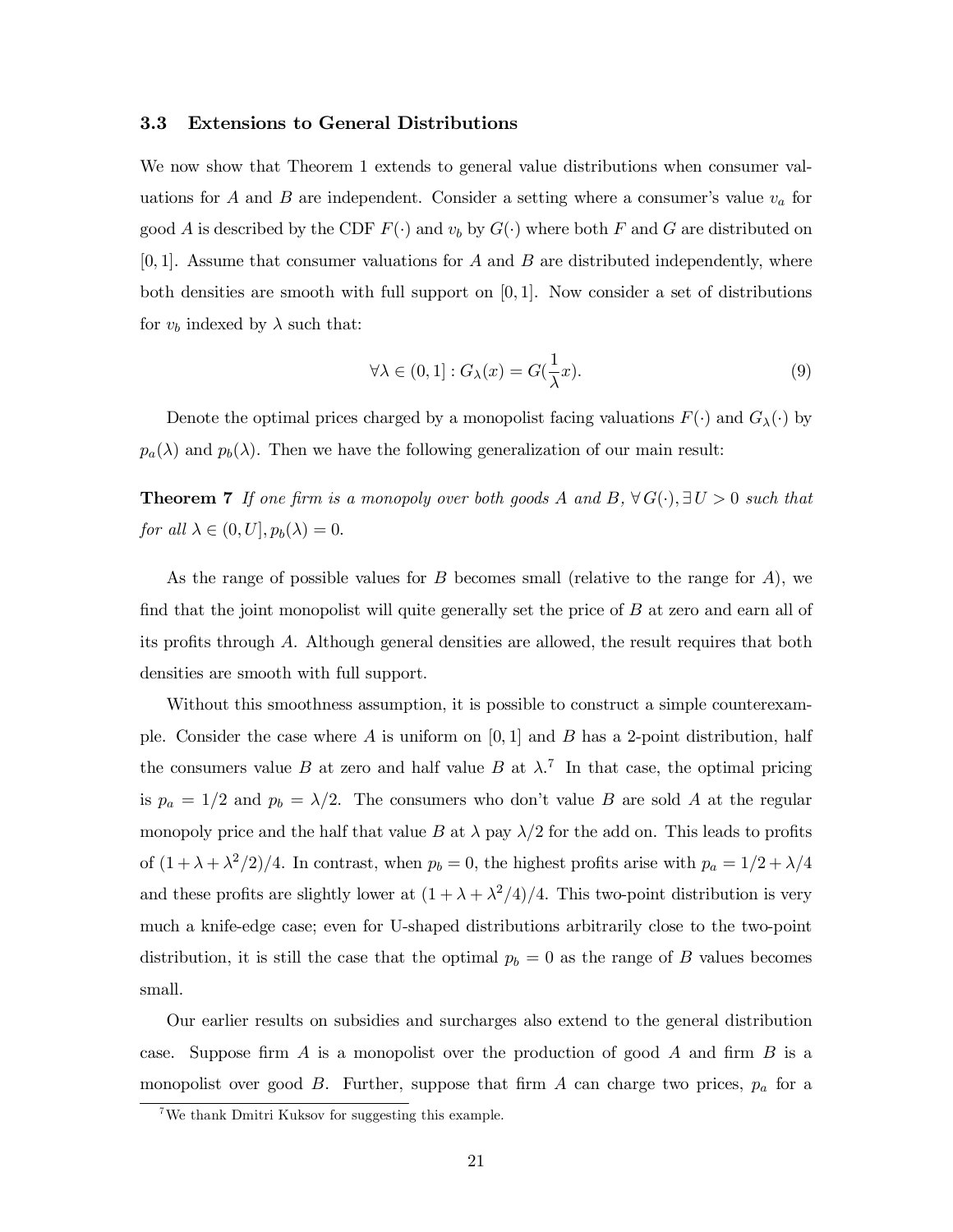baseline A, and  $p_{ac} = p_a + \delta$  for a version of A that is compatible with B (that is, charge a different price for consumers who also wish to buy good  $B$ ). Consumer valuations are again distributed with smooth CDFs F and G with full support on  $[0, 1]$  and  $[0, \lambda]$  respectively. We then have:

**Theorem 8** If F satisfies the hazard rate condition that  $\frac{f(x)}{1-F(x)}$  is strictly increasing in x, then the A firm will always charge more for its compatible version, setting  $p_{ac} > p_a$ .

## 4 Conclusion

The interaction between an essential good and its complement is naturally lopsided. And yet in the Nash pricing game, the complementary product is able to capture over half of the surplus it creates.

The greatest challenge for the complementor firm arises if  $A$  is able to enter the  $B$ market. While the A firm is not able to earn any profits in the B market, it doesn't have to. Firm A can raise the price of A in response to the reduced price of B. The surprising result is that giving away B leads to joint profit maximization under a range of conditions. This is a problem for a B firm hoping to be bought out by A. There is no incentive for  $A$ to purchase  $B$  in order to set its price optimally. In these cases, the most  $A$  is willing to pay is its cost of entry.

If A is not able to enter the B market, there is only a small gain to setting the price of A before B. There is a larger gain from creating two versions of A, one compatible and one incompatible with B, and charging more for the compatible version.

The multiple avenues for  $A$  to capture  $B$ 's surplus highlights the challenges facing a firm whose product depends on an essential good.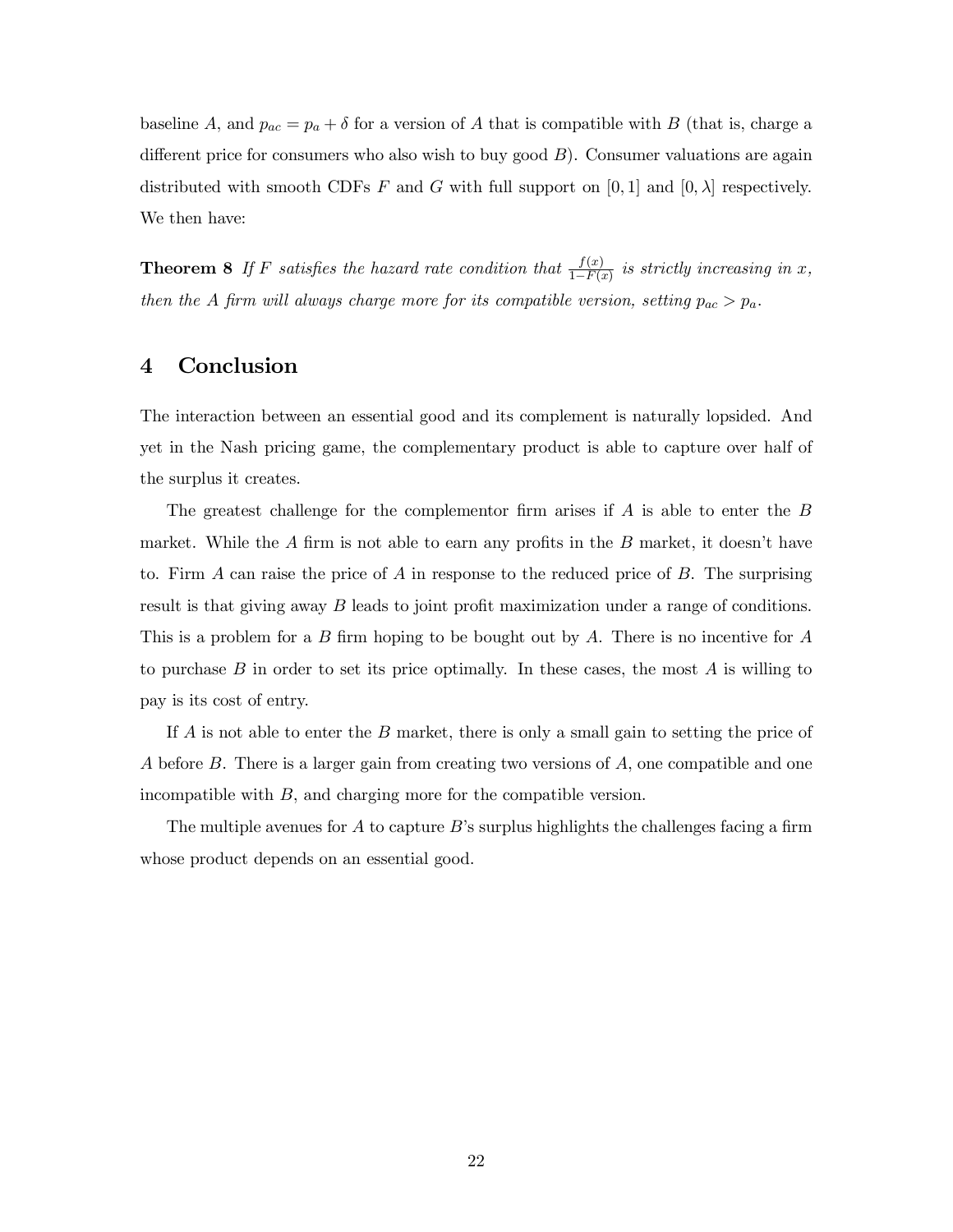## References

- [1] Adams, W.J. and Janet Yellen. 1976. "Commodity bundling and the burden of monopoly," The Quarterly Journal of Economics 90, 475-98.
- [2] Bork, R. 1978 (new edition, 1995). The Antitrust Paradox: A Policy at War with Itself, NY: Free Press.
- [3] Bowman, W. 1957. "Tying Arrangements and the Leverage Problem," Yale Law Journal 67, 19-36.
- [4] Burstein, M.L. 1960. "The Economics of Tie In Sales," Review of Economics and Statistics 42, 68-73.
- [5] Casadesus-Masanell, Ramon, Barry Nalebuff, and David Yoffie 2006, "Competing Complements," working paper.
- [6] Cournot, A. 1838. "Recherches sur les principes mathématiques de la théorie des richesses," Paris: Hachette. English translation (N. T. Bacon, trans.), Researches into the Mathematical Principles of the Theory of Wealth), (James and Gordon, Mountain Center: CA 1995).
- [7] Deneckere, R.J. and R. Preston McAfee 1996. "Damaged Goods," Journal of Economics and Management Strategy 5 (2), 149-174.
- [8] Farrell, J. and Katz, M. 2000. "Innovation, Rent Extraction, and Integration in Systems Markets," Journal of Industrial Economics, 48 (4), 413-432.
- [9] McAfee, R. Preston; McMillan, John; Whinston, Michael D. (1989); "Multiproduct Monopoly, Commodity Bundling, and Correlation of Values," The Quarterly Journal of Economics, 104 (2), pp. 371-383.
- [10] Nalebuff, B. 2000. "Competing Against Bundles, in Incentives, Organization, and Public Economics," (Peter Hammond and Gareth Myles, eds.) Oxford: Oxford University Press.
- [11] Sonnenschein, Hugo 1968, "The Dual of Duopoly Is Complementary Monopoly: or, Two of Cournot's Theories Are One," The Journal of Political Economy, 76, (2), 316- 318.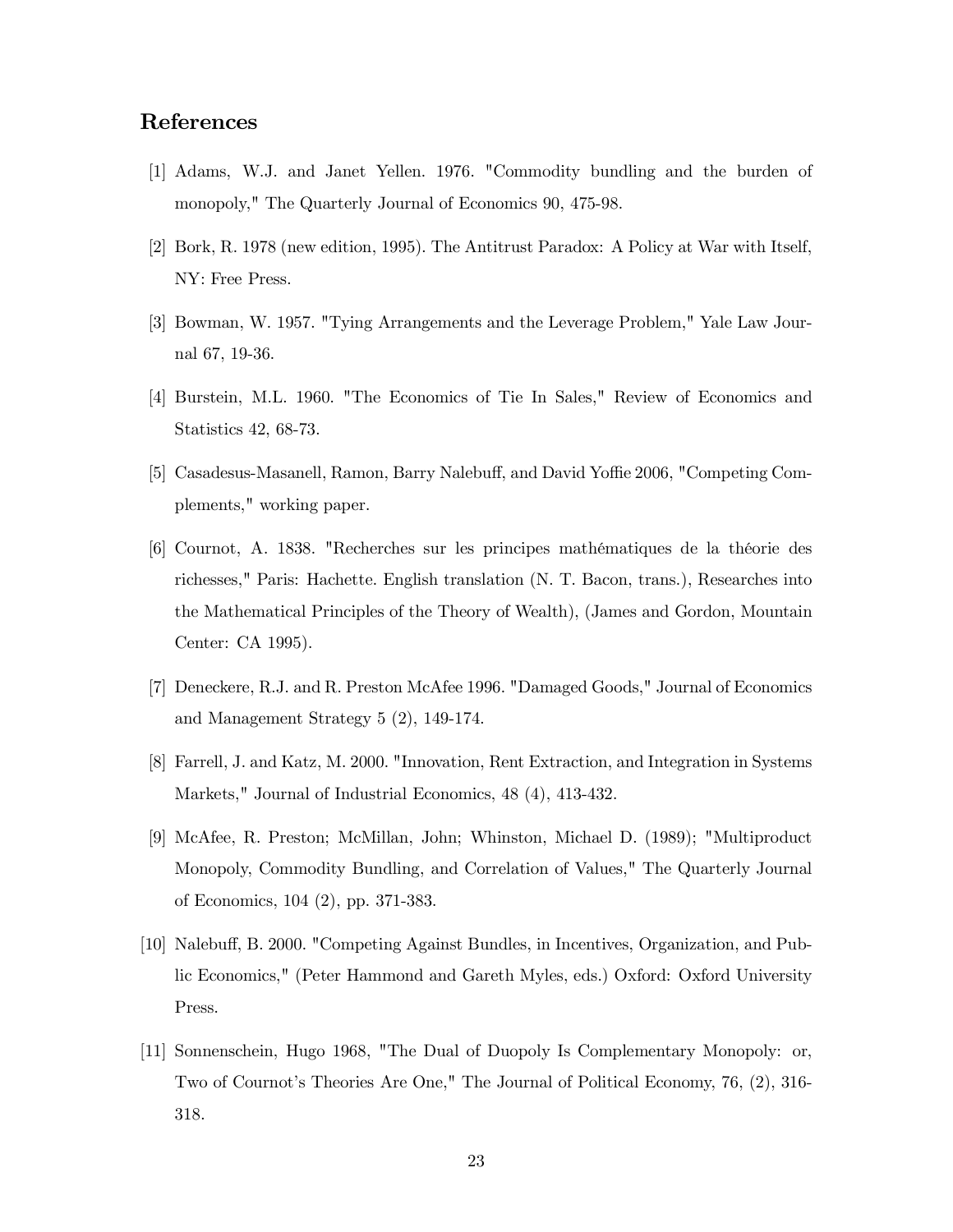- [12] Stigler, G.J.. 1964. US v. Loew's Inc.: "A Note on Block Booking,".1963 Supreme Court. Review, 152-57, reprinted in G.J. Stigler, ed., The Organization of Industry, (1968).
- [13] Whinston, M.D. 1990. "Tying Foreclosure, and Exclusion," American Economic Review 80, 837-59.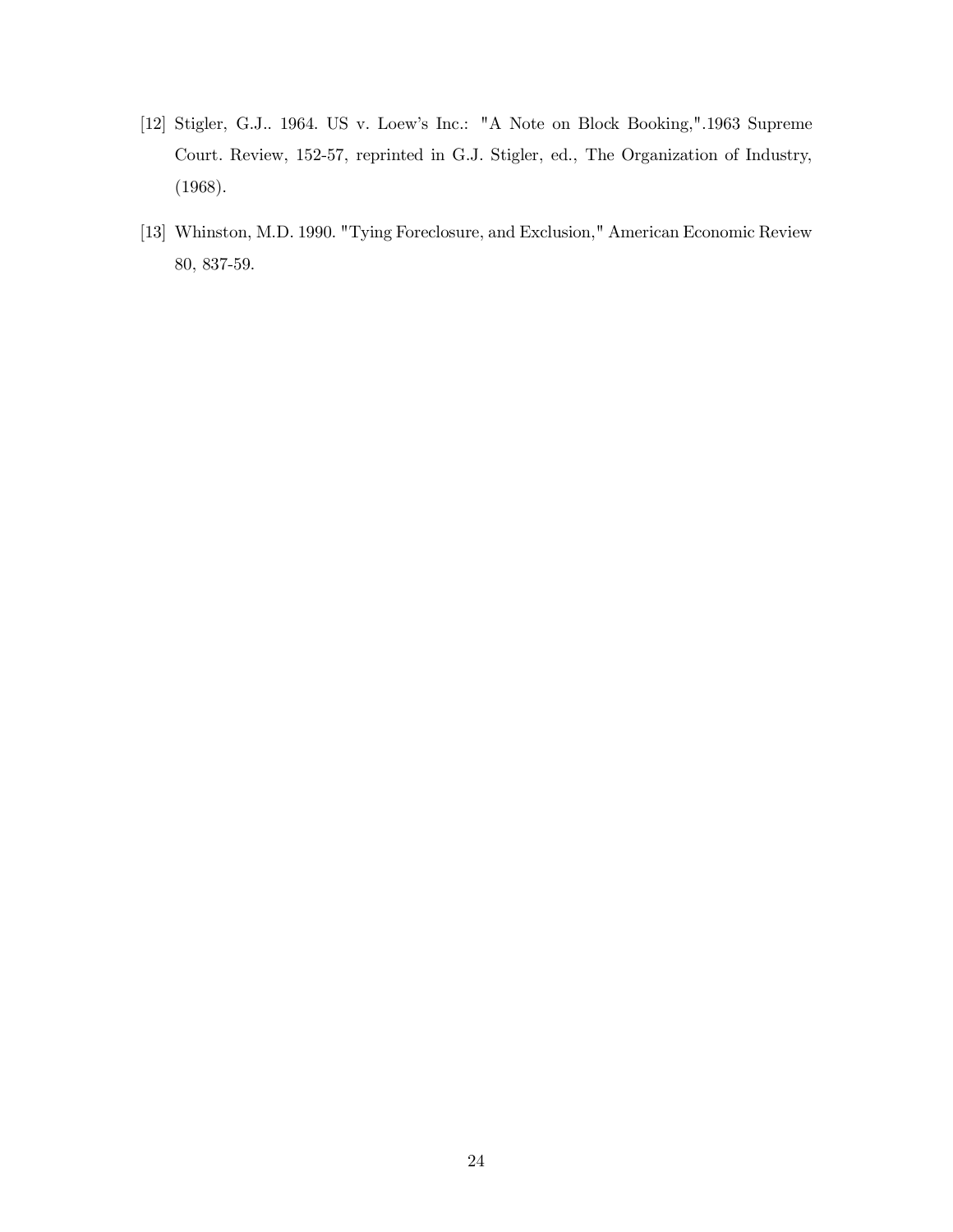## 5 Appendix

**Proposition 1** When all customers value A at 1 and B at  $\lambda$ , any pair of non-negative prices  $(p_a, p_b)$  is a Nash equilibrium if and only if  $p_a + p_b = 1 + \lambda$  and  $p_b \leq \lambda$ .

**Proof.** If  $p_a + p_b = 1 + \lambda$  and  $p_b \leq \lambda$  then neither firm can unilaterally increase profits. Lowering price does not increase demand; raising price leads to zero demand and zero profits. If  $p_a + p_b < 1 + \lambda$  then firm A can raise profits by increasing  $p_a$ , as its demand will remain unchanged. If  $p_a + p_b > 1 + \lambda$ , then either  $p_a > 1$  or  $p_b > \lambda$ . If  $p_a > 1$ , then firm A will increase its profits up from zero by setting  $p_a = 1$ . If  $p_a \leq 1$  and  $p_b > \lambda$ , then firm B will increase its profits up from zero by setting  $p_b = \lambda$ . Finally, given that  $p_a + p_b = 1 + \lambda$  in any Nash Equilibrium, if  $p_b > \lambda$  then consumers will only be buying A. Thus firm B could increase its profits up from zero by setting  $p_b = \lambda$ .

**Proposition 2** With A uniform on [0,1] and B at  $\lambda \leq 1/2$ , there is a unique Nash equilibrium. Firm A charges  $1/2$  and firm B charges  $\lambda$ .

**Proof.** First we show it is an equilibrium, then show it is unique.

If firm B charges  $\lambda$ , then A faces a demand curve  $1 - p_a$  and A's optimal response is to charge 1/2. If A charges 1/2, then firm B faces a demand curve of  $1+\lambda-1/2-p_b = 1/2+\lambda-p_b$ for  $p_b \leq \lambda$  and zero demand if  $p_b > \lambda$ . (If firm B charges more than  $\lambda$ , no customer will buy B as an add on.)

The optimal price for B is  $p_b = Min[(1/4 + \lambda/2), \lambda]$ . The min is  $\lambda$  provided  $\lambda \leq 1/2$ . This demonstrates that  $(1/2, \lambda)$  is a Nash Equilibrium for  $\lambda \leq 1/2$ .

To see that this equilibrium is unique, observe that were A to charge some other prices than 1/2, firm B would then face a demand curve of  $1 + \lambda - p_a - p_b$  which leads to an optimal price of  $p_b = min[(1 + \lambda - p_a)/2, \lambda]$ .

If  $p_a < 1/2$ , B will settle at  $\lambda$  which leads to  $p_a = 1/2$ . Thus the only possible alternative equilibria arise when  $p_a \geq 1/2$  and  $p_b = (1 + \lambda - p_a)/2$ .

In that case, the residual demand for A is  $1 + \lambda - p_b - p_a$  Thus the profit-maximizing price for A is

$$
p_a = (1 + \lambda - p_b)/2 = (1 + \lambda - (1 + \lambda - p_a)/2)/2.
$$
 (10)

Simplifying leads to  $p_a = (1 + \lambda)/3 \leq 1/2$  as  $\lambda \leq 1/2$ . Thus  $p_a$  can never be greater than  $1/2$  which leads  $p_b$  to  $\lambda$ , demonstrating the uniqueness of the Nash equilibrium.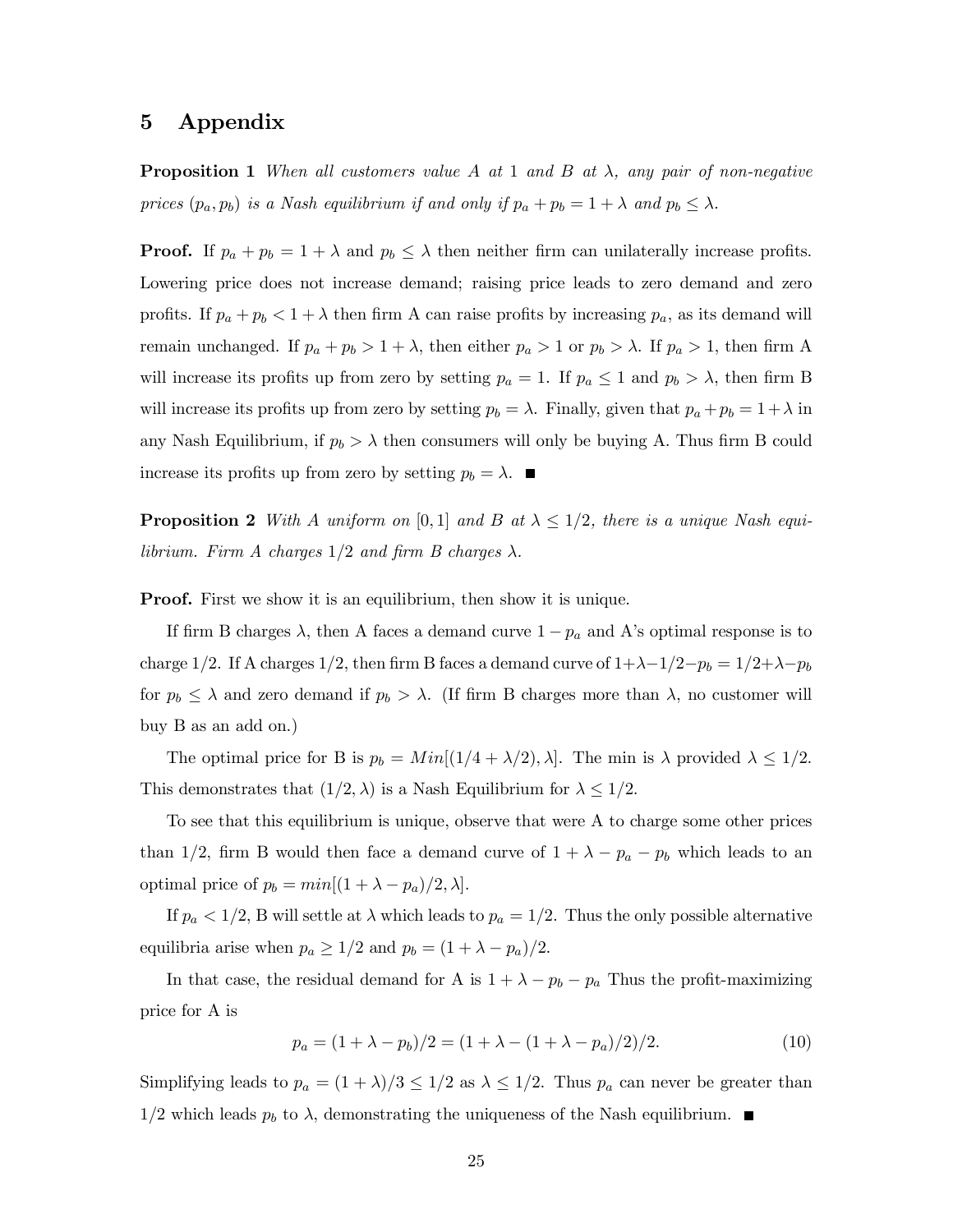**Lemma 1** When  $\lambda = 1$  there is a closed-form solution:  $p_a = 2 - \sqrt{2}$  and  $p_b = \sqrt{2} - 1$ 

Proof. Firm A's first-order conditions are:

$$
\begin{cases}\n p_b^2 + \lambda (1 - 4p_a + \lambda) - 2p_b = 0 & \text{when } p_a + p_b \ge \lambda \\
 p_a(3p_a + 4p_b) - 2\lambda = 0 & \text{when } p_a + p_b \le \lambda\n\end{cases},
$$
\n(11)

and firm B's first-order conditions are

$$
\begin{cases}\n3p_b^2 + 4p_b(p_a - 1 - \lambda) + \lambda(2 - 2p_a + \lambda) = 0 & \text{when } p_a + p_b \ge \lambda \\
p_a^2 + 4p_b - 2\lambda = 0 & \text{when } p_a + p_b \le \lambda\n\end{cases}
$$
\n(12)

For  $\lambda = 1$ , firm A's first order conditions simplify to

$$
p_b^2 + (2 - 4p_a) - 2p_b = 0 \quad \text{when} \quad p_a + p_b \ge 1
$$
  
\n
$$
p_a(3p_a + 4p_b) - 2 = 0 \quad \text{when} \quad p_a + p_b \le 1
$$
\n(13)

and firm B's first-order conditions simplify to:

$$
3p_b^2 + 4p_b(p_a - 2) + (3 - 2p_a) = 0 \quad \text{when} \quad p_a + p_b \ge 1
$$
  

$$
p_a^2 + 4p_b = 2 \qquad \text{when} \quad p_a + p_b \le 1
$$
 (14)

Looking first at the case where  $p_a + p_b \ge 1$ , we have three solutions for  $p_a$  and  $p_b$ . The solutions are  $(p_a = 9/16, p_b = 3/2), (p_a = 2 - \sqrt{2}, p_b = \sqrt{2} - 1),$  and  $(p_a = 2 + \sqrt{2}, p_b =$  $-1-\sqrt{2}$ ). The first solution violates  $p_b \leq \lambda$ , and the third condition has a negative value of  $p_b$ . The middle solution exactly satisfies  $p_a + p_b = 1$ . This shows there is a unique solution for  $p_a + p_b \geq 1$ .

Looking next at the case where  $p_a + p_b \leq 1$ , again we have three solutions for  $p_a$  and  $p_b$ . The solutions are  $(p_a = -1, p_b = 1/4)$ ,  $(p_a = 2 - \sqrt{2}, p_b = \sqrt{2} - 1)$ , and  $(p_a = 2 + \sqrt{2}, p_b = 1/4)$  $-1-\sqrt{2}$ ). The first solution violates  $p_a \geq 0$ , and the third condition has a negative value of  $p_b$ . The middle solution exactly satisfies  $p_a + p_b = 1$ . This shows there is a unique solution for  $p_a + p_b \leq 1$ . These two solutions coincide.

### Figure Notes 1 (Support for Figure 2)

Simplifying the first-order conditions from equations 11 and 12, we find that for  $p_a + p_b \geq \lambda$ ,  $p_a$  and  $p_b$  solve equations:

$$
p_a = \frac{1}{4\lambda}(p_b^2 + 2\lambda - 2p_b\lambda + \lambda^2)
$$
\n(15)

$$
p_b = \frac{1}{3}(2 - 2p_a + 2\lambda - \sqrt{4 + 4p_a^2 + \lambda(2 + \lambda) - 2p_a(4 + \lambda)})
$$
(16)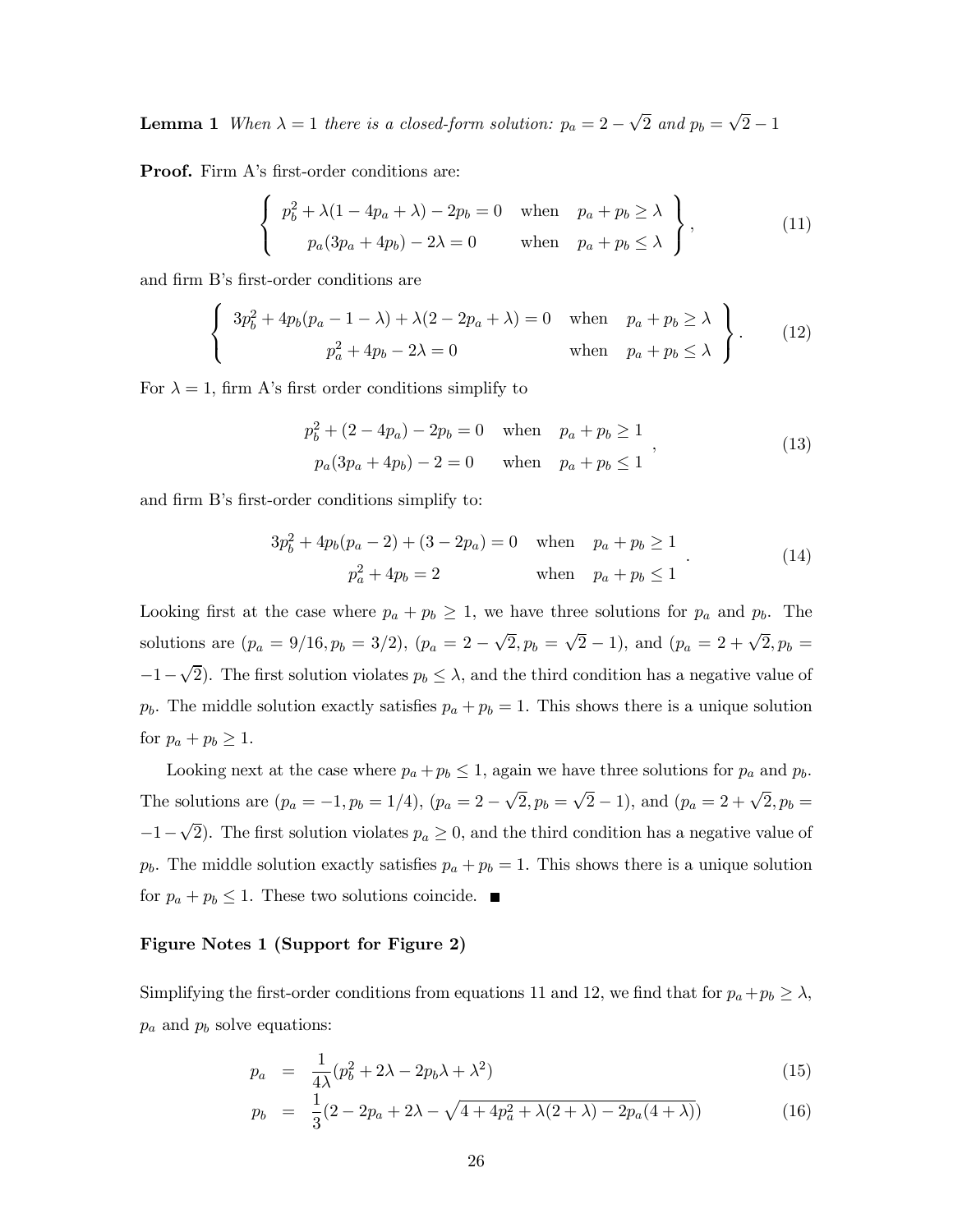and that for  $p_a + p_b \leq \lambda$ ,  $p_a$  and  $p_b$  solve the equations:

$$
p_a = \frac{1}{3}(-2p_b + \sqrt{4p_b^2 + 6\lambda}), \tag{17}
$$

$$
p_b = \frac{1}{4}(-p_a^2 + 2\lambda). \tag{18}
$$

We know from lemma 1 that  $p_a + p_b = \lambda$  at  $\lambda = 1$ . Graphing these solutions, we find that  $p_a+p_b \geq \lambda$  if and only if  $\lambda \leq 1$ . Figure 2 graphs the profits corresponding to these solutions.

Proposition 3 Equilibrium prices are:

$$
p_a = \begin{cases} \frac{1}{4}\lambda + \frac{1}{2} & when \quad \lambda \le \frac{2}{3} \\ \sqrt{\frac{2}{3}}\lambda & when \quad \lambda \ge \frac{2}{3} \end{cases},
$$
 (19)

$$
p_b = 0. \t\t(20)
$$

**Proof.** To solve this case, we look at firm A's first-order conditions where  $p_b = 0$ . Prices are the solution to firm A's first-order conditions below:

$$
\lambda(2 - 4p_a + \lambda) = \lambda \quad \text{when} \quad \lambda \le 1
$$
  
\n
$$
p_a(3p_a) = 2\lambda \qquad \text{when} \quad \lambda \ge 1
$$
\n(21)

 $\blacksquare$ 

**Lemma 2** If the optimal  $p_a \leq 2/3$ , then the optimal  $p_b = 0$ .

**Proof.** Assume  $p_b > 0$ . Consider lowering  $p_b$  by  $\Delta$  and raising  $p_a$  by  $\Delta$ , where  $\Delta$  is small. This has three first-order effects. First we charge more to those who continue to buy only A. The gain is:

$$
\Delta * p_b * (1 - p_a). \tag{22}
$$

Second, we lose some customers who used to buy A. The loss is

$$
-p_a * p_b * \Delta. \tag{23}
$$

Third, we sell  $B$  to more customers. The gain is

$$
p_b * \Delta * (1 - p_a). \tag{24}
$$

Combining these effects, our price change has a first-order effect on profits of:

$$
\Delta * p_b * (2(1 - p_a) - p_a), \tag{25}
$$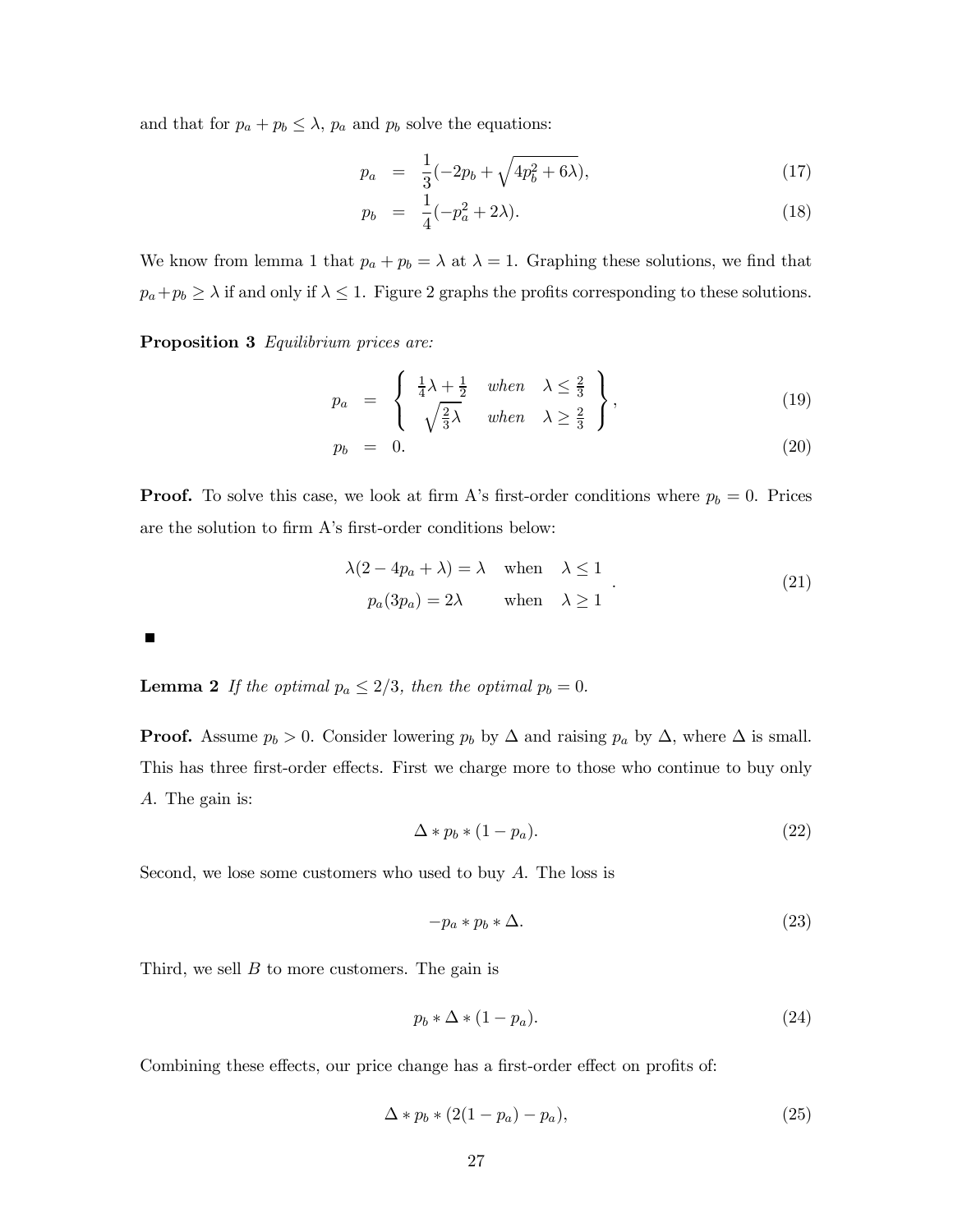which is positive when  $2 - 3p_a > 0$ .

This implies that so long as  $p_a < 2/3$ , the monopolist would increase its profits by lowering  $p_b$  and raising  $p_a$  by the same amount. But if for any positive  $p_b$  the firm would want to lower  $p_b$ , then the optimal  $p_b$  must be 0. By continuity  $p_b = 0$  when  $p_a = 2/3$ .

**Theorem 1** The optimal monopoly prices are given by:

$$
p_a = \begin{cases} \frac{1}{4}\lambda + \frac{1}{2} & when \quad \lambda \le \frac{2}{3} \\ \frac{2}{3} & when \quad \lambda \ge \frac{2}{3} \end{cases},
$$
 (26)

$$
p_b = \begin{cases} 0 & when & \lambda \le \frac{2}{3} \\ \frac{1}{2}\lambda - \frac{1}{3} & when & \lambda \ge \frac{2}{3} \end{cases}.
$$
 (27)

**Proof.** Lemma two shows that for all  $p_a \leq 2/3$ , the optimal  $p_b = 0$ . As  $\lambda \to 0$ , the optimal  $p_a \rightarrow 1/2$ . (This follows because the B market becomes irrelevant and the monopoly prices to maximize profits on A alone.) Since  $p_a(0) = 1/2$ , for some range of  $\lambda$  around 0, the optimal  $p_a < 2/3$ , so by our lemma the optimal  $p_b$  will be 0 in that range. To demarche that range, observe that so long as  $p_b = 0$ , the first-order conditions that give the optimal p<sup>a</sup> are:

$$
1 - 2p_a + \frac{\lambda}{2} = 0 \quad \text{for} \quad p_a > \lambda
$$
  

$$
\lambda - \frac{3}{2}p_a^2 = 0 \quad \text{for} \quad p_a < \lambda
$$
 (28)

The solution to the second condition is  $p_a = \sqrt{\frac{2}{3}\lambda}$ , which violates  $p_a < \lambda$  when  $0 < \lambda < 2/3$ . The solution to the first condition is  $p_a = \frac{1}{4}\lambda + \frac{1}{2}$ , which satisfies  $p_a < \lambda$  when  $\lambda < 2/3$ , and  $p_a = \frac{2}{3}$  $\frac{2}{3}$  at  $\lambda = 2/3$ . Also note that  $\frac{1}{4}\lambda + \frac{1}{2} < 2/3$  for  $\lambda < 2/3$ , justifying the assumption that  $p_b = 0$ . Therefore  $p_a = \frac{1}{4}\lambda + \frac{1}{2}$  and  $p_b = 0$  is the unique solution while  $\lambda \leq \frac{2}{3}$ .

Turning to the case of  $\lambda > \frac{2}{3}$ , it is possible that the optimal  $p_b > 0$ . If so, then we are at an interior solution for  $p_a$  and  $p_b$  and both first-order conditions are satisfied. As in the Nash case, the geometry of monopoly profits changes depending on whether  $p_a + p_b \leq \lambda$ . The profits the joint monopoly will earn are:

$$
\frac{1}{\lambda}(p_a(\lambda - (p_a * p_b) - \frac{1}{2}p_a^2) + p_b(\lambda - p_b - \frac{1}{2}p_a^2)), \text{ and } (29)
$$

$$
\frac{1}{\lambda}(p_a(\lambda - (1 - p_a) + \frac{1}{2}(\lambda - p_b)^2) + p_b((\lambda - p_b)(1 - p_a) + \frac{1}{2}(\lambda - p_b)^2))
$$
 (30)

for  $p_a + p_b < \lambda$  and  $p_a + p_b > \lambda$ , respectively. Differentiating these with respect to  $p_a$  and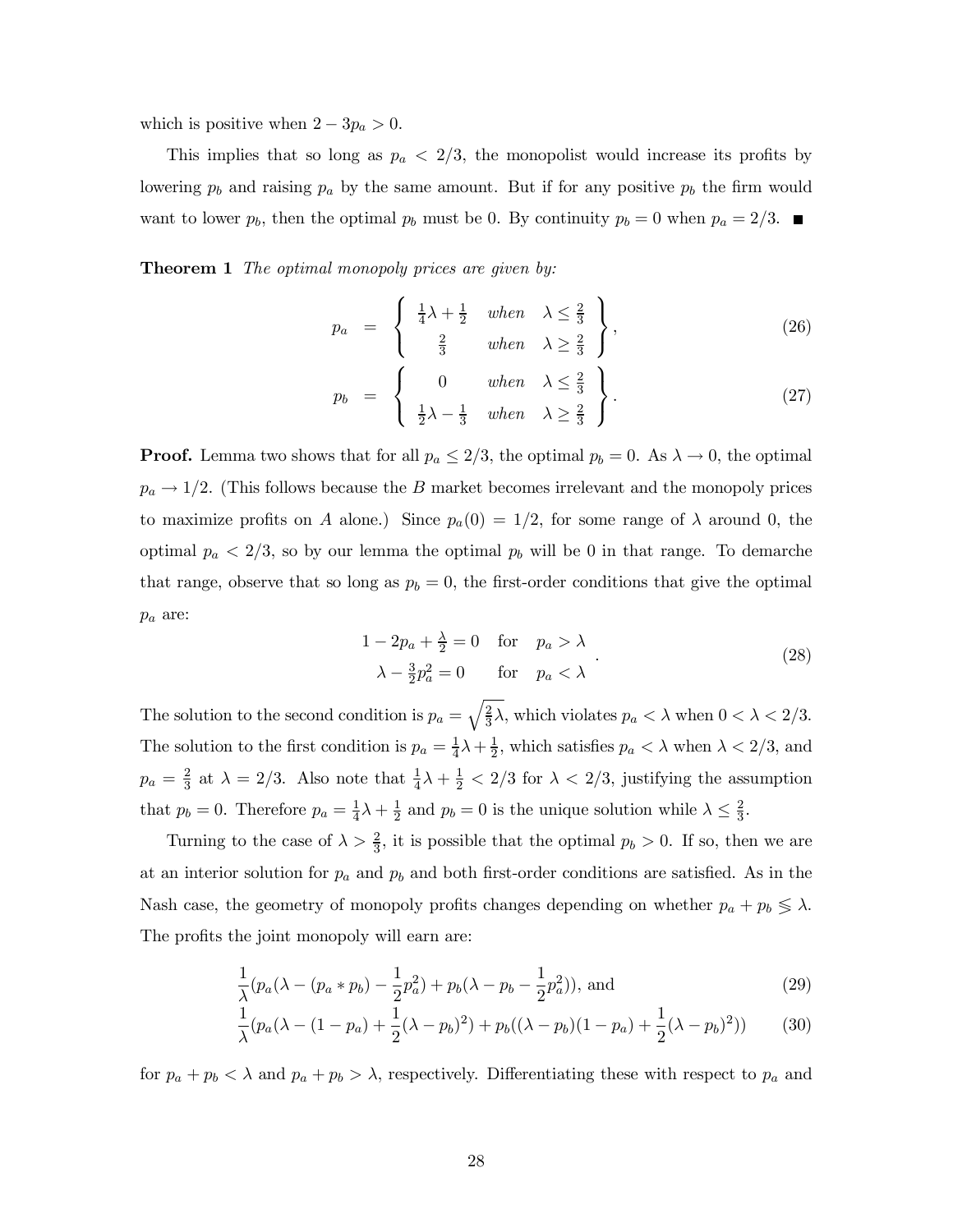$p_b$  leads to two first-order conditions per case. The first-order conditions for  $p_a$  are:

$$
3p_a(p_a + 2p_b) = 2\lambda \quad \text{when} \quad p_a + p_b < \lambda
$$
\n
$$
3p_b^2 + \lambda(2 - 4p_a + \lambda) = 4p_b\lambda \quad \text{when} \quad p_a + p_b > \lambda \tag{31}
$$

The first-order conditions for good B are:

$$
3p_a^2 + 4p_b = 2\lambda \qquad \text{when} \quad p_a + p_b < \lambda
$$
\n
$$
p_b(6p_a + 3p_b - 4) + \lambda(2 + \lambda) = 4(p_a + p_b)\lambda \qquad \text{when} \quad p_a + p_b > \lambda \tag{32}
$$

When  $p_a + p_b \geq \lambda$ , the first-order conditions are only satisfied if:

$$
p_a = \frac{2}{3}
$$
 and  $p_b = \frac{1}{3}(2\lambda + \sqrt{2\lambda + \lambda^2}),$  (33)

$$
p_a = \frac{2}{3}
$$
 and  $p_b = \frac{1}{3}(2\lambda - \sqrt{2\lambda + \lambda^2}),$  (34)

or if

$$
p_a = \frac{1}{4}\lambda + \frac{1}{2} \text{ and } p_b = 0.
$$
 (35)

Only the first solution does not violate  $p_a + p_b \geq \lambda$  when  $\lambda > 2/3$ .

When  $p_a + p_b \leq \lambda$ , the first-order conditions are only satisfied if:

$$
p_a = \sqrt{\frac{2}{3}} \lambda \text{ and } p_b = 0,
$$
\n(36)

or if:

$$
p_a = \frac{2}{3} \text{ and } p_b = \frac{1}{2}\lambda - \frac{1}{3}.
$$
 (37)

Both solutions satisfy  $p_a + p_b \leq \lambda$  when  $\lambda > 2/3$ . Therefore we are left with three candidate solutions. Calling these solutions 1, 2 and 3 respectively, we have corresponding profits  $\Pi_1, \Pi_2$ , and  $\Pi_3$  of:

$$
\Pi_1 = \frac{1}{27}\lambda(6 - 2\sqrt{\lambda(2 + \lambda)} + \lambda(3 + \lambda - \sqrt{\lambda(2 + \lambda)})
$$
\n(38)

$$
\Pi_2 = (\frac{2}{3}\lambda)^{3/2} \tag{39}
$$

$$
\Pi_3 = -\frac{1}{27} + \frac{1}{12}\lambda(4+3\lambda). \tag{40}
$$

To establish which solution maximizes profits, we compare their profits directly. Comparing solutions 1 and 2,

$$
\Pi_1 < \Pi_2 \Leftrightarrow \lambda (6(1 - \sqrt{6\lambda}) + \lambda^2 - (2 + \lambda)\sqrt{\lambda(2 + \lambda)} + 3\lambda) < 0,\tag{41}
$$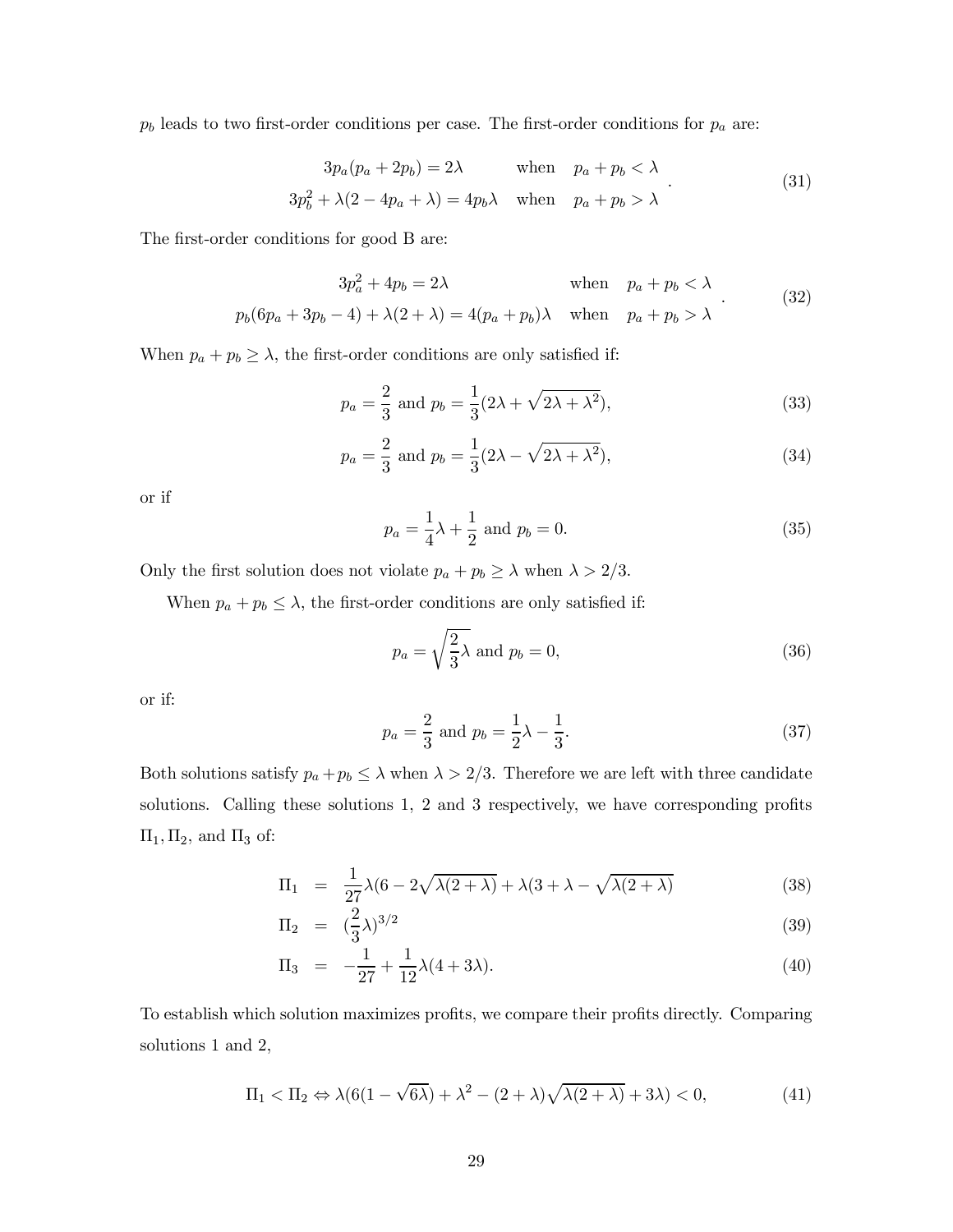which is true for all  $\lambda > 2/3$ . ( $\Pi_1 < \Pi_2$  for all  $\lambda$  greater than approximately 0.13.) Therefore only the second and third solutions are possible optima. Looking at  $\Pi_2$  and  $\Pi_3$ ,

$$
\Pi_2 < \Pi_3 \Leftrightarrow 4 < 3\lambda(12 - 8\sqrt{6\lambda} + 9\lambda) \Leftrightarrow \lambda > 2/3. \tag{42}
$$

This confirms that our third solution is unique for all  $\lambda > 2/3$ , and proves our theorem.

**Theorem 2** A monopolist over both A and B always sets  $p_b \ge c$  and  $p_a \ge 1/2$ .

**Proof.** As in the case without costs, consider lowering  $p_b$  by  $\Delta$  and raising  $p_a$  by  $\Delta$ , where  $\Delta$  is small. This has three first-order effects.

First we charge more to those who continue to buy only  $A$ . The gain is

$$
\Delta * p_b * (1 - p_a). \tag{43}
$$

Second, we lose some customers who used to buy A. The loss is

$$
-p_a * p_b * \Delta. \tag{44}
$$

Third, we sell  $B$  to more customers. The gain is

$$
(p_b - c) * \Delta * (1 - p_a). \tag{45}
$$

Combining these effects, our price change has a first-order effect on profits of

$$
\Delta * \{ (p_b(2 - 3p_a) - c(1 - p_a) \}.
$$
\n(46)

Since  $\Delta$  can be either positive or negative, we know that

$$
p_b = \frac{c(1 - p_a)}{2 - 3p_a}.
$$
\n(47)

Note that at  $p_a = 1/2$  we have  $p_b = c$ , and  $p_b > c$  if and only if  $p_a > 1/2$ .<sup>8</sup> Therefore, either  $p_a \ge 1/2$  and  $p_b \ge c$  or  $p_a < 1/2$  and  $p_b < c$ . To establish our theorem we only need show that the monopolist would never choose the second combination, namely  $p_a < 1/2$ and  $p_b < c$ .

But the monopolist would never want to charge a price below  $1/2$  for  $A$  when it is also subsidizing B. It would do better by raising the price of  $A$  up to  $1/2$ . This raises profits on A. The gain from existing customers is more than  $1/2$  (as A's market area exceeds  $1/2$ 

<sup>&</sup>lt;sup>8</sup>Observe that  $p_b$  is monotonic in  $p_a$ .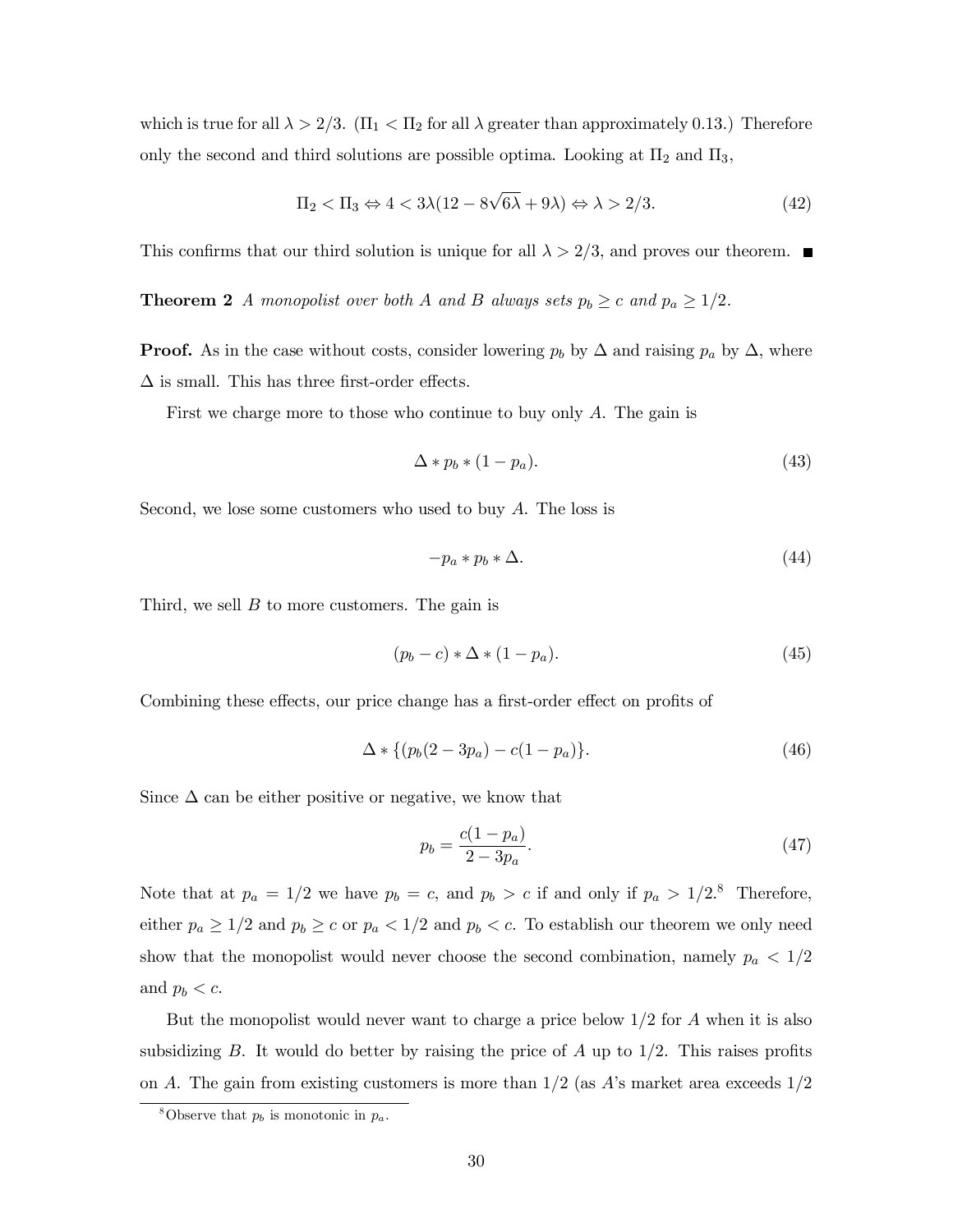all the way to the price of  $1/2$ ) and the loss from reduced demand is less than  $p_a$ , which is always less than  $1/2$ . Thus the net effect on A is positive. A side effect of increasing the price of  $A$  is that sales of  $B$  will fall, but as the monopolist was losing money on each  $B$ sale, that, too, increases profits.  $\blacksquare$ 

**Theorem 3** As  $\lambda$  increases from c,  $p_b$  increases slowly:  $\frac{\partial p_b}{\partial \lambda} = 0$  at  $\lambda = c$ .

Proof. We prove this by inspection of the first-order conditions. The first-order condition for  $p_a$  leads to:

$$
p_a = \frac{1}{2} + \frac{(\lambda - p_b)^2}{4\lambda} - \frac{(p_b - c)}{2\lambda}(\lambda - p_b), \text{ and}
$$
\n(48)

$$
\frac{dp_a}{d\lambda} = \frac{\lambda^2 + 2cp_b - 3p_b^2}{4\lambda^2} + \left(\frac{3p_b - c}{2\lambda} - 1\right)\frac{dp_b}{d\lambda}.\tag{49}
$$

From equation 47, we know that

$$
\frac{dp_b}{d\lambda} = \frac{c}{(2 - 3p_a)^2} \frac{dp_a}{d\lambda}.\tag{50}
$$

Hence

$$
\frac{dp_a}{d\lambda}(1 - \frac{3p_b - c - 2\lambda}{2\lambda} \frac{c}{(2 - 3p_a)^2}) = \frac{\lambda^2 + 2cp_b - 3p_b^2}{4\lambda^2}.
$$
(51)

From our previous theorem we know that  $p_b \to c$  as  $\lambda \to c$ . Therefore as  $\lambda \to c$ ,

$$
\frac{dp_a}{d\lambda}(1 - \frac{c - \lambda}{\lambda} \frac{c}{(2 - 3p_a)^2}) = \frac{\lambda^2 - c^2}{4\lambda^2}.
$$
\n(52)

Now observe that if  $c > 0$ , then as  $\lambda \to c$ ,  $\frac{dp_a}{d\lambda} = 0$ , while for  $c = 0$ ,  $\frac{dp_a}{d\lambda} = 1/4$ . Hence, from equation 50, it follows that  $\frac{\partial p_b}{\partial \lambda} = 0$  for both  $c > 0$  and  $c = 0$ .

**Corollary 1** For positive c, as  $\lambda$  increases from c,  $p_a$  increases slowly:  $\frac{\partial p_a}{\partial \lambda} = 0$  at  $\lambda = c >$ 0. At  $c = 0$ ,  $\frac{\partial p_a}{\partial \lambda} = 1/4$ .

**Proof.** The corollary follows from the proof of theorem 3.  $\blacksquare$ 

**Theorem 4** The A firm always charges strictly more for the compatible version.

**Proof.** Suppose we are in the coupon case so that we give a discount to people who buy both goods, i.e.  $p_{ac} < p_a$ . Consider lowering  $p_a$  until it equals  $p_{ac}$ . This has two effects. First, we charge less to those who used to buy the incompatible A. This costs:

$$
(p_a - p_{ac}) * (1 - p_a) * (p_b + p_{ac} - p_a).
$$
 (53)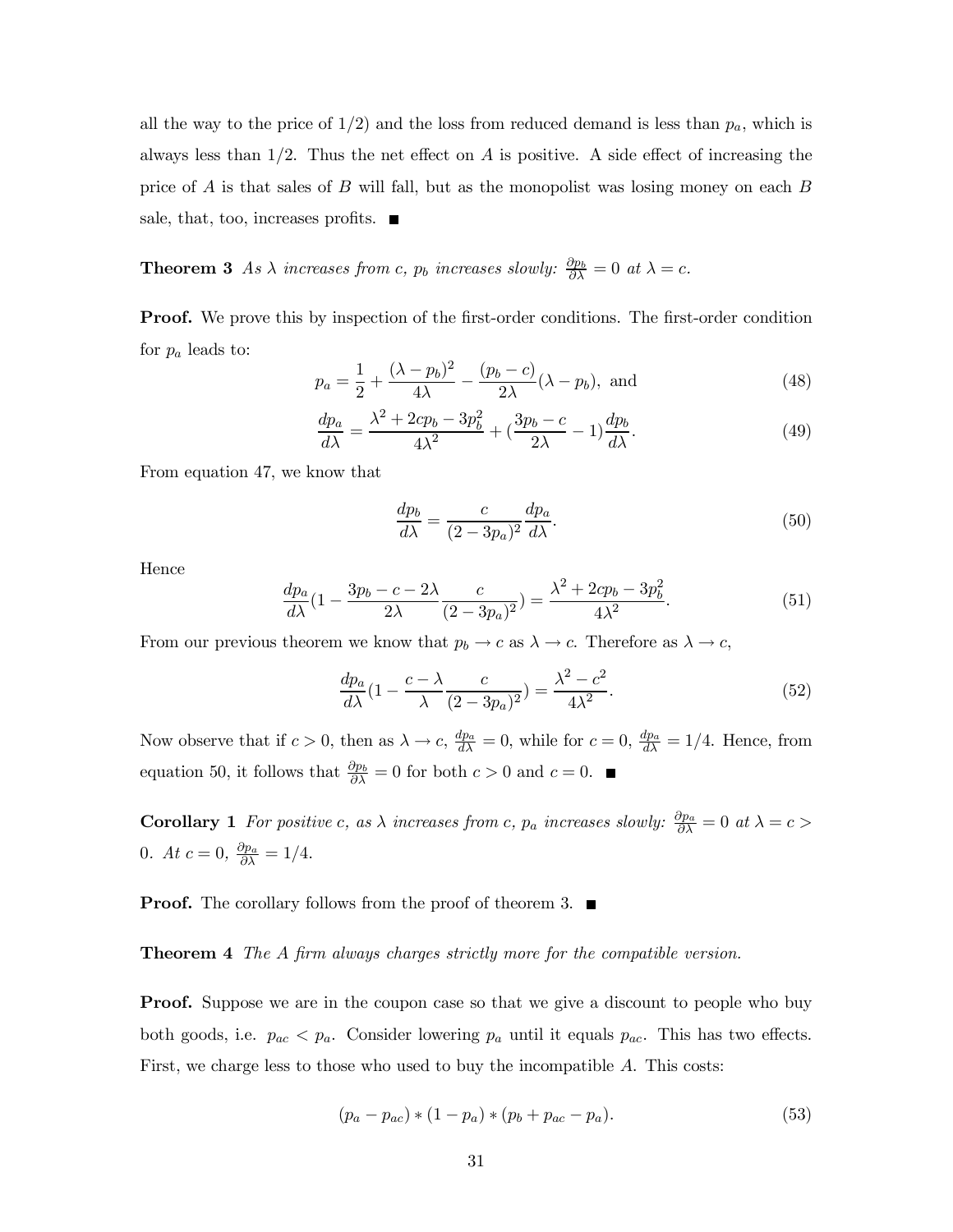Second, we gain some customers who now buy the incompatible A. This increases profits by:

$$
p_{ac} * (p_a - p_{ac}) * (p_b + \frac{p_{ac} - p_a}{2}).
$$
\n(54)

Some customers switch from buying the compatible version to the incompatible version of A, but this is only a loss to firm B. Note that  $(p_b + \frac{p_{ac} - p_a}{2})$  $\frac{-p_a}{2}$  >  $(p_b + p_{ac} - p_a)$ , so this increases A's profits if  $p_{ac} > (1-p_a)$ . But this must be true since  $p_{ac} > 1/2$ . Thus discounts are never optimal.

Now, suppose  $p_a = p_{ac}$ . Consider lowering  $p_a$  by  $\Delta$ . This has two first-order effects. First, firm A charges less to those who used to buy only A. This costs:

$$
\Delta * p_b * (1 - p_{ac}). \tag{55}
$$

Second, firm  $A$  gains customers who now buy  $A$ . This increases profits by:

$$
p_{ac} * p_b * \Delta. \tag{56}
$$

Firm A loses  $\Delta$  on customers who switch from buying the compatible version to buying the incompatible version, but this is a second-order effect.

Combining these effects, the price change has a first-order effect on profits of:

$$
\Delta * p_b * (p_{ac} - (1 - p_{ac})), \qquad (57)
$$

which is positive as long as  $p_{ac} > 1/2$ .

This shows that firm A would never subsidize a version that is compatible with B, and in fact always wants to apply a surcharge. Prices solve:

$$
p_a = \begin{cases} \frac{1}{4\lambda}(p_{ac} + p_b - \lambda)(3p_{ac} + p_b - \lambda) + \frac{1}{2} & \text{when } \lambda \le \frac{126}{121} \\ \frac{1}{3}(-3p_{ac} - 2p_b + \sqrt{(3p_{ac} + 2p_b)^2 + 6\lambda}) & \text{when } \lambda \ge \frac{126}{121} \end{cases},
$$
 (58)

 $p_{ac} =$ 

$$
\frac{1}{3}(2 - 3p_a - 2p_b + 2\lambda - \sqrt{4 + 3p_a(3p_a - 4) + p_b^2 - 2p_b(1 + \lambda) + \lambda(2 + \lambda)}) \quad \text{when} \quad \lambda \le \frac{126}{121},
$$
\n
$$
\text{and} \quad \frac{1}{4}(-3p_a^2 - 2p_b + 2\lambda) \quad \text{when} \quad \lambda \ge \frac{126}{121},
$$
\n
$$
(59)
$$

and  $p_b =$ 

 $\blacksquare$ 

$$
\frac{1}{3}(2 - 2p_a - 2p_{ac} + 2\lambda - \sqrt{4 + 4p_a^2 - 2p_{ac} + 2p_a(p_{ac} - 4 - \lambda) + (p_{ac} - \lambda)^2 + 2\lambda}) \quad \text{when} \quad \lambda \le \frac{126}{121},
$$
  
and 
$$
\frac{1}{4}(-p_a^2 - 2p_{ac} + 2\lambda) \quad \text{when} \quad \lambda \ge \frac{126}{121}.
$$
  
(60)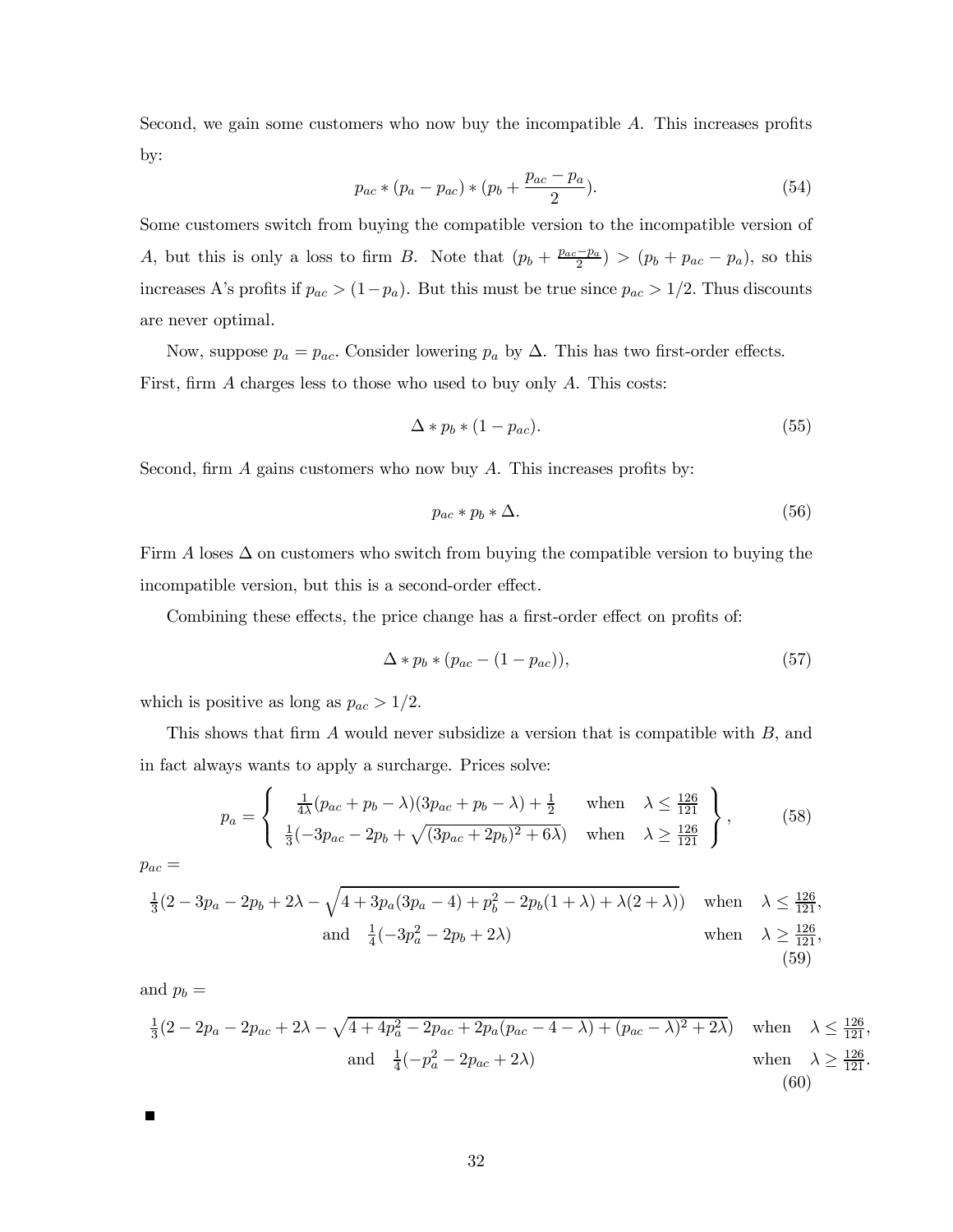#### Figure Notes 2 (Support for Figure 8)

In some cases the closed-form solutions for  $p_a$  and  $p_b$  are more than several pages. These cases are omitted and available from the authors upon request. Optimal prices solve:

$$
p_a = \begin{Bmatrix} \text{omitted} & \text{when} & \lambda \le x \\ \text{omitted} & \text{when} & x \le \lambda \le \frac{10}{9} \\ p_a^3 + \lambda = \frac{3}{2}p_a^2 + p_a\lambda & \text{when} & \lambda \ge \frac{10}{9} \end{Bmatrix},\tag{61}
$$

and

$$
p_b = \begin{cases} \frac{1}{3}(2 - 2p_a + 2\lambda - \sqrt{4 - 8p_a + 4p_a^2 + 2\lambda - 2p_a\lambda + \lambda^2}) & \text{when } \lambda \leq \frac{10}{9} \\ \text{omitted} \\ \frac{1}{4}(-p_a^2 + 2\lambda) & \text{when } x \leq \lambda \leq \frac{10}{9} \\ \end{cases}.
$$
\n
$$
(62)
$$

where x solves  $2x^3 - 19x^2 + 60x - 44 = 0$  ( $x \approx 1.036$ ).

**Theorem 5** If <u>B</u> is non-competitively supplied so that  $p_b > 0$ , then for  $\lambda$  low enough (as long as  $p_a \leq 2/3$ ), firm A will profit from driving the price  $p_b$  to 0.

**Proof.** Note that consumers who value good B at value  $\frac{p_b - p_b}{1 - \theta}$  are indifferent between buying <u>B</u> and B. Therefore we can restrict attention to the case where  $\frac{p_b-p_b}{1-\theta} > \frac{p_b}{\theta}$  $\frac{\sqrt{b}}{\theta}$ , since if this does not hold, no consumers will buy  $\underline{B}$ .

Consider lowering  $p_{\underline{b}}$  all the way down to 0, lowering  $p_b$  by the same amount, and raising  $p_a$  by the same amount. This has two effects. First, we lose sales of A from the price increase:

$$
-p_a * \frac{1}{2} * \frac{p_b}{\theta} * p_{\underline{b}}.
$$
\n
$$
(63)
$$

Second, we gain on those who were buying  $A$  and not buying  $B$ :

$$
p_{\underline{b}} * \frac{p_b - p_{\underline{b}}}{1 - \theta} * (1 - p_a + \theta \frac{p_b - p_{\underline{b}}}{1 - \theta}).
$$
\n(64)

Since  $\frac{p_b-p_b}{1-\theta} > \frac{p_b}{\theta}$  $\frac{\partial b}{\partial \theta}$ , if we rewrite the second force substituting for  $\frac{p_b - p_b}{1 - \theta}$ , we make the overall gain smaller. Therefore profits are less than:

$$
p_{\underline{b}} * \frac{p_{\underline{b}}}{\theta} * (1 - p_a + \theta \frac{p_{\underline{b}}}{\theta}) - p_a * \frac{1}{2} * \frac{p_{\underline{b}}}{\theta} * p_{\underline{b}}.
$$
 (65)

Simplifying, this is equal to:

$$
\frac{p_b^2}{\theta}(1 + p_b - \frac{3}{2}p_a). \tag{66}
$$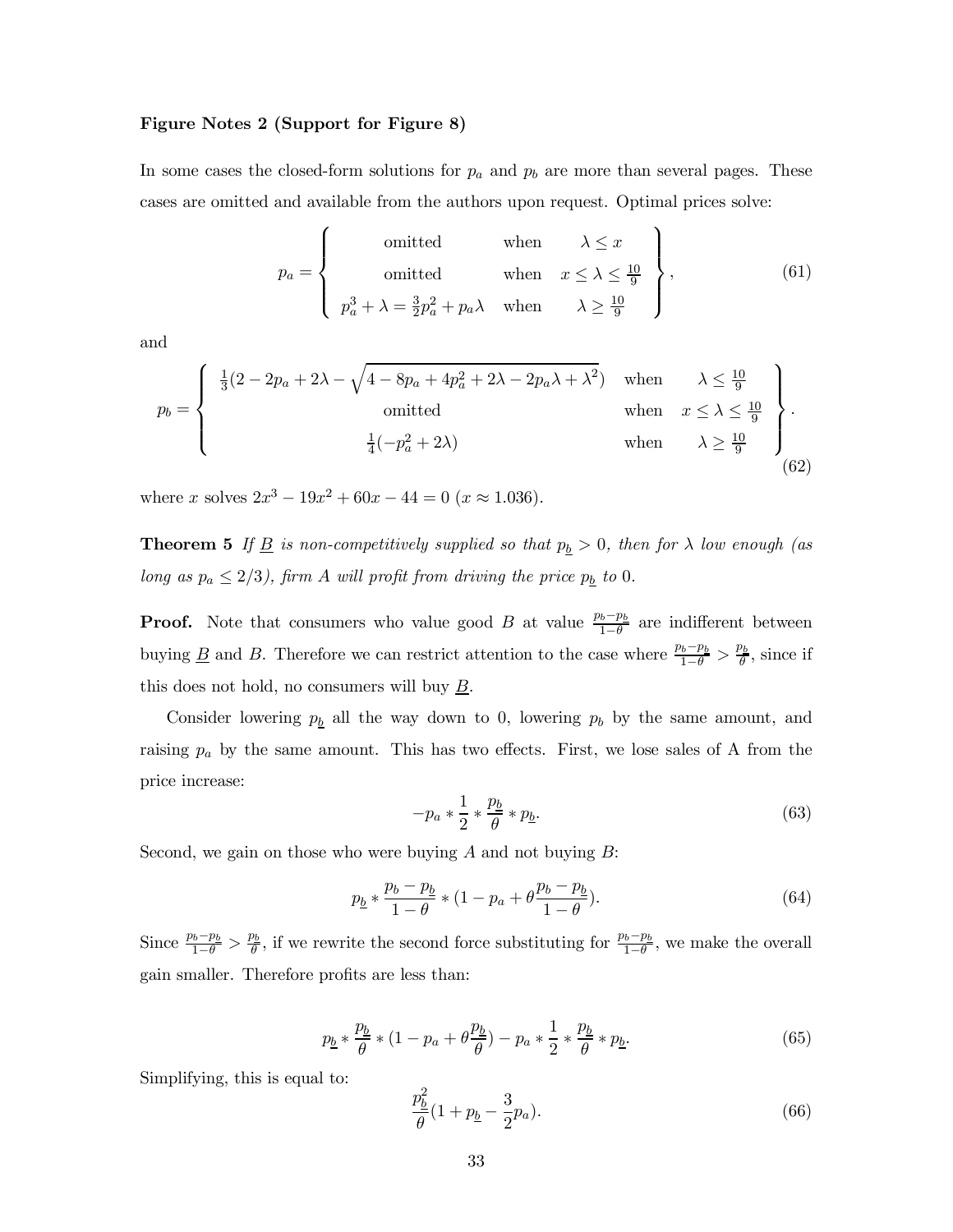Examining this expression shows that for small  $p_a$ , the firm earns positive profits from lowering  $p_{\underline{b}}$ . In particular, as long as  $p_a < \frac{2}{3}$  $\frac{2}{3}$  the firm strictly profits from forcing competition into the market for  $\underline{B}$ , driving  $p_{\underline{b}}$  to 0. Since for small  $\lambda$ ,  $p_a$  is close to  $\frac{1}{2}$ , the firm would choose to do so for small  $\lambda$ .  $\blacksquare$ 

**Theorem 6** If <u>B</u> is competitively supplied so that  $p_b = 0$ , then for  $\lambda$  low enough (as long as  $p_a \leq 2/3$ ), firm A will charge 0 for B.

### **Proof.** Assume  $p_b = 0$  and  $p_b > 0$ .

Consider lowering  $p_b$  by  $\Delta$  and raising  $p_a$  by  $\Delta$ . This has three effects. First the firm charge more to those who continue to buy only A:

$$
\Delta * \frac{p_b}{1 - \theta} * (1 - p_a + \frac{1}{2} p_b \frac{\theta}{1 - \theta}).
$$
\n(67)

Second, it loses some customers who used to buy A:

$$
-p_a * \Delta * \frac{p_b}{1-\theta}.\tag{68}
$$

Third, it sells  $B$  to more customers:

$$
p_b * \frac{\Delta}{1-\theta} * (1-p_a + p_b \frac{\theta}{1-\theta}).
$$
\n(69)

Combining these effects, the effect on profits is:

$$
\Delta * \frac{p_b}{1-\theta} * (2(1-p_a) - p_a + \frac{3}{2}p_b \frac{\theta}{1-\theta}), \tag{70}
$$

which is positive as long as  $2 - 3p_a + \frac{3}{2}p_b \frac{\theta}{1-\theta} > 0$ .

In particular, if  $p_a < \frac{2}{3}$  $\frac{2}{3}$  then lowering  $p_b$  by  $\Delta$  and raising  $p_a$  by  $\Delta$  raises profits. Since for small  $\lambda$ ,  $p_a$  is close to  $\frac{1}{2}$ ; hence the firm would set  $p_b = 0$ .

**Theorem 7** If one firm is a monopoly over both goods A and B,  $\forall G(\cdot), \exists U > 0$  such that for all  $\lambda \in (0, U], p_b(\lambda) = 0.$ 

In words, for any smooth distributions of values for A and B, if the distribution of values for  $B$  is compressed enough relative to  $A$ , then the monopolist would charge 0 for  $B$ .

**Proof.** Define  $p_a(0)$  and  $p_b(0)$  as the  $\lim_{\lambda\to 0} p_a(\lambda)$  and the  $\lim_{\lambda\to 0} p_b(\lambda)$  as  $\lambda$  goes to 0 from above. First, note that  $p_b(0) = 0$  follows from that fact that for all  $\lambda$ ,  $p_b(\lambda) \leq \lambda$ . Next,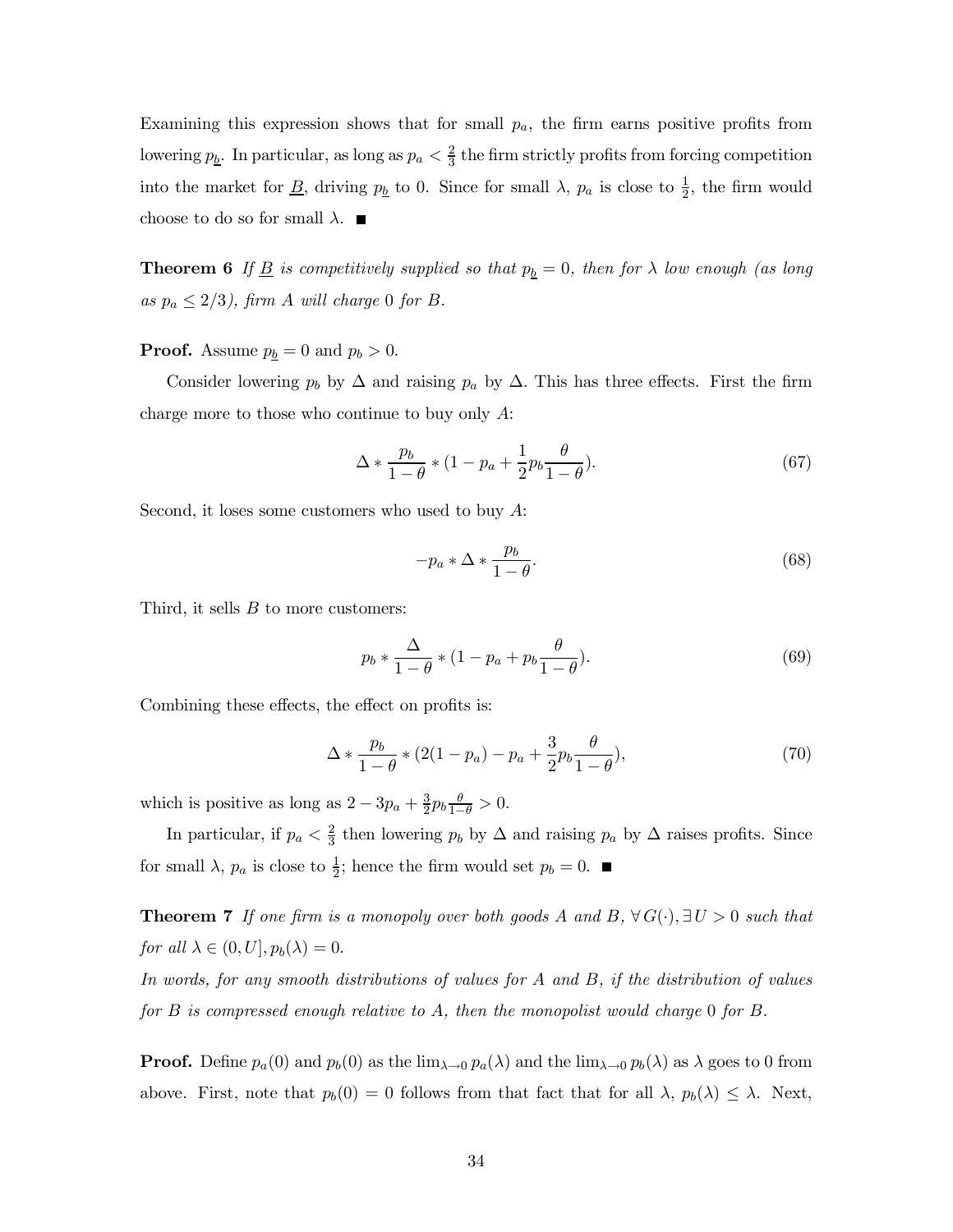$0 < p_a(0) < 1$  follows trivially from the fact that  $f(\cdot)$  has full support, since profits are 0 at both  $p_a = 0$  and  $p_a = 1$ .

Given these limit conditions, we consider the effect on profits of the following deviation: starting at the optimal prices  $p_a(\lambda)$  and  $p_b(\lambda)$ , lower the price of B to 0, and raise the price of A by  $p_b(\lambda)$  so as to keep the sum of the two prices constant. We show that for small enough  $\lambda$  this deviation will increase profits for any  $0 < p_b \leq \lambda$ . But since  $p_b(\lambda)$  was supposed to be profit maximizing, it must be that for  $\lambda$  small enough,  $p_b(\lambda) = 0$ .

To prove our theorem by contradiction, assume that there exists a smooth  $G(\cdot)$  such that  $\forall \lambda > 0, p_b(\lambda) > 0$ . First, we establish that our proposed deviation is possible. Since  $p_a(\lambda)$  is converging to  $p_a(0)$  and  $p_b(\lambda)$  is converging to 0, we must be able to choose a  $U_1 > 0$ such that  $\forall \lambda \in (0, U_1]$ :

$$
0 < p_b(\lambda) \le \lambda < (1 - p_a(\lambda)), \text{ so that } p_b(\lambda) + p_a(\lambda) \le 1. \tag{71}
$$

We want to do this so that for all  $\lambda \in (0, U_1]$  we can consider the deviation of lowering the price of B to 0 and raising the price of A by  $p_b(\lambda)$  to offset it. Writing the effect on profits, there are a number of customers who used to purchase (only) good A that now stop purchasing A. They represent lost profits of:

$$
Losses = p_a(\lambda) \int_0^{p_b(\lambda)} (F(p_a(\lambda) + p_b(\lambda) - x) - F(p_a(\lambda))) * g(x) dx.
$$
 (72)

Offsetting this loss, there are a number of customers who used to buy only A and now buy both  $A$  and  $B$ , at the new higher price of  $A$ . This represents a gain in profits of:

$$
Gains = p_b(\lambda) \int_0^{p_b(\lambda)} (1 - F(p_a(\lambda) + p_b(\lambda) - x)) * g(x) dx.
$$
 (73)

We can bound these expression with simpler expressions for the bounding rectangles either larger or smaller than the exact integrals. Looking first at our gains, we see that:

$$
Gains \ge (1 - F(p_a(\lambda) + p_b(\lambda))) * G(p_b(\lambda)) * p_b(\lambda). \tag{74}
$$

Adding the corresponding rectangular lower bound, we can bound our gains above and below:

$$
1 - F(p_a(\lambda) + p_b(\lambda)) \le \frac{Gains}{G(p_b(\lambda)) * p_b(\lambda)} \le 1 - F(p_a(\lambda)).
$$
\n(75)

Note that we are looking at the ratio of gains to  $G(p_b(\lambda)) * p_b(\lambda)$ , which by assumption is strictly positive for all  $\lambda > 0$ . Intuitively, as  $\lambda$  goes to 0 the change in profits from our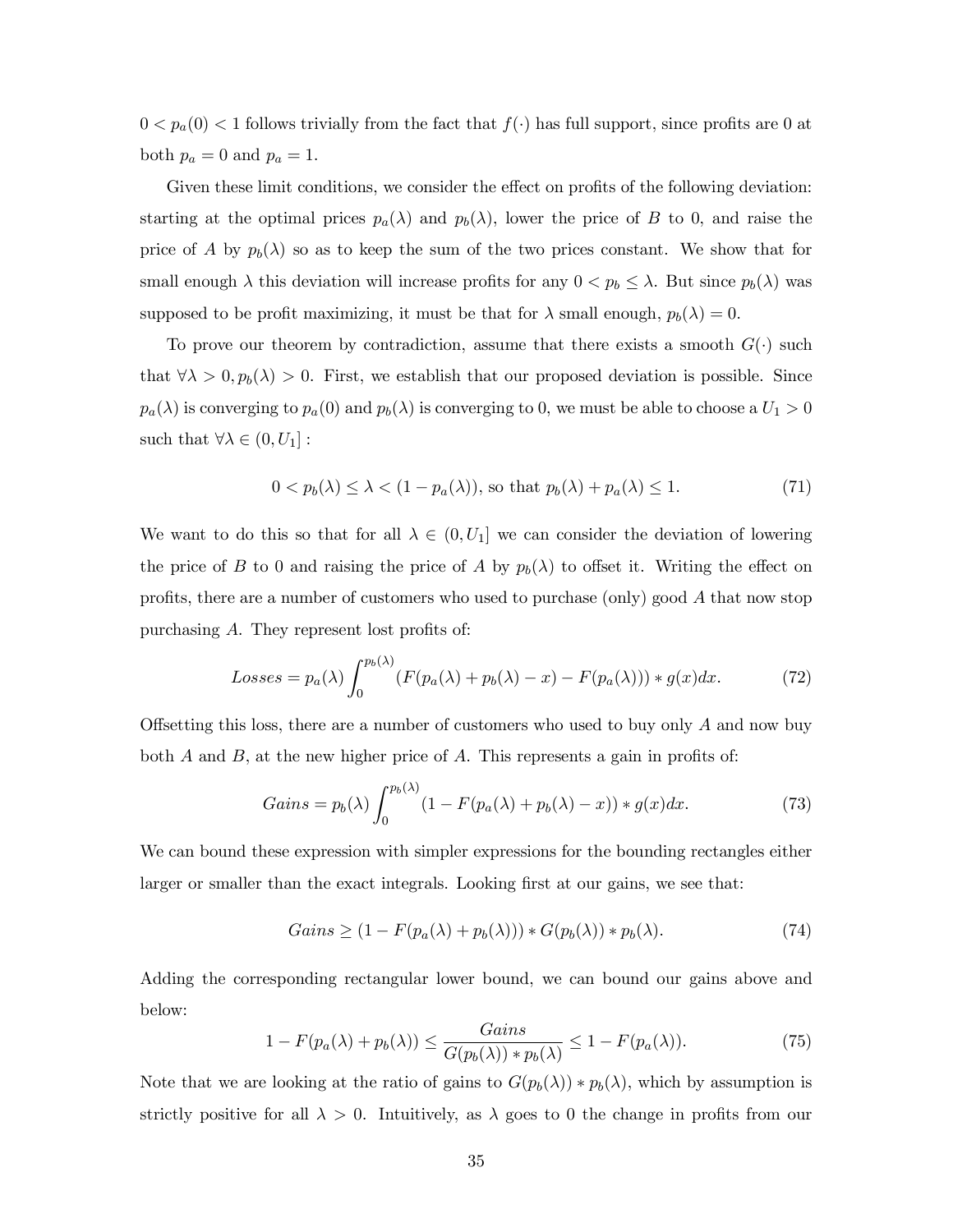proposed deviation will go to zero; however the ratio of this change to  $G(p_b(\lambda)) * p_b(\lambda)$ will converge to a strictly positive sum. This will establish that for small enough  $\lambda$ , our proposed deviation will strictly increase profits.

Now as  $\lambda \to 0$ , the two bounds in equation 75 converge to the same limit, so we have that:

$$
\lim_{\lambda \to 0} \frac{Gains}{G(p_b(\lambda)) * p_b(\lambda)} = 1 - F(p_a(0)).
$$
\n(76)

Turning to losses, we will show that subtracting an upper bound of losses from our gains results in no change in profits as  $\lambda$  goes to 0. We then show that for small enough  $\lambda$ , our real losses are strictly less then their upper bound, which establishes our result.

Applying the same rectangular upper bound to our losses as we did to gains, we see that:

$$
\frac{Losses}{G(p_b(\lambda)) * p_b(\lambda)} \le p_a(\lambda) \frac{F(p_a(\lambda) + p_b(\lambda)) - F(p_a(\lambda))}{p_b(\lambda)}.
$$
\n(77)

Since we've assumed that f and g have full support, as  $\lambda \to 0$  we have:

$$
\lim_{\lambda \to 0} \frac{Losses}{G(p_b(\lambda)) * p_b(\lambda)} \le p_a(0) * f(p_a(0)).
$$
\n(78)

Note that when  $\lambda = 0$ , the first-order condition for the optimality of  $p_a$  is:

$$
1 - F(p_a(0)) - p_a(0) * f(p_a(0)) = 0.
$$
\n(79)

Combining equations 76, 78, and 79, we see that as  $\lambda \to 0$ , our proposed deviation is weakly a good idea. That is, taking gains, subtracting our upper bound on losses and applying the first-order condition for  $p_a$  gives us:

$$
\lim_{\lambda \to 0} \frac{Gains - Losses}{G(p_b(\lambda)) * p_b(\lambda)} \ge 0.
$$
\n(80)

Recall that to establish our result we need this inequality to be strict; we now show that our losses converge to a number strictly less than their upper bound.

Since we have assumed that  $g$  is smooth with full support, we can rewrite our losses from equation 72 using a first-order approximation to the integral. This gives us:

$$
\lim_{\lambda \to 0} Losses = \lim_{\lambda \to 0} p_a(\lambda) * f(p_a(\lambda)) [p_b(\lambda) * G(p_b(\lambda)) - \int_0^{p_b(\lambda)} x * g(x) dx].
$$
 (81)

Putting these losses over  $G(p_b(\lambda)) * p_b(\lambda)$  and simplifying gives us:

$$
\lim_{\lambda \to 0} \frac{Losses}{G(p_b(\lambda)) * p_b(\lambda)} = \lim_{\lambda \to 0} p_a(\lambda) * f(p_a(\lambda)) - \frac{p_a(\lambda) * f(p_a(\lambda)) * f_0^{p_b(\lambda)} x * g(x) dx}{p_b(\lambda) * G(p_b(\lambda))}.
$$
 (82)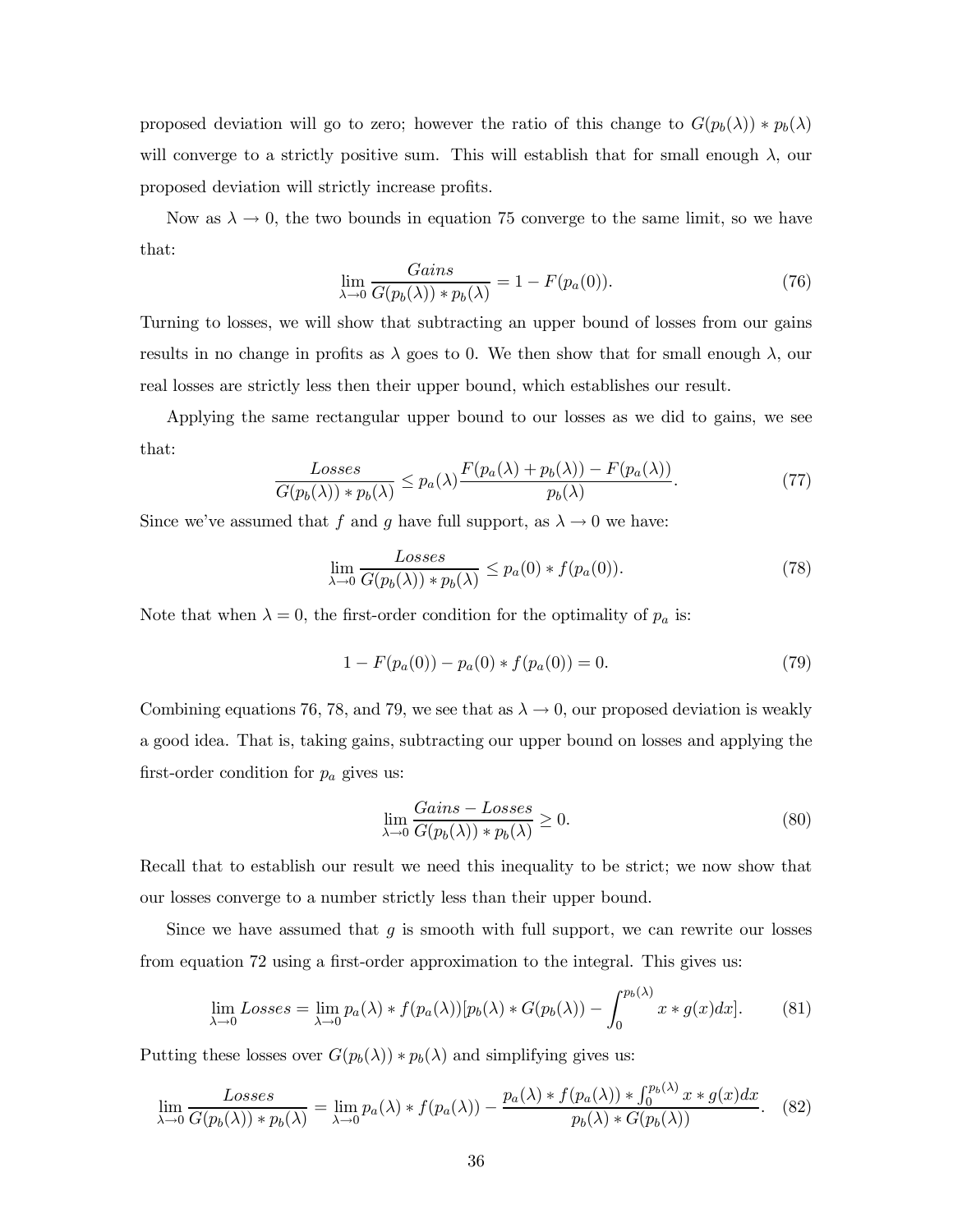The first term of our losses cancels with our gains by equation 79. We can also use equation 79 to substitute for  $p_a(\lambda) * f(p_a(\lambda))$ , giving us:

$$
\lim_{\lambda \to 0} \frac{Gains - Losses}{G(p_b(\lambda)) * p_b(\lambda)} = \lim_{\lambda \to 0} \frac{\left[1 - F(p_a(\lambda))\right] * \int_0^{p_b(\lambda)} x * g(x) dx}{p_b(\lambda) * G(p_b(\lambda))}.
$$
\n
$$
(83)
$$

If this limit is strictly greater that 0, then there must be a  $U_2 > 0$  such that  $Gains - Losses$ is positive for all  $\forall \lambda \in (0, U_2]$ , and taking  $U = \min(U_1, U_2)$  would finish our proof by contradiction. But  $1 - F(p_a(0)) > 0$ ; therefore we are done if:

$$
\lim_{\lambda \to 0} \frac{\int_0^{p_b(\lambda)} x * g(x) dx}{p_b(\lambda) * G(p_b(\lambda))} > 0.
$$
\n(84)

Since both the numerator and denominator of this ratio go to 0, by L'Hospital's rule we have that:

$$
\lim_{\lambda \to 0} \frac{\int_0^{p_b(\lambda)} x * g(x) dx}{p_b(\lambda) * G(p_b(\lambda))} = \lim_{p_b(\lambda) \to 0} \frac{p_b(\lambda) * g(p_b(\lambda))}{G(p_b(\lambda)) + p_b(\lambda) * g(p_b(\lambda))}.
$$
\n(85)

If  $g(0) > 0$  then in the limit  $G(p_b(\lambda)) = p_b(\lambda) * g(p_b(\lambda))$ , and

$$
\lim_{p_b(\lambda)\to 0} \frac{p_b(\lambda) * g(p_b(\lambda))}{G(p_b(\lambda)) + p_b(\lambda) * g(p_b(\lambda))} = \frac{1}{2},\tag{86}
$$

which would complete our proof. If  $q(0) = 0$ , applying L'Hospital's rule again gives us:

$$
\lim_{\lambda \to 0} \frac{p_b(\lambda) * g(p_b(\lambda))}{G(p_b(\lambda)) + p_b(\lambda) * g(p_b(\lambda))} = \lim_{\lambda \to 0} \frac{g'(p_b(\lambda)) * p_b(\lambda) + g(p_b(\lambda)) * p_b(\lambda)}{2g(p_b(\lambda)) + p_b(\lambda) * g'(p_b(\lambda))},
$$
(87)

so we would have our result if  $g'(p_b(\lambda)) > 0$ .

Repeating this process, we see that our limit will be strictly positive as long as at least one higher order derivative of  $G$  at  $0$  is positive. But this follows from the fact that  $g$  has full support. This proves our theorem.  $\blacksquare$ 

**Theorem 8** If F satisfies the hazard rate condition that  $\frac{f(x)}{1-F(x)}$  is strictly increasing in x, then the A firm will always charge more for its compatible version, setting  $p_{ac} > p_a$ .

**Proof.** We show that the optimal surcharge is strictly positive by contradiction. Assume that the optimal prices satisfy  $p_{ac} \leq p_a$ . Consider lowering  $p_a$  by  $\Delta$ .

This has three effects. First, the  $A$  firm gains new  $A$  customers who are now willing to buy the incompatible  $A$ ; this gain is:

$$
p_a * \Delta * f(p_a) * G(p_b - p_a + p_{ac}). \tag{88}
$$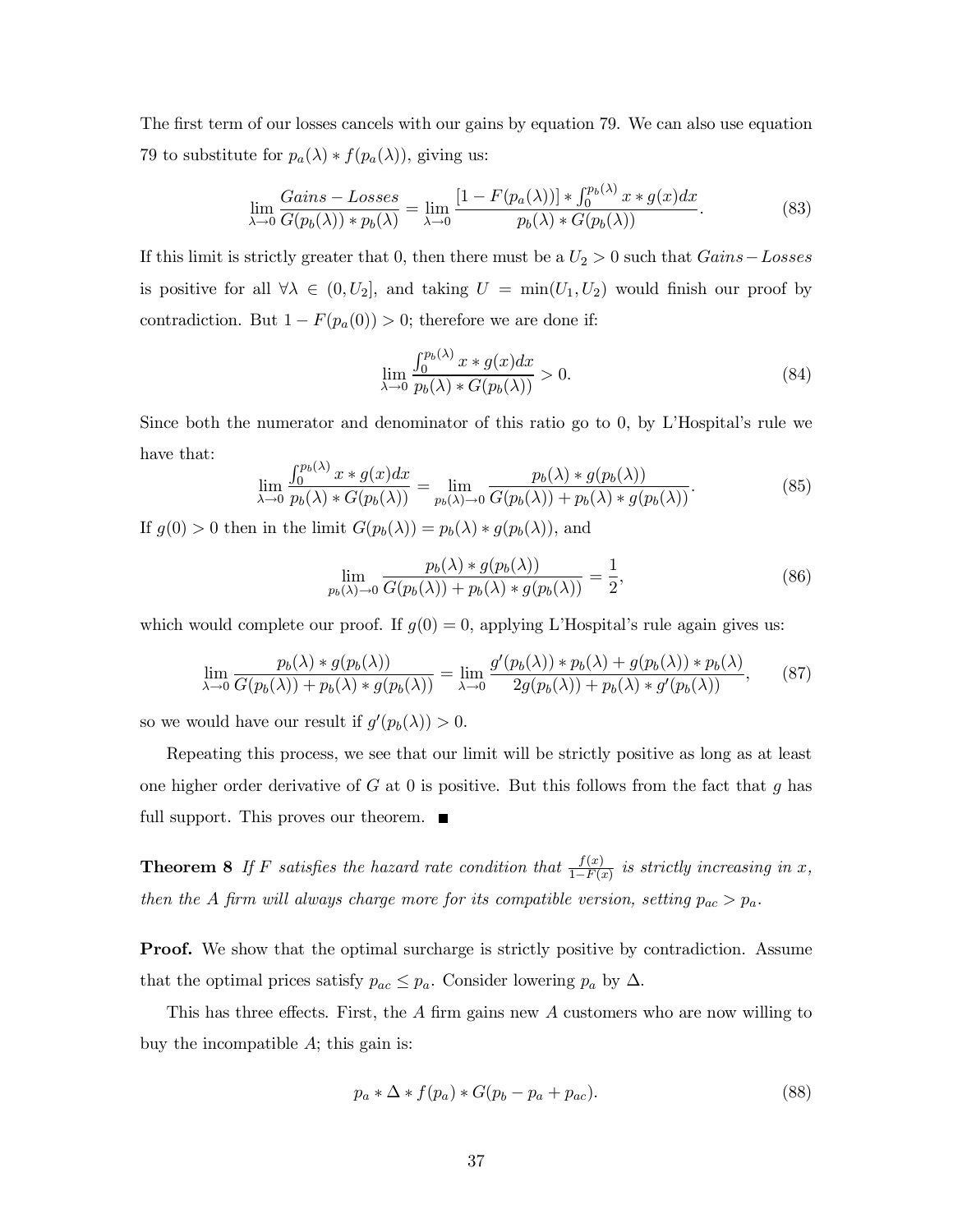Second, the firm loses money by lowering prices for existing customers who were buying the incompatible A:

$$
-\Delta * (1 - F(p_a)) * G(p_b - p_a + p_{ac}).
$$
\n(89)

Third, some A customers who used to buy the compatible A switch to buying the incompatible version of A. This effect is:

$$
(p_a - p_{ac}) * (1 - F(p_a)) * \Delta * g(p_b - p_a + p_{ac}).
$$
\n(90)

When  $p_{ac} < p_a$ , this effect is a gain to the firm, and when  $p_a = p_{ac}$ , then this has no first-order effect (and a second-order loss).

It is sufficient for lowering  $p_a$  to increase profits that the gains in equation 88 outweigh the losses in equation 89, since equation 90 is to the first-order weakly positive. Therefore, ignoring equation 90, lowering  $p_a$  by a small amount will have a strictly positive effect if:

$$
p_a * f(p_a) - (1 - F(p_a)) > 0.
$$
\n(91)

This would contradict the optimality of  $p_a$ ; therefore, it follows that:

$$
p_{ac} \le p_a \Rightarrow p_a * f(p_a) - (1 - F(p_a)) \le 0.
$$
 (92)

Now consider raising both  $p_a$  and  $p_{ac}$  by  $\Delta$ .

This has four effects. First, by raising  $p_a$  the firm gains on those customers who continue buying the incompatible A:

$$
\Delta * (1 - F(p_a)) * G(p_b - p_a + p_{ac}). \tag{93}
$$

Second, the firm loses some incompatible A customers:

$$
-p_a * \Delta * f(p_a) * G(p_b - p_a + p_{ac}). \tag{94}
$$

Third, by raising  $p_{ac}$ , the firm gains on those customers who continue buying the compatible A. This gain is:

$$
\Delta * \int_{p_b - p_a + p_{ac}}^{\lambda} (1 - F(p_b + p_{ac} - x)) * g(x) dx.
$$
\n(95)

Fourth, the firm loses some compatible A customers:

$$
-p_{ac} * \Delta * \int_{p_b - p_a + p_{ac}}^{\lambda} f(p_b + p_{ac} - x) * g(x) dx.
$$
 (96)